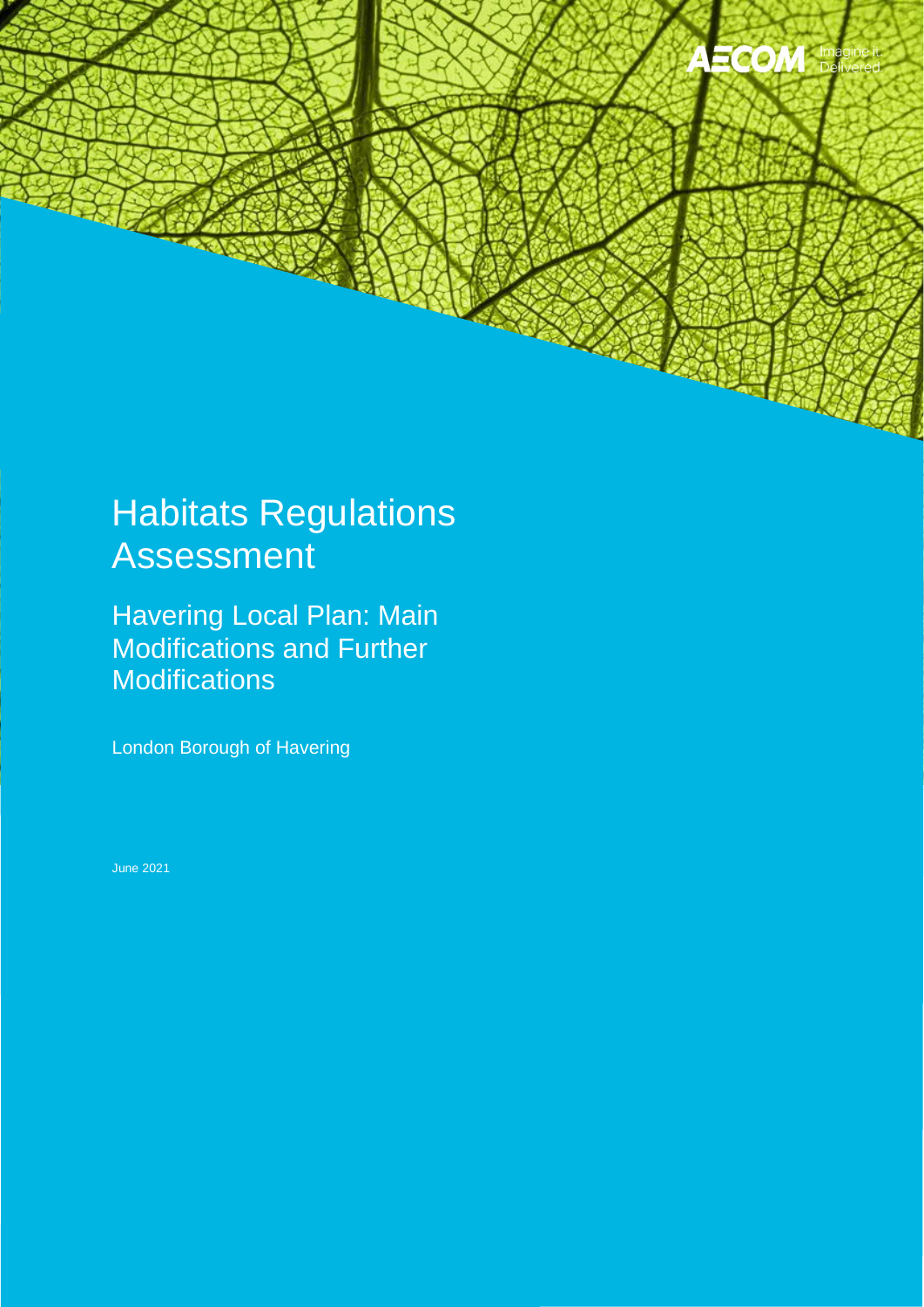# Quality information

|                                                                  | <b>Approved by</b>                                                |
|------------------------------------------------------------------|-------------------------------------------------------------------|
|                                                                  | Max Wade<br><b>Technical Director</b>                             |
| <b>Checked by</b><br>Dr James Riley<br><b>Technical Director</b> | <b>Verified by</b><br>Dr James Riley<br><b>Technical Director</b> |

# Revision History

| <b>Revision</b> | <b>Revision date</b> | <b>Details</b>                                               | <b>Authorized</b> | <b>Name</b> | <b>Position</b>           |
|-----------------|----------------------|--------------------------------------------------------------|-------------------|-------------|---------------------------|
| 01              | 26/09/2019           | Draft                                                        | JR                | James Riley | Technical Director        |
| 02              | 07/10/2019           | Final                                                        | JR                | James Riley | Technical Director        |
| 03              | 01/12/2019           | Inspector's updates JR                                       |                   | James Riley | Technical Director        |
| 04              | 21/01/2020           | reissued JR<br>Final.<br>alteration<br>without<br>April 2020 |                   | James Riley | <b>Technical Director</b> |
| 05              | 16/06/21             | Updated for Further JR<br><b>Modifications</b>               |                   | James Riley | Technical Director        |

# Distribution List

| # Hard Copies | <b>PDF Required</b> | <b>Association / Company Name</b> |
|---------------|---------------------|-----------------------------------|
|               |                     |                                   |
|               |                     |                                   |
|               |                     |                                   |
|               |                     |                                   |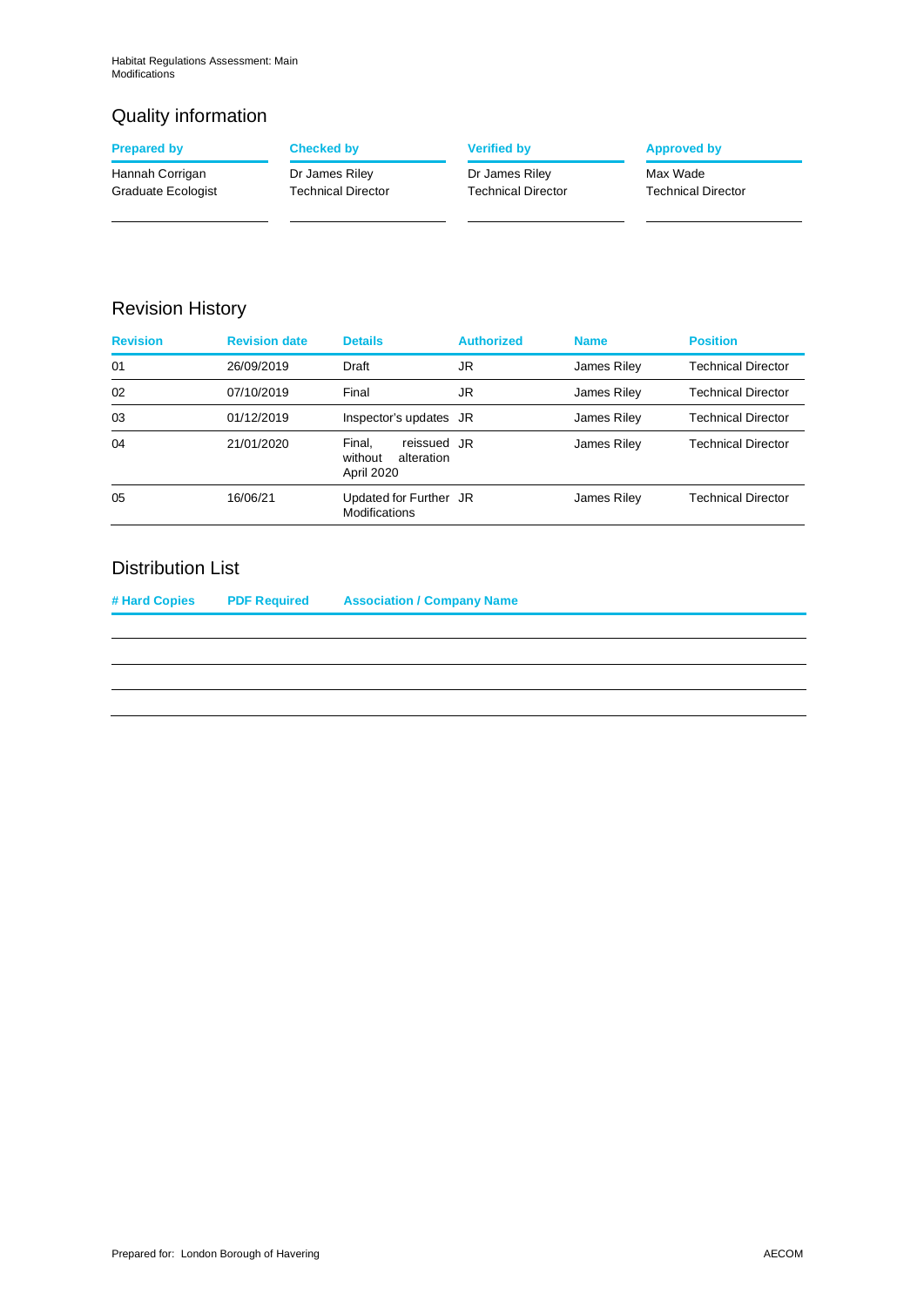# Prepared for:

London Borough of Havering

# Prepared by:

AECOM Infrastructure & Environment UK Limited Midpoint, Alencon Link Basingstoke Hampshire RG21 7PP United Kingdom

T: +44(0)1256 310200 [aecom.com](https://aecom.com) 

© 2021 AECOM Infrastructure & Environment UK Limited. All Rights Reserved.

 our client (the "Client") in accordance with generally accepted consultancy principles, the budget for fees and the to herein has not been checked or verified by AECOM, unless otherwise expressly stated in the document. No third party may rely upon this document without the prior and express written agreement of AECOM. This document has been prepared by AECOM Infrastructure & Environment UK Limited ("AECOM") for sole use of terms of reference agreed between AECOM and the Client. Any information provided by third parties and referred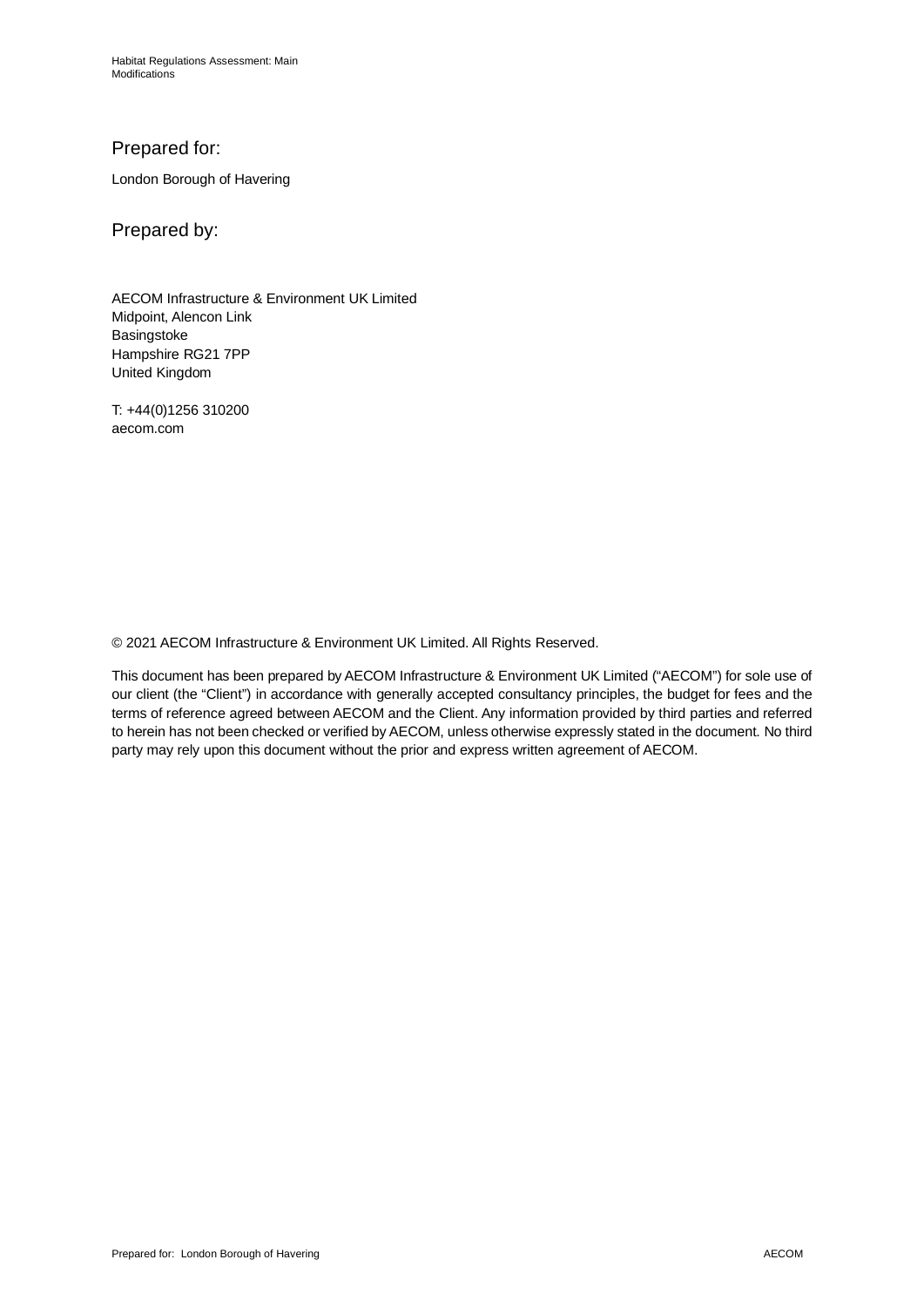# **Table of Contents**

| 2. Likely Significant Effects of Main Modifications and Further Modifications  6 |  |
|----------------------------------------------------------------------------------|--|
|                                                                                  |  |

# **Tables**

|--|--|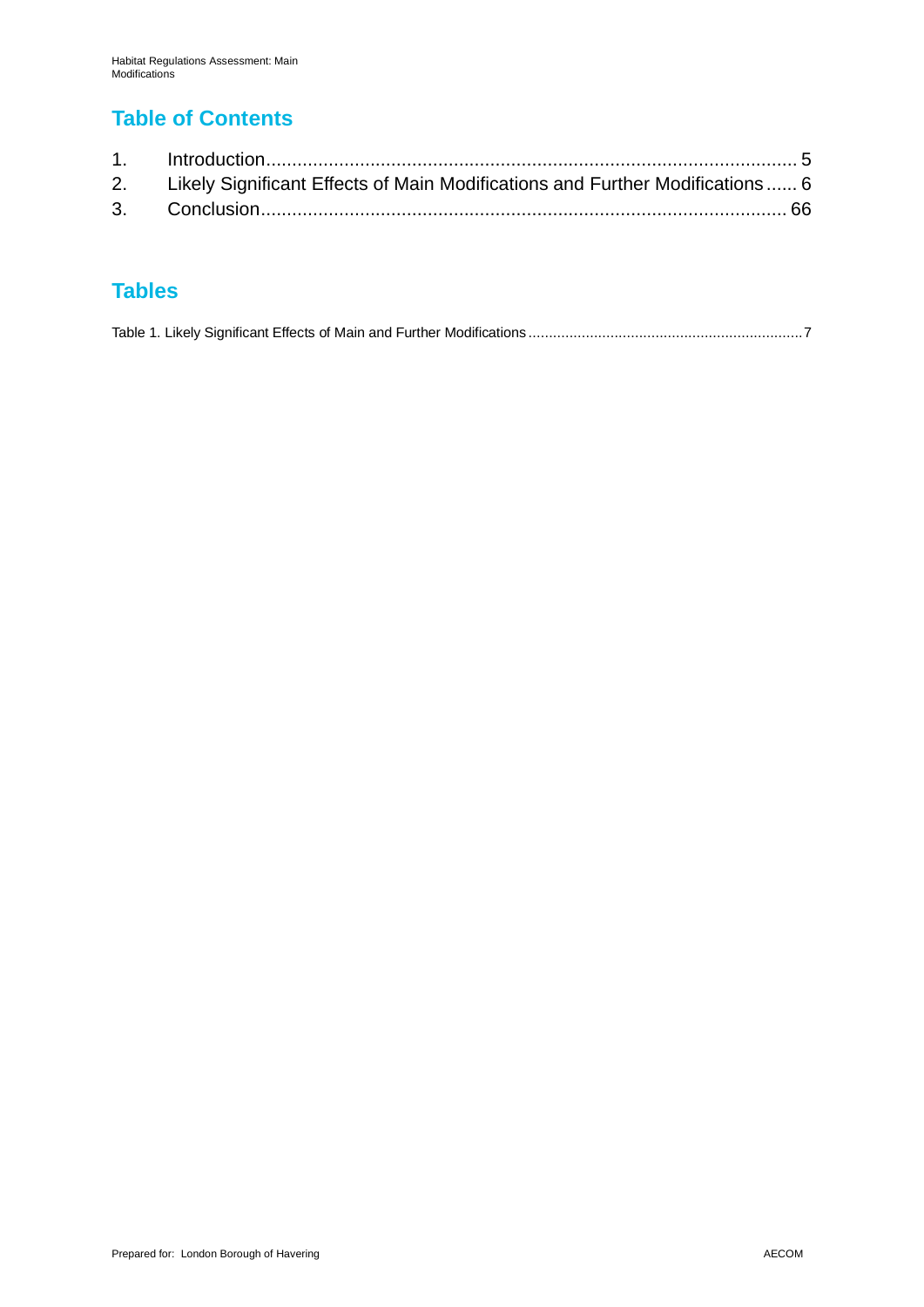# **1. Introduction**

- Local Plan (hereafter referred to as the 'Plan' or 'Local Plan'). That HRA concluded that there would be no Havering. This conclusion was reached on the basis that no impact pathways existed for growth in Havering 1.1 In 2017 AECOM undertook a Habitat Regulation Assessment (HRA) of the London Borough of Havering likely significant effects on any European sites from increased development within the London Borough of to affect any European sites.
- Modifications to be made. It is therefore necessary for those modifications to be examined in order to confirm for the HRA of the submitted Local Plan. That is the purpose of this report. 1.2 Following the Examination into the Local Plan, the Inspector has recommended a series of Main that they will not themselves introduce new likely significant effects that were not thoroughly investigated
- Plan. As such, it does not recap the methodology of the HRA or the results of either the likely significant effects test or appropriate assessment, including the 'in combination' assessment. Instead it focusses 1.3 Note therefore that this report should be considered an Addendum to the HRA of Havering Council's Local specifically on whether the Main Modifications will result in likely significant effects on any European sites.
- 1.4 Only the Main Modifications are assessed in this document, on the basis that Minor Modifications are, by definition, minor changes to presentation and detailed wording of supporting text that do not materially change any of the Local Plan policies.
- 1.5 Since the previous Main Modifications were consulted upon, Further Modifications have been made by the Inspector. These Further Modifications have been identified in this report as red text.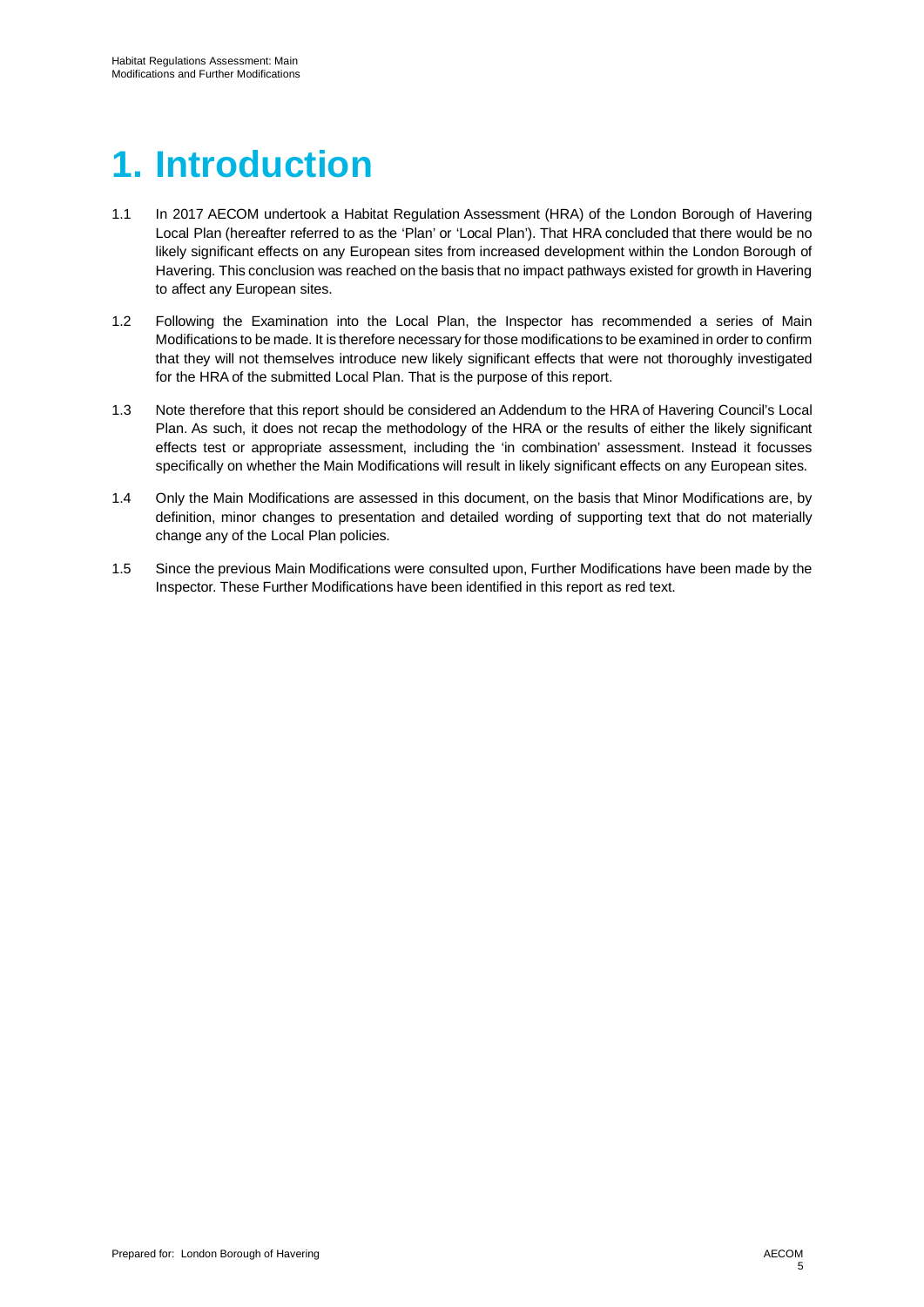# **2. Likely Significant Effects of Main Modifications and Further Modifications**

 2.1 This section sets out the assessment of each Main Modification and Further Modification. The modifications are presented in the first three columns of the table below. The assessment of likely significant effects is then presented in the fourth column.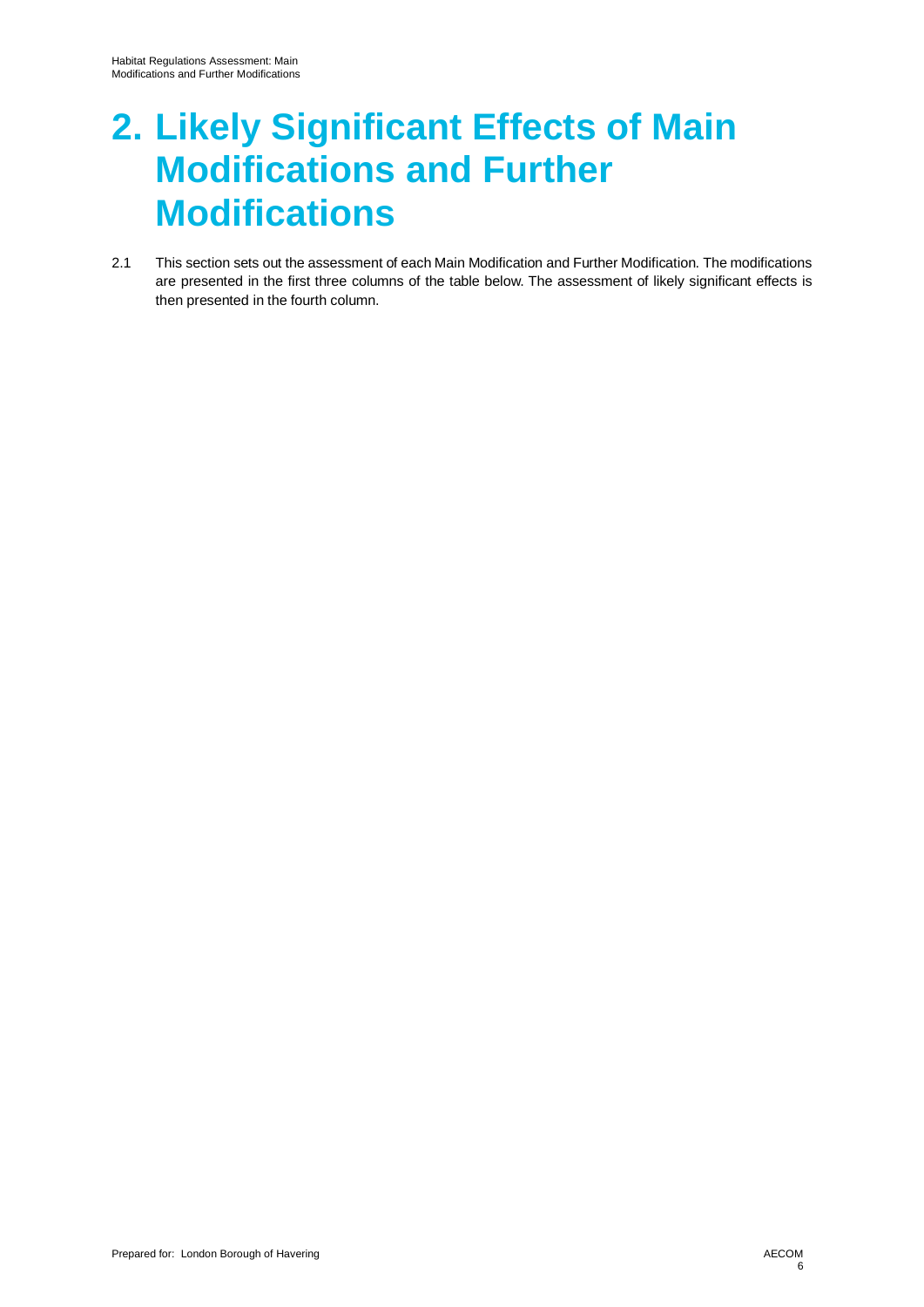# **Table 1. Likely Significant Effects of Main and Further Modifications**

 1.1.6 The Havering Local Plan was prepared in the context of the London Plan 2016. At a late stage in the Examination process the London 1.1.7 The Council recognise the importance of an immediate update of the Local Plan in the context of the new London Plan and the National into force on 1 September 2020. The timetable for the update of the Local Plan will be set out in the Council's Local Development Scheme. No Likely Significant Effect – this change applies to aspects of the plan Increase the supply of high quality housing in Havering by a minimum of 47,550 18,930 dwellings over the Plan period; likely significant effects due to an likely significant effects due to an No Likely Significant Effect – this change applies to aspects of the plan **Likely Significant Effects Ref. Policy/ Proposed Modification Number Para.**  FMM1 FMM2 New para. between 1.1.5 and 1.1.6 Paragraph 3.2.1 To achieve these overarching aims and to tackle Havering's key issues (identified in Annex 3), the following strategic objectives have been 3.2.1 Plan 2021 was published. The Local Plan was found to be in general conformity with the new London Plan. All references to the London Plan in this document refer to the London Plan 2021 unless otherwise stated. Planning Policy Framework 2019 which have both been published since the Local Plan was submitted for Examination. The immediate update of the Local Plan will also take account of the Town and Country Planning (Use Classes) (Amendment) (England) Regulations 2020 that came identified for the Local Plan: i. ii. Create high quality, safe neighbourhoods with cohesive and inclusive communities, where Havering residents want to live and settle; that are irrelevant to European sites No Likely Significant Effect – the HRA of the submitted plan confirmed no absence of impact pathways to European sites. This further modification does not change that conclusion. FMM3 5.1 Spatial **Key Features of the Spatial Strategy Strategy** *Housing Growth*  Delivery of at least 47,550 18,930 high quality homes over the 15 year Plan period; No Likely Significant Effect – the HRA of the submitted plan confirmed no absence of impact pathways to European sites. This further modification does not change that conclusion. that are irrelevant to European sites MM1 New para. **Section 1 Overview: 1.1 What is the Local Plan?**  1.1.8 Insert additional final paragraph after 1.1.7 : 1.1.8 On adoption of this Local Plan the following documents that form part of the current Local Development Framework (2008) will be superseded: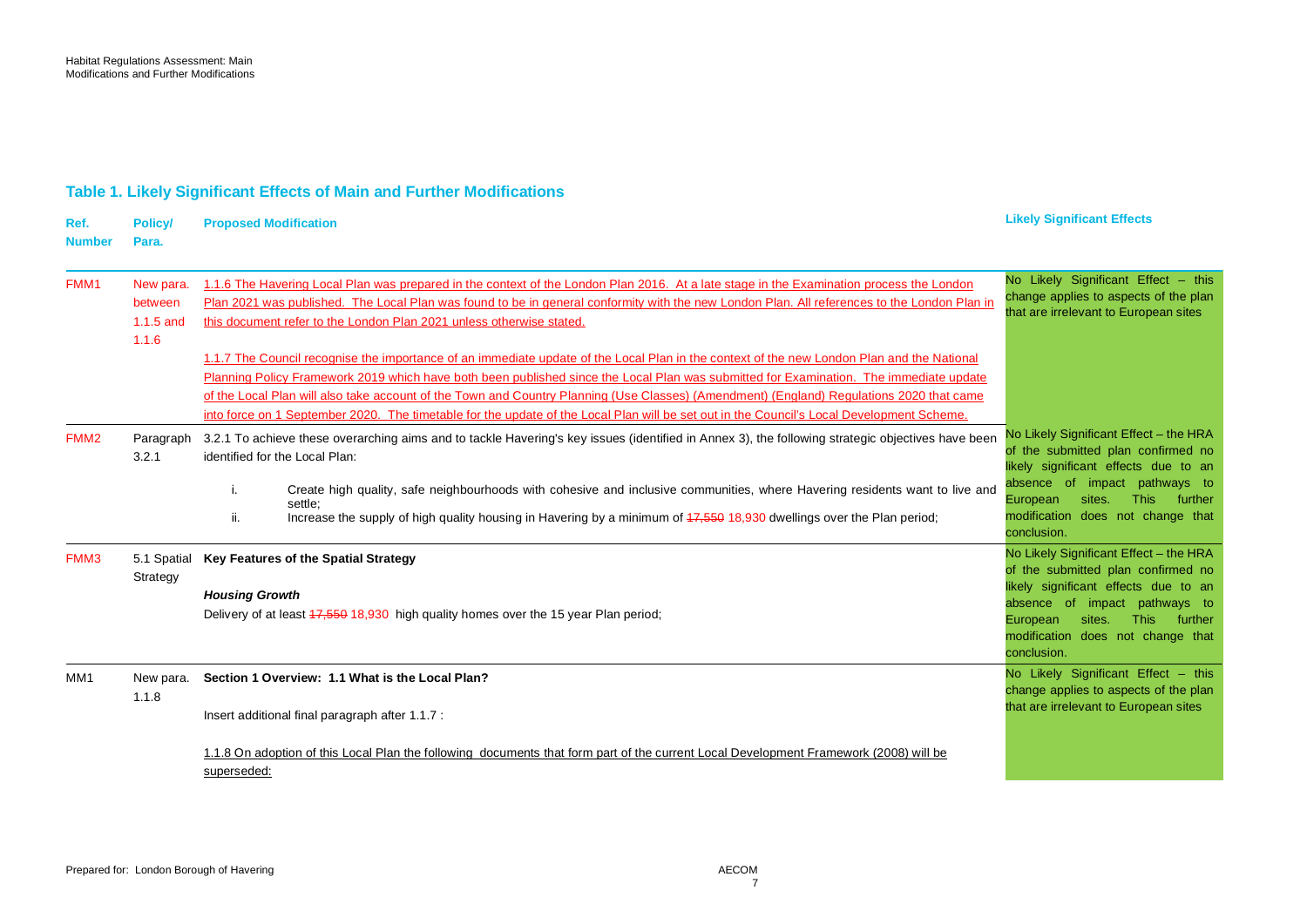|     |                          | Core Strategy (2008)<br>Development Control Policies (2008)<br>Proposals Map (2008) - will be superseded by a new Proposals Map for the Local Plan and this will include the changes identified in<br>the Proposals Map Changes booklet(s) and those elements of the existing Proposals Map which will be unchanged.<br>Sustainable Design and Construction (2009)<br>$\bullet$<br>Planning Obligations (2013) will be superseded by the introduction of Havering CIL (2019) |                                                                                                                      |
|-----|--------------------------|------------------------------------------------------------------------------------------------------------------------------------------------------------------------------------------------------------------------------------------------------------------------------------------------------------------------------------------------------------------------------------------------------------------------------------------------------------------------------|----------------------------------------------------------------------------------------------------------------------|
|     |                          | Retain the remaining existing allocations in the Romford Area Action Plan (2008) and the Site Specific Allocations (2008) until masterplans<br>are adopted for the Romford and Rainham and Beam Park areas, respectively.                                                                                                                                                                                                                                                    |                                                                                                                      |
| MM2 | Strategic                | <b>Section 3: Strategic Objectives</b>                                                                                                                                                                                                                                                                                                                                                                                                                                       | No Likely Significant Effect -<br>industrial<br>increased<br>activity is                                             |
|     | Objectives<br>Para 3.2.1 | Add new criterion to paragraph 3.2.1 as follows :                                                                                                                                                                                                                                                                                                                                                                                                                            | assessed within the existing HRA.<br>Therefore, the conclusions of no likely<br>significant effect to European Sites |
|     |                          | xxii. Support greater use of the River Thames for freight and passenger transport                                                                                                                                                                                                                                                                                                                                                                                            | remains the same.                                                                                                    |
|     |                          | and renumber the final criterion as xxiii.                                                                                                                                                                                                                                                                                                                                                                                                                                   |                                                                                                                      |
| ММЗ | Policy 1                 | Section 6 : Strategic Development Areas : 6.1 Romford Strategic Development Area                                                                                                                                                                                                                                                                                                                                                                                             | No Likely Significant Effect - there are<br>no impact pathways connecting                                            |
|     |                          | Update and amend the first paragraph of the policy as follows:                                                                                                                                                                                                                                                                                                                                                                                                               | growth in Havering with European<br>sites                                                                            |
|     |                          | <b>Residential Development</b>                                                                                                                                                                                                                                                                                                                                                                                                                                               |                                                                                                                      |
|     |                          | Over the plan period the Council will support the delivery of over 6,000 6,300 <sup>(2)</sup> new high quality homes within the Romford Strategic<br>Development Area in well managed residential and mixed use schemes that provide attractive places to live and which are well integrated with<br>the existing community.                                                                                                                                                 |                                                                                                                      |
|     |                          | Insert text and renumber the policy criteria from ix. onwards (including ix.) as follows :                                                                                                                                                                                                                                                                                                                                                                                   |                                                                                                                      |
|     |                          | Connectivity                                                                                                                                                                                                                                                                                                                                                                                                                                                                 |                                                                                                                      |
|     |                          | Romford is the most accessible and well connected area within the borough and has an important role as a transport hub. The Council will<br>support proposals that further enhance connectivity and will:                                                                                                                                                                                                                                                                    |                                                                                                                      |
|     |                          | * ix Continue to work with partners to secure significant improvements to Romford station;<br>xi. x Support the delivery of Crossrail services to Romford and improvements to the public realm in the vicinity of the station;<br>xii. xi Support the delivery of a new east-west shared use link from the railway station across the River                                                                                                                                  |                                                                                                                      |

and the control of the control of the control of the control of the control of the control of the control of the control of the control of the control of the control of the control of the control of the control of the cont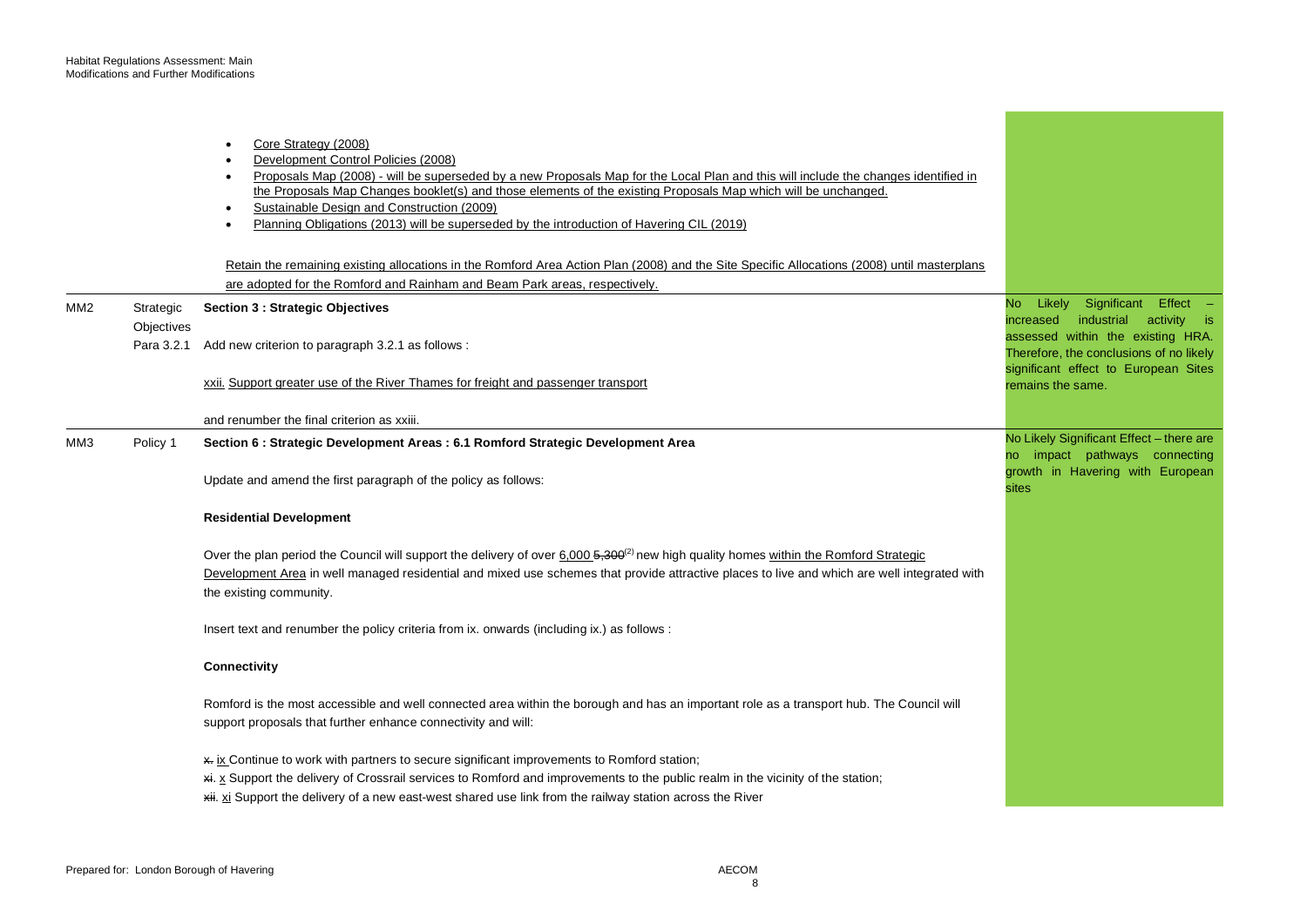Rom to the existing and new residential areas to the west;

<del>xiii</del>. <u>xii </u>Actively pursue opportunities with TfL and other partners to tunnel the western section of the ring road;

**xiv.** xiii Work with TfL to improve accessibility into Romford Town Centre for active travel users;

xv. xiv Work with the Barking Havering Redbridge University Hospital NHS Trust and TfL to improve links to Queens Hospital including increasing bus capacity at Queens interchange;

<del>xvi</del>. <u>xv </u>Require developers seeking to develop land adjacent to the ring road to address its perception as a barrier for active travel including opportunities for its greening;

**xvii.** Xvi Support development which improves the quality of the pedestrian environment, including the greening of the town centre with new street trees and planting and enhanced provision for pedestrians and cyclists.

**xviii.** Xvii Require developers of major sites to improve active travel links between Romford Station, Waterloo Road and Bridge Close;

**xix.** xviii Support development proposals that better integrates The Brewery with South Street;

<del>xx</del>. xix Require proposals for development along the River Rom to improve the quality and setting of the river and to provide continuous, safe and accessible links alongside the river to promote active travel and improve north-south connectivity; and

 and the Trinity Methodist Church, improving the quality of the pedestrian environment along Angel Way. **xxi.** XX Support development proposals that deliver an enhanced link between the Market Place, St Edward the Confessor Church, North Street

Renumber the policy criteria and insert text as follows :

#### **Social infrastructure**

 developers and service providers to ensure the delivery of: To support growth in the Romford Strategic Development Area and to assist in ensuring it is a successful place to live, the Council will work with

xviii. xxi Romford Leisure Centre

**xix.** xxii New and enhanced public open spaces

**XX.** XXIII A new health hub, including the sexual health services relocated from Queens Hospital;

xxi–<u>xxiv.</u> Additional school places in line with the Council's Commissioning Plan and Schools Expansion Programme over the Plan period; Xxii- xxv. Additional primary school provision equivalent to 3 forms of entry (FE) in the first 5 years of the Plan and a further 6FE need for development site and the new school should be sufficient to meet demand for the additional primary places needed over the next five years. A primary school places beyond the first five years. A 3 form of entry primary school (630 places) has been approved on the Bridge Close further 6FE need for primary school places beyond the first five years

**xxiii.** xxvi. A 6/8FE secondary school in the second phase of the Plan period (5-10 years);

Development proposals that generate a primary school child yield equivalent to one additional form of entry will be expected to provide adequate space on site for the provision of a school. The Council will only support proposals without this provision where it can be robustly demonstrated that existing or planned education provision can cater for the additional demand for school places.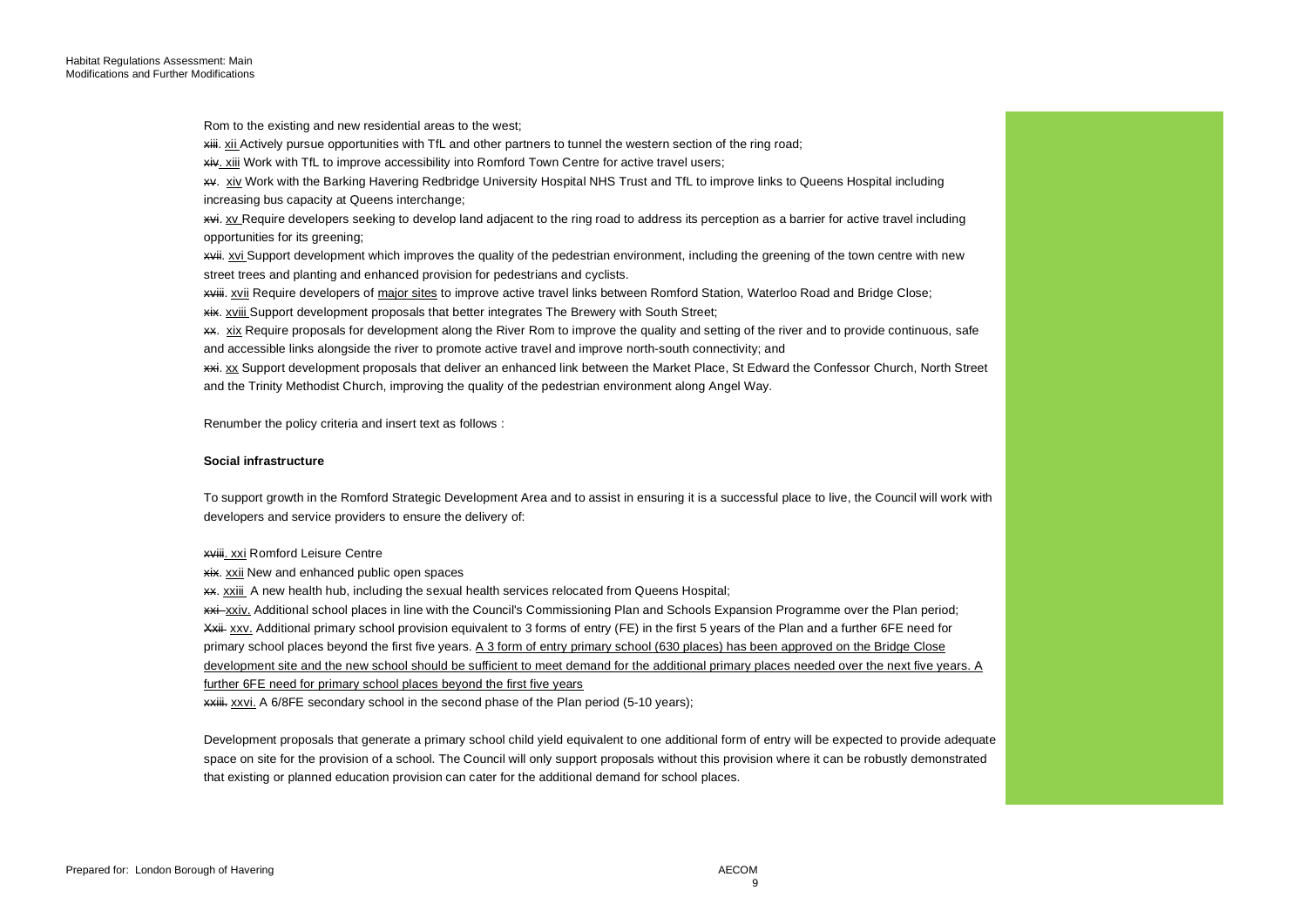Renumber the policy criteria and insert text as follows :

#### **Design and Heritage**

The Council will require development in Romford town centre to be of high architectural and urban design quality. Development and uses must be appropriate to and will be expected to improve the function, appearance, and character of the town centre.

The Council will support proposals that:

**xxii.** XXVII. Create active streets with strong and well-articulated frontages to all existing and proposed pedestrian routes, particularly at ground floor level, avoiding blank facades and exposed service areas;

 Romford. To facilitate delivery of these uses, the design of the ground floor of a mixed use development within RSDA should have a minimum floor-to-floor height of 3.5m to allow flexibility for future changes and adaptability over time. This is a recommended dimension for floor-to-floor xxiii. xxviii. Incorporate generous floor to ceiling heights at ground floor level to provide for flexibility and adaptability over time and respond to the needs of different retailers. To achieve a vibrant and thriving Town Centre there will need to be a mix of uses throughout the Romford Strategic Development Area (RSDA). It is envisaged that this will include residential, retail, commercial, leisure and arts uses. It is intended that the preferred locations for these different uses within the Town Centre will be identified through the ongoing master planning process for height, as the floor-to-ceiling height in retail or commercial development will depend on individual occupier fit out requirements. Commercial buildings, given their likely increased service requirements will generally require a minimum floor-to-ceiling height of 3.5m to 4m.

**xxiv.** xxix. Positively respond to the sensitive nature and urban fabric within the Conservation Area, views of St. Edward the Confessor Church and the historic crossroads where South Street, the High Street and the Market Place meet;

**xxv**. XXX. Make a positive contribution towards public realm improvements in the Market Place;

**xxvi.** Demonstrate how the proposed scheme responds to wider development opportunities, movement and environmental enhancements in the town centre;

**xxvii**-xxxii On major development sites open up access to the River Rom and positively incorporate the river into the development scheme(s); **XXVIII.** XXXIII. Optimise the design and location of development including the incorporation of resilience measures to address potential flood risk, where appropriate; and

xxix. xxxiv. Respond to the local character and context and make a positive contribution to the skyline. Tall buildings may be acceptable in the vicinity of the station subject to high quality design and strong public realm propositions at ground level. Proposals for tall buildings within the Conservation Area <del>and north of the railway line along south street a</del>re inappropriate. <del>The heights of proposed new buildings in this area will need</del> to respond positively to the historic context. Elsewhere in the town centre the height of proposed buildings should respond to local character and context, and make a positive contribution to the skyline in Romford town centre.

 $2$  at least  $4,750$   $5,000$  homes will be built over the first 10 years of the plan period

Proposed modifications to explanatory text :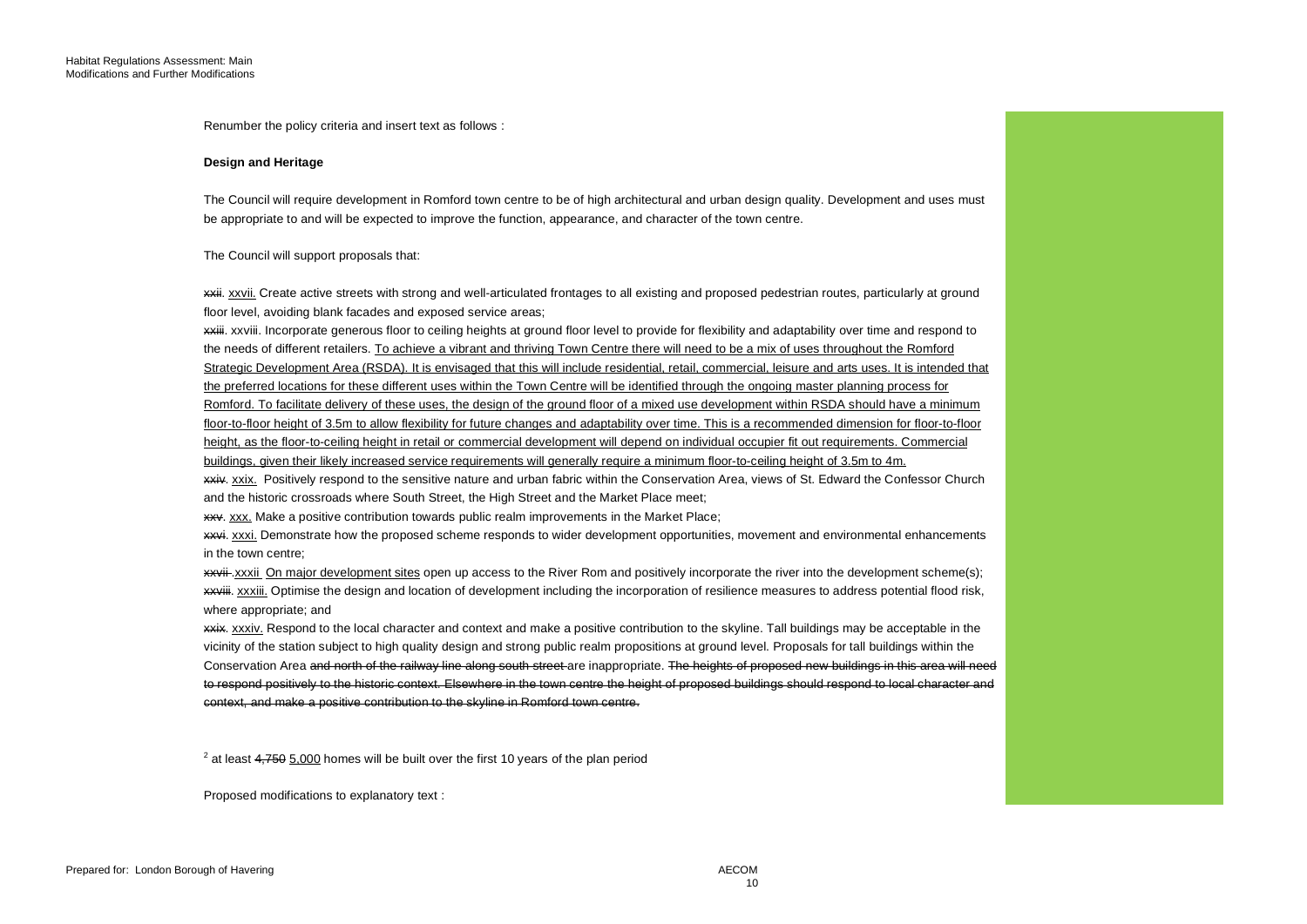Text added to, and deleted from, paragraph 6.1.22 of the explanatory text as follows :

|     |          | Amend and add new text to the fourth paragraph of the policy as follows:<br><b>Commercial Development</b>                                                | residential<br>total<br><sub>of</sub><br>amount<br>development within the Plan period.<br>Moreover, there are no linking impact<br>pathways from growth in Havering to |
|-----|----------|----------------------------------------------------------------------------------------------------------------------------------------------------------|------------------------------------------------------------------------------------------------------------------------------------------------------------------------|
| MM5 | Policy 2 | Section 6 : Strategic Development Areas : 6.2 Rainham and Beam Park Strategic Development Area                                                           | No likely significant effect - this<br>change does not materially alter the                                                                                            |
| MM4 |          | MM number not used                                                                                                                                       | N/A                                                                                                                                                                    |
|     |          | as a Supplementary Planning Document and will therefore provide clarity in due course in this area.                                                      |                                                                                                                                                                        |
|     |          | Strategic Development Area for such buildings beyond the definition within the Local Plan. The Romford Masterplan is envisaged to be adopted             |                                                                                                                                                                        |
|     |          | studies to provide evidence to support a local height definition for tall buildings and the identification of appropriate locations with the Romford     |                                                                                                                                                                        |
|     |          | the Council to develop a masterplan for Romford Town Centre. This piece of work will involve analysis, characterisation and building height              |                                                                                                                                                                        |
|     |          | scale, height and form of development with the Romford Strategic Development Area the Council have commissioned consultants to work with                 |                                                                                                                                                                        |
|     |          | positive, managed approach to development, rather than a reaction to speculative development applications". To determine the appropriate                 |                                                                                                                                                                        |
|     |          | Building Advice Note 4: "In a successful plan-led system, the location and design of tall buildings will reflect the local vision for an area, and a     |                                                                                                                                                                        |
|     |          | A tall building is generally understood to be anything which is of significantly greater height than its context. As Historic England note in the Tall   |                                                                                                                                                                        |
|     |          | context, and make a positive contribution to the skyline in Romford town centre.                                                                         |                                                                                                                                                                        |
|     |          | respond positively to the historic context. Elsewhere in the town centre the height of proposed buildings should respond to local character and          |                                                                                                                                                                        |
|     |          | level. Proposals for tall buildings within the Conservation Area are inappropriate. The heights of proposed new buildings in this area will need to      |                                                                                                                                                                        |
|     |          | 6.1.30 Tall buildings may be acceptable in the vicinity of the station subject to high quality design and strong public realm propositions at ground     |                                                                                                                                                                        |
|     |          | Add new paragraph 6.1.30                                                                                                                                 |                                                                                                                                                                        |
|     |          | provision through the Romford Masterplan and Site Specific Allocations Local Plan.                                                                       |                                                                                                                                                                        |
|     |          | school is required in the second phase of the Plan period (5-10 years). The Council will seek to identify sites suitable for additional education        |                                                                                                                                                                        |
|     |          | come forward for housing development the Council will need to assess whether further education provision will be needed. A 6/8FE secondary               |                                                                                                                                                                        |
|     |          | through new schools. This will be addressed via the Site Specific Allocation Plan that will identify specific sites for future schools. If further sites |                                                                                                                                                                        |
|     |          | 2FE school will be needed. There is a further 6FE need for primary school places beyond the first five years. This will need to be delivered             |                                                                                                                                                                        |
|     |          | years.-over the next five years an additional 3FE will be needed. 1FE is likely to be delivered through expansion of an existing school and a new        |                                                                                                                                                                        |
|     |          | Close development site and the new school should be sufficient to meet demand for the additional primary places needed over the next five                |                                                                                                                                                                        |
|     |          | meet the need for primary school places in the Romford area a 3 form of entry primary school (630 places) has been approved on the Bridge                |                                                                                                                                                                        |
|     |          | Council's school expansion programme will assist in meeting future demand, this will not offer sufficient capacity over the Plan period. In order to     |                                                                                                                                                                        |
|     |          | 6.1.22 Education provision is particularly challenging in Romford. Existing schools within the area are already at full capacity and whilst the          |                                                                                                                                                                        |
|     |          |                                                                                                                                                          |                                                                                                                                                                        |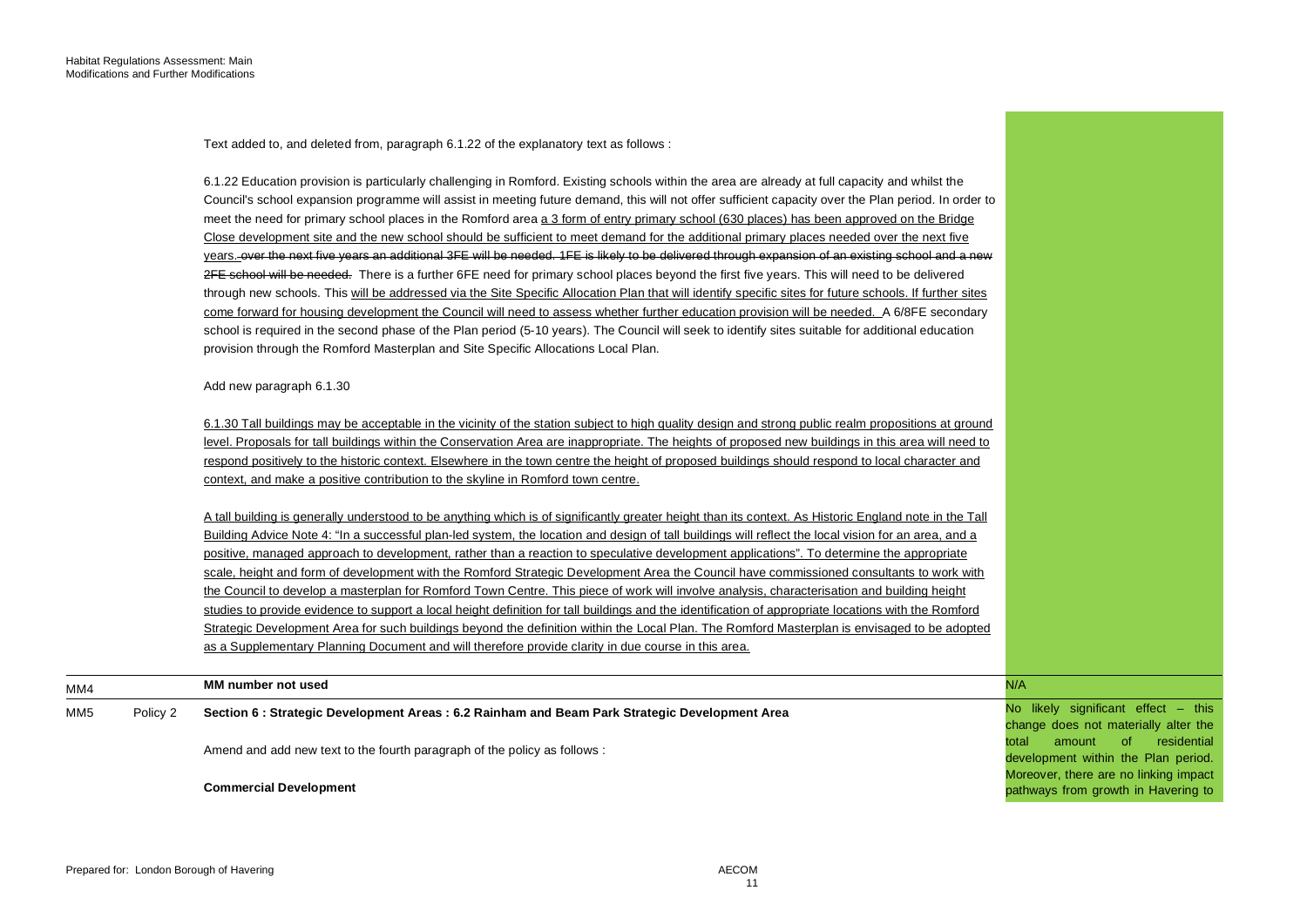|                 | A new local centre adjoining Beam Park Station will be delivered providing between 3,500 and 4,000 sq m of floor space through the provision of<br>new modern retail and commercial units.                                                                                                                                                                                                       | European sites. Therefore,<br>the<br>conclusions of the 2017 HRA are still<br>appropriate. |
|-----------------|--------------------------------------------------------------------------------------------------------------------------------------------------------------------------------------------------------------------------------------------------------------------------------------------------------------------------------------------------------------------------------------------------|--------------------------------------------------------------------------------------------|
| Local Centre.   | The Council will support development that creates a vibrant mix of active ground floor uses with apartment blocks above within the Beam Park                                                                                                                                                                                                                                                     |                                                                                            |
| the future.     | New commercial development will be required to incorporate generous floor to ceiling heights of 3.75 3.5m to 4m at ground floors of buildings in<br>Beam Park Centre, and 3m at ground floors of buildings along New Road to provide for flexibility for use as either retail or commercial spaces in                                                                                            |                                                                                            |
|                 | lnsert a new fifth paragraph in the policy as follows:                                                                                                                                                                                                                                                                                                                                           |                                                                                            |
|                 | To achieve a vibrant and thriving area there will need to be a mix of uses throughout the Rainham and Beam Park Strategic Development Area<br>It is envisaged that this will include retail, commercial, leisure and arts uses.                                                                                                                                                                  |                                                                                            |
|                 | Add a new policy criteria xx. and renumber the remaining criteria as follows :                                                                                                                                                                                                                                                                                                                   |                                                                                            |
|                 | <b>Design and Heritage</b>                                                                                                                                                                                                                                                                                                                                                                       |                                                                                            |
|                 | To ensure the successful transformation of the area, the Council will support development proposals which:                                                                                                                                                                                                                                                                                       |                                                                                            |
| XV.             | Adopt an integrated and comprehensive approach without prejudice to the achievement of the wider vision for the area as set out in<br>paragraph 2.2.5;                                                                                                                                                                                                                                           |                                                                                            |
| xvi.            | Provide a layout that facilitates a coherent urban structure across the area as a whole and demonstrate that the layout achieves a                                                                                                                                                                                                                                                               |                                                                                            |
| xvii.           | coherent structure both in its own right, and in terms of its facilitation of future phases;<br>Better link the existing settlements of South Hornchurch and Orchard Village with Rainham Village, and transform New Road (the<br>A1306) from a traffic dominated corridor into an attractive high quality green urban street commensurate with the adjoining new<br>residential neighbourhoods; |                                                                                            |
| xviii.          | Overcome the barrier presented by the river and the industrial sites and bring significant enhancement of the wider area as an<br>attractive place;                                                                                                                                                                                                                                              |                                                                                            |
| xix.            | Respond positively to the context within Rainham Village strengthening and enhancing the character of this historic village;                                                                                                                                                                                                                                                                     |                                                                                            |
| XX.             | Take account of and positively respond to the various listed buildings and their settings;                                                                                                                                                                                                                                                                                                       |                                                                                            |
| xxi.            | Orientate buildings with their front and main entrance towards streets and open spaces to provide overlooking and natural surveillance<br>and to help to create a place with a strong sense of place that is safe and welcoming;                                                                                                                                                                 |                                                                                            |
| xxii.           | Have buildings designed at street corners that 'turn the corner' and address both street spaces;                                                                                                                                                                                                                                                                                                 |                                                                                            |
| xxiii.<br>xxiv. | Provide a good sense of enclosure to streets and public spaces with buildings positioned along consistent building lines;<br>Avoid adverse effects on the nearby Ingrebrourne Marshes SSSI and Inner Thames Marshes SSSI and seeks to achieve<br>enhancements to these sites, where possible; and                                                                                                |                                                                                            |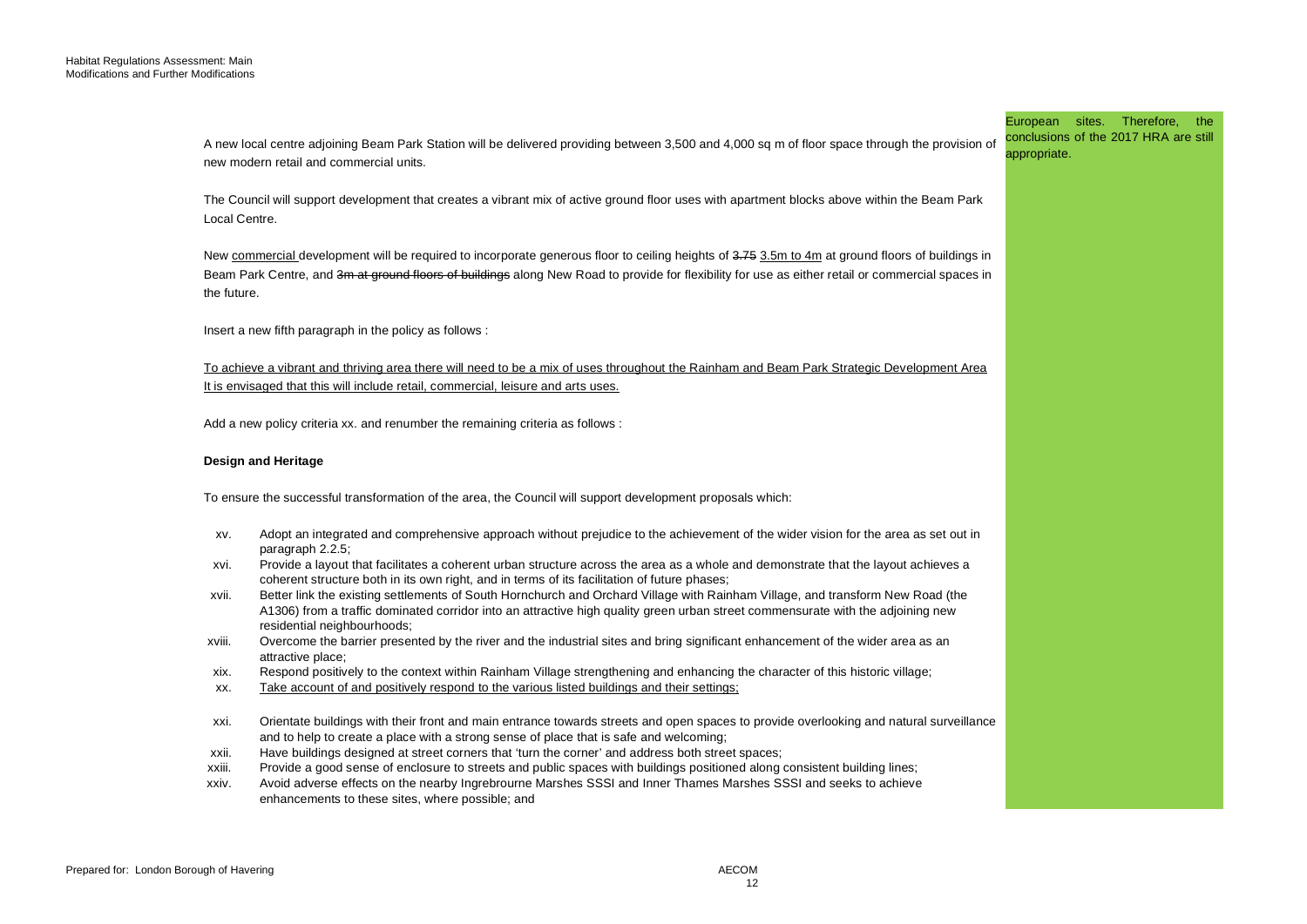|      |          | XXV. | Optimise the design and location of development including the incorporation of resilience measures to address potential flood risk and<br>explores opening up culverts, where appropriate.                                                                                                                 |                                                                                                              |
|------|----------|------|------------------------------------------------------------------------------------------------------------------------------------------------------------------------------------------------------------------------------------------------------------------------------------------------------------|--------------------------------------------------------------------------------------------------------------|
| FMM6 | Policy 3 |      | Section 7 : Successful Places to live : 7.1 Housing Supply                                                                                                                                                                                                                                                 | No Likely Significant Effect - this<br>change applies to aspects of the plan                                 |
|      |          |      | Delete the first sentence from the second paragraph of the policy :                                                                                                                                                                                                                                        | that are irrelevant to European sites,<br>since the HRA of the submitted Local                               |
|      |          |      | Over the full 15 year Plan period, at least 17,550 new homes will be built in Havering.                                                                                                                                                                                                                    | Plan confirmed there were no<br>significant impact pathways linking<br>growth in Havering to European sites. |
|      |          |      | Replace the deleted sentence of the second paragraph of the policy (as above) with new text and update the figures and amend the text in the<br>itemised points with the following:                                                                                                                        |                                                                                                              |
|      |          |      | In line with the London Plan 40 year housing target for Havering, at least 44,704 12,505* new homes will be built in Havering over the first 10<br>years of the Plan period. This will include the delivery of at least:                                                                                   |                                                                                                              |
|      |          | i.   | 5,300 5,000 homes on major sites in the Romford Strategic Development Area;                                                                                                                                                                                                                                |                                                                                                              |
|      |          | ii.  | 3,000 homes on major sites in the Rainham and Beam Park Strategic Development Area;                                                                                                                                                                                                                        |                                                                                                              |
|      |          | iii. | 700 300 homes through the intensification and renewal of existing Council housing estates outside the Strategic Development<br>Areas;                                                                                                                                                                      |                                                                                                              |
|      |          | iv.  | 400 homes on two large previously developed sites within the Green Belt; and 1,500 homes on other major sites outside of the<br>Strategic Development Areas and Council housing estates; and                                                                                                               |                                                                                                              |
|      |          | V.   | 2,790 homes on small sites across borough. 1500 homes on small sites across the borough and through vacant units returning to<br>use.                                                                                                                                                                      |                                                                                                              |
|      |          |      | *The 10 year target of 12,505 comprises of an annual target of 1,170 units per annum for the first three years of the Local Plan period in<br>accordance with the previous London Plan and an annual target of 1,285 units per annum for the following 7 years in accordance with the<br>London Plan 2021. |                                                                                                              |
|      |          |      | Add new criteria viii. and ix. and renumber following criteria as follows:                                                                                                                                                                                                                                 |                                                                                                              |
|      |          |      | The delivery of new homes will also be achieved by:                                                                                                                                                                                                                                                        |                                                                                                              |
|      |          | vi.  | Promoting mixed use development in town centres and designated out of town centre locations;                                                                                                                                                                                                               |                                                                                                              |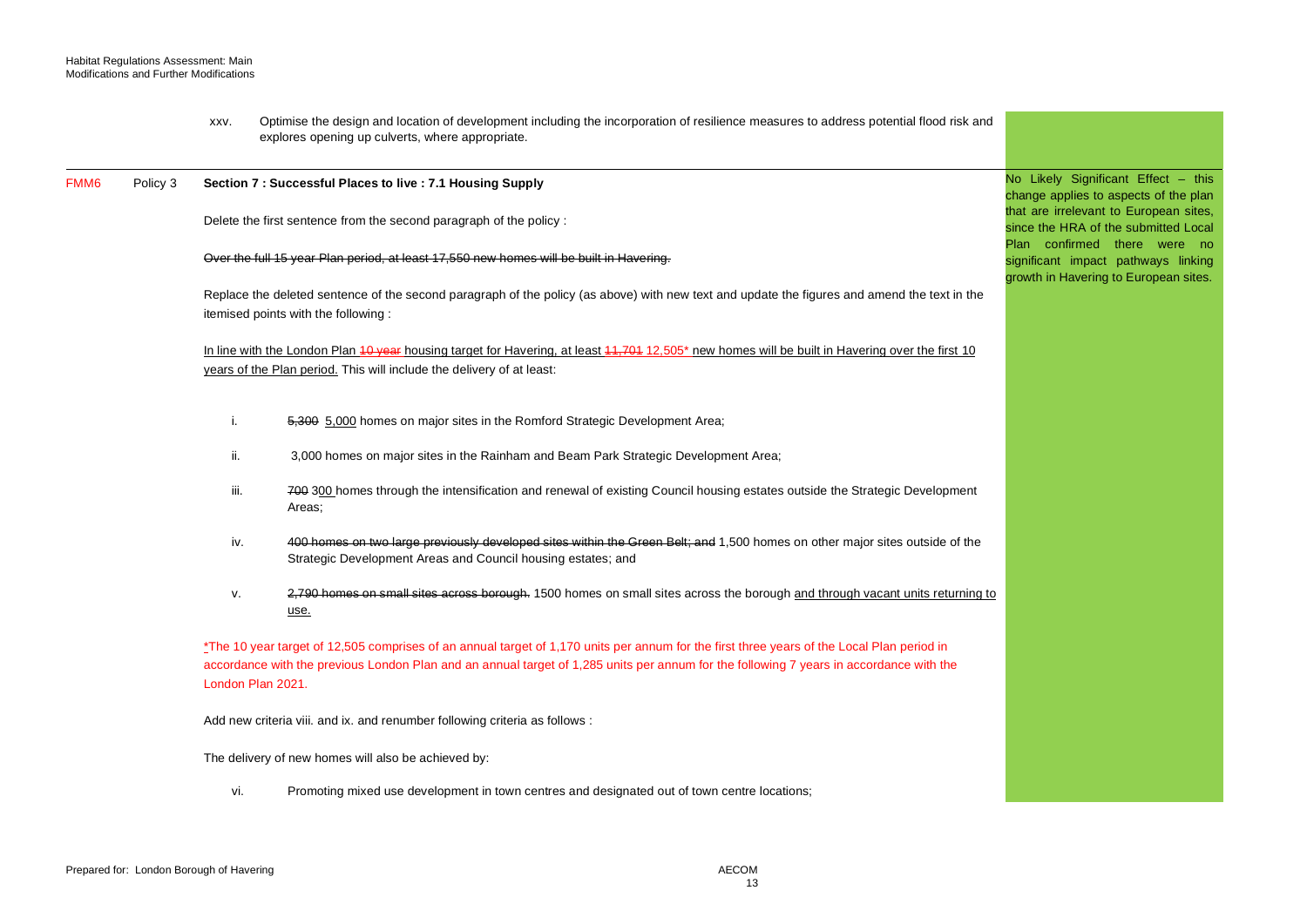- vii. Prioritising all non-designated land for housing when it becomes available;
- viii. Supporting the re-use of brownfield sites when they become available;
- ix. Supporting residential development proposals around stations where it is compatible with the character of the local area. Major development proposals around stations will be subject to design review;

<del>Viii</del> <u>x.</u> Supporting appropriate development of infill, under-utilised and vacant sites in the borough's sub-urban areas;

ix. xi. Resisting the net loss of residential development;

x.-xii. Supporting initiatives to bring back empty residential properties into use;

xi. xiii. Supporting self-build initiatives; and

<del><u>xii xiv</u> S</del>eeking to optimise residential output and densities consistent with the density matrix set out in the London Plan

Insert additional final paragraph to the policy and add Add a new table (Table 1) as follows :

Over the course of the whole Plan period, Havering will aim to deliver at least 17,551 new homes. Delivery will be phased over the 15 year plan period as follows :

Table 1: Phased Targets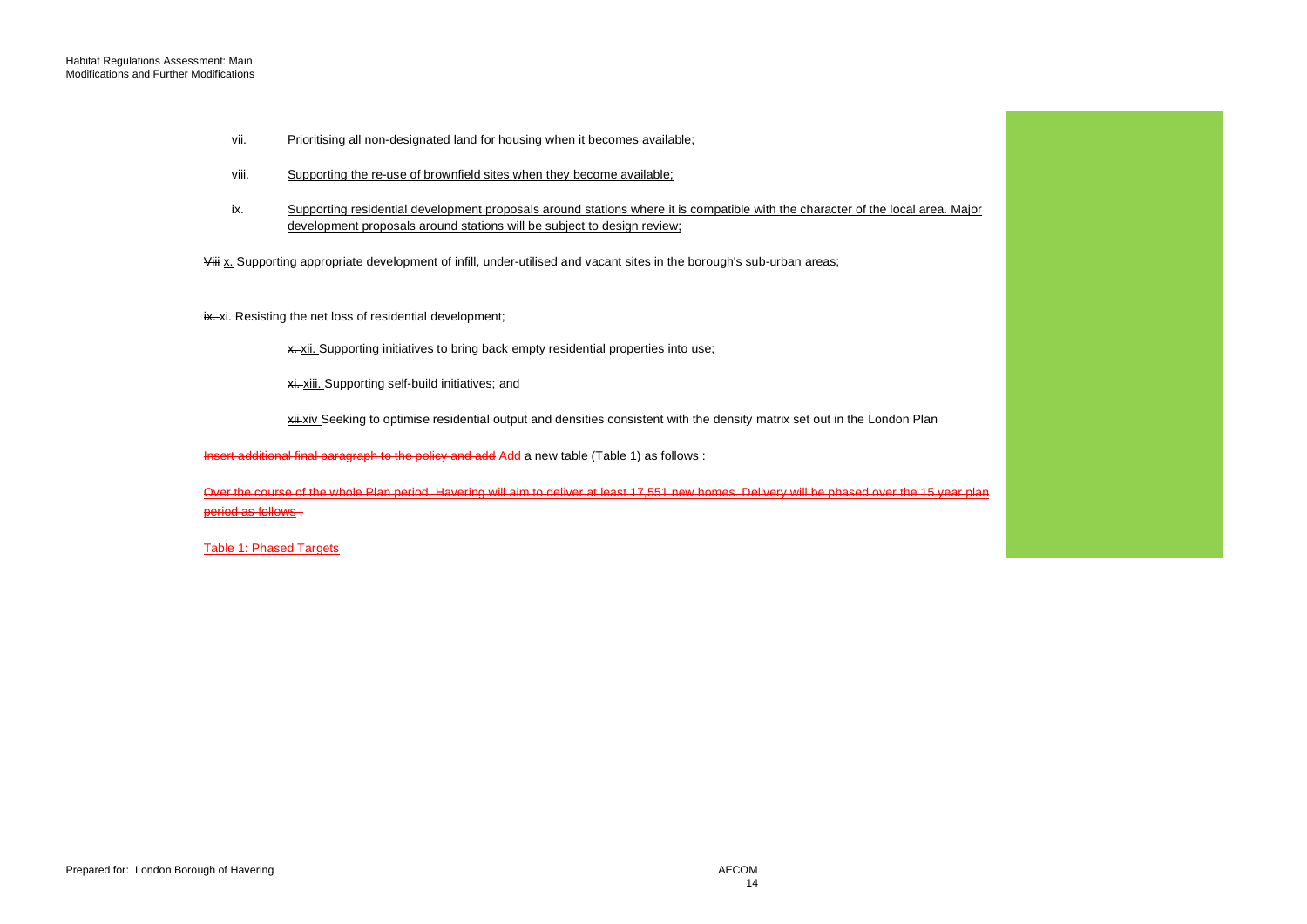|                                     | Phase 1: | Phase 2:        | Phase 3: |
|-------------------------------------|----------|-----------------|----------|
| Targets for net<br>additional homes | 2016/17- | 2021/22-2025/26 | 2026/27- |
|                                     | 2020/21  |                 | 2030/31  |
| Minimum dwellings<br>per annum      | 700      | 1801            | $1,285*$ |
| <b>Total</b>                        | 3,500    | 9005            | 6,425    |
| 10 Year Total                       | 12,505   |                 |          |
| 15 Year Total                       | 18,930*  |                 |          |

|                                              | Phase 1:           | Phase 2:            |         | Phase 3:            |
|----------------------------------------------|--------------------|---------------------|---------|---------------------|
| <b>Targets for net additional</b><br>homes   | 2016/17<br>2020/21 | 2021/22-<br>2024/25 | 2025/26 | 2026/27-<br>2030/31 |
| Minimum dwellings per<br>annum               | 700                | 4,640               | 4,644   | 4,470               |
| <b>Total</b>                                 | 3,500              | 8,201               |         | 5,850               |
| <b>10 Year Total</b><br><b>15 Year Total</b> | 44,704<br>17,551   |                     |         |                     |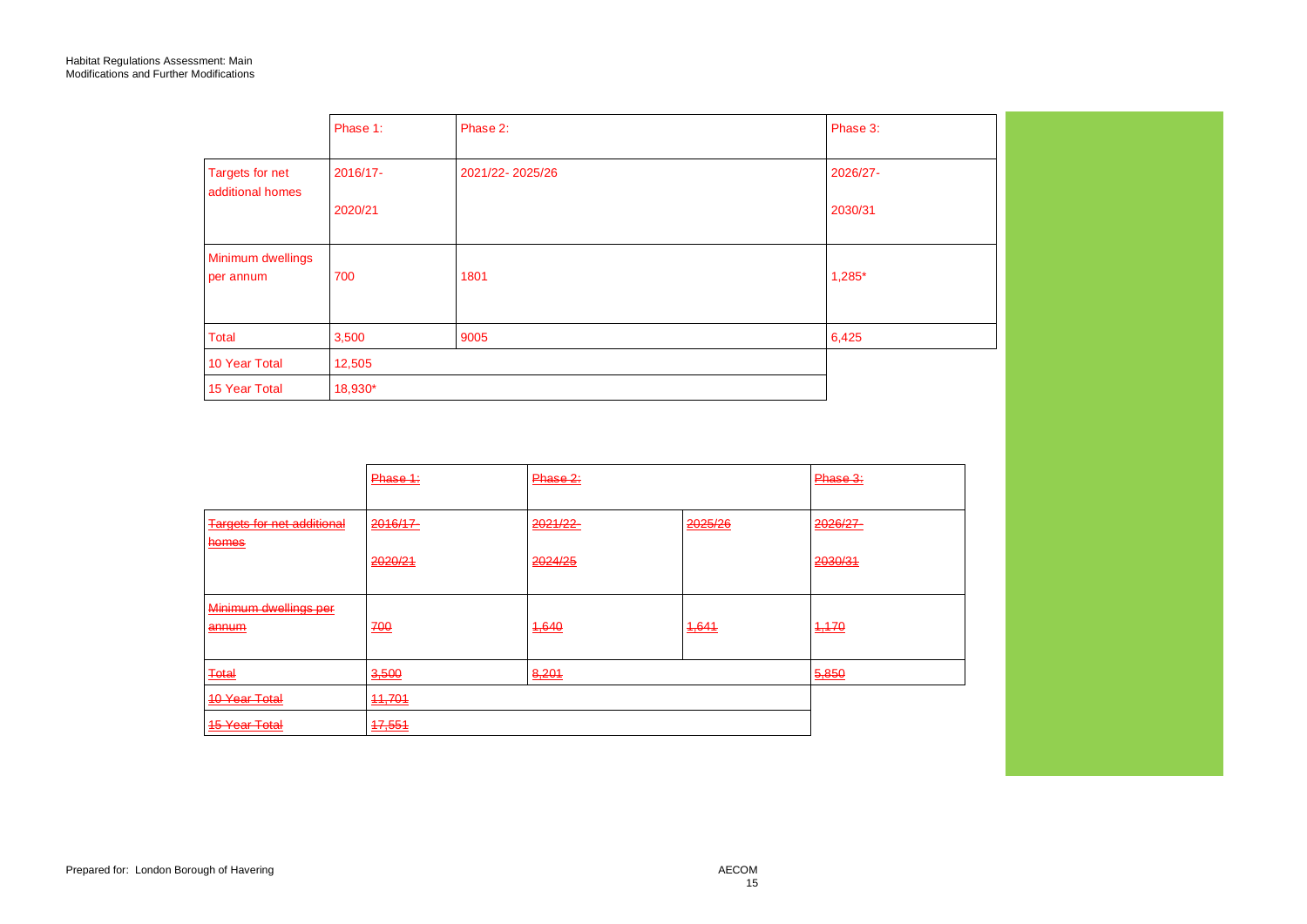\*This assumes that the London Plan Housing Target will be rolled forward for the remainder of the Plan period. The Havering Local Plan will undergo an immediate update which will provide the opportunity to review housing delivery including for the later Plan periods

Proposed modifications to explanatory text :

 meet the demands of the growing population. The NPPF requires local planning authorities to identify and meet their full objectively assessed 7.1.1. London and the South East are experiencing significant development pressures and there is a need to increase the supply of housing to needs for housing.

7.1.2 Havering forms part of the London-wide housing market area with all of the other London boroughs. <del>The Mayor of London, through the</del> Strategic Housing Market Assessment (SHMA) 2013 identifies a need for a minimum of 490,000 new homes in London between 2015-2026 (or preparation of the 2015 London Plan sought to identify both the need for new housing and the potential supply across London. The GLA's 49,000 new homes per annum). In comparison, the GLA Strategic Housing Land Availability Assessment 2013 found that London has capacity for at least 420,000 additional homes or 42,000 per annum.

 The London Plan 2021 sets a ten year housing target for Havering of 12,850 new homes between 2019/20 and 2028/29 or 1,285 per annum. The previous London Plan set Havering an annual housing target of 1,170 per annum. The Local Plan period bridges the two London Plans. The annual targets reflected in this Plan are set out in table x below

| Year                      | $2016/17 - 2018/19$ | $2019/20 - 2028/29$ | 2029/30 2030/31 |
|---------------------------|---------------------|---------------------|-----------------|
| London Plan Annual Target |                     | 1,285               | $.285*$         |

\*roll forward to London Plan 2021 targets

7.1.3 Based on this evidence, the London Plan sets out average annual minimum housing supply targets for each borough until 2025. For Havering, the target is a minimum of 11,701 new homes over the period 2015-2025. The London Plan states that the annual average (1,170) should be rolled forward for the remainder of the Plan period.

## Amend paragraph 7.1.4 of the explanatory text as follows:

 7.1.4 As a result of the cumulative deficit of identified housing supply across the capital, the London Plan states that boroughs should seek to achieve and exceed the relevant minimum borough annual average housing target. Boroughs are expected to draw on the housing benchmarks in developing their housing targets, augmented where possible with extra housing capacity to close the gap between identified housing need and supply in line with the requirement of the NPPF. In line with the requirements of the London Plan, the Council will seek to deliver and exceed the minimum target set in the Plan, being 11,701 over a 10 year period. Over the 15 year lifetime of this Local Plan Havering's minimum housing target is therefore 17.550 as reflected in Policy 3. Havering will seek to deliver at least 17,551 new homes.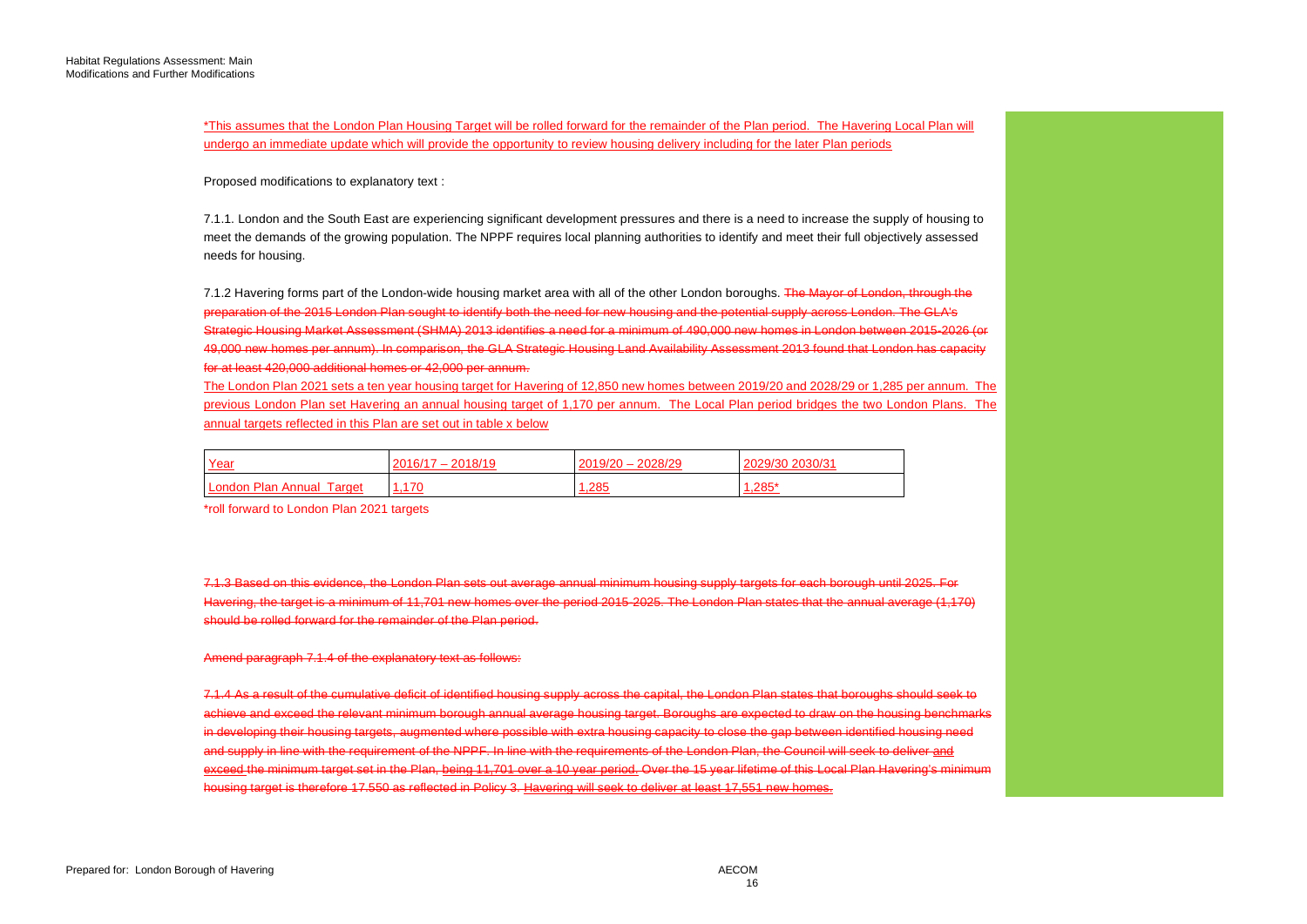7.1.5 At a sub-regional level, Havering forms part of the Outer North East London Housing Market Area with the London Boroughs of Barking and Dagenham and Redbridge. The Council has worked with these authorities to prepare a sub-regional SHMA. A subsequent update has been prepared for Havering taking into account updated GLA household projections<sup>(3)</sup>. The 2016 SHMA Update for Havering indicates that Havering's full Objectively Assessed Need is for 30,052 new homes over the period 2011-2033 or 1,366 homes per annum.

 7.1.6 Through the Local Plan process, the Council has sought to identify all sources of potential housing supply and identify sustainable development sites in order to close the gap between the housing target set in the London Plan and its objectively assessed need requirement. regeneration programme for its own homes, the establishment of the Council's own housing company, opportunities across a range of well-With two Strategic Development Areas in Romford and in Rainham and Beam Park (both with Housing Zone status), an ambitious estates located brownfield sites and working pro-actively and collaboratively with developers to bring forward sites in private ownership, Havering is making every effort to increase housing supply and deliver the homes that are needed in regard to both quantity and quality.

Amend and update paragraph 7.1.7 of the explanatory text as follows:

7.1.7 Over the first 10 years of the Plan period (2016-2026), the Council has identified capacity to deliver at least <u>13,095</u> 44,947 new homes in that Havering's objectively assessed housing need is higher than its identified sources of housing capacity. Policy 3, therefore, sets out a addition to bringing 260 existing vacant units back into use (see Table 2). This exceeds the minimum 10 year target set out in the London Plan but falls slightly short of meeting the objectively assessed need identified through the Outer North East London SHMA. The Council recognises positive and proactive approach to housing development to increase the supply over the plan period. As part of managing the overall approach to housing growth in Havering, the Council adopts a general presumption in favour of housing to meet the identified housing need in the borough, and prioritises housing use on all non-allocated land when it becomes available.

Add two new paragraphs to the explanatory text as 7.1.8 and 7.1.9 and renumber the following paragraphs as follows :

 7.1.8 Due to the nature of the housing supply in the Local Plan, the Council has applied a 'stepped' approach to housing delivery over the first 10 years of the plan period. The 'stepped' approach targets are set out in Table 1.

 7.1.9 The 'stepped' approach is explained and justified in detail within the Housing Position Paper 2019: Technical Update. It involves having of more housing to meet the borough's objectively assessed need, particularly within the first 5 years of the Plan period. phased housing targets that are lower in the first 5 years of the plan period (Phase 1). These targets then increase in the second five years of the plan period (Phase 2). The 'stepped' approach reflects the longer lead in times for the development of sites in the Strategic Development Areas and the Council's estates regeneration programme. It represents a level of house-building that is achievable over the first 10 years of the plan period, while ensuring that Havering is able to meet its 10 year target. The targets are a minimum and should not preclude the development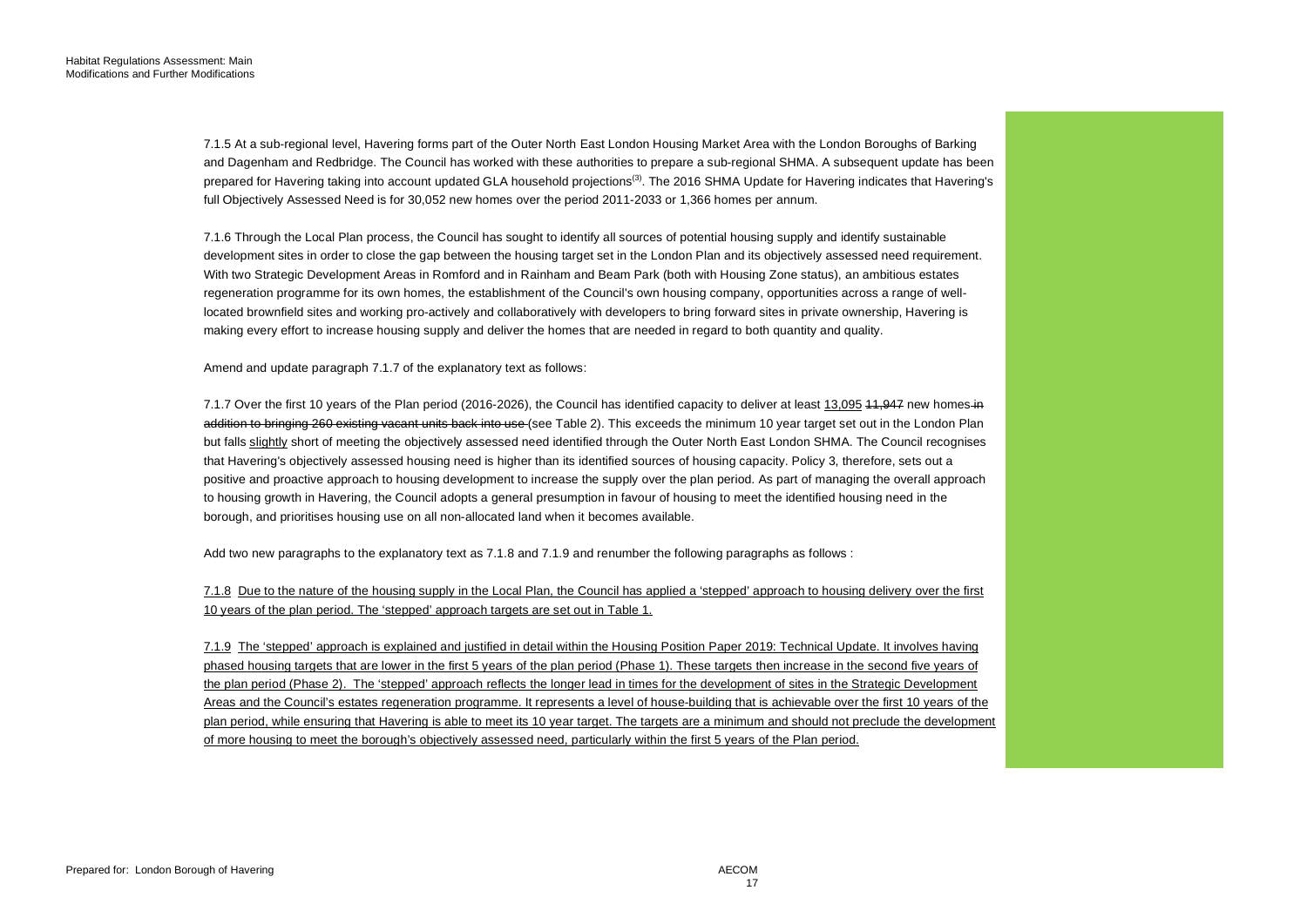7.1.810 Through the Duty to Co-operate, the GLA have confirmed that London forms one housing market area and unmet housing need is being addressed at the London wide level, with all boroughs seeking to identify additional capacity over and above the level identified in the current London Plan.

7.1.911 The NPPF requires local planning authorities to identify and update annually a supply of specific deliverable sites sufficient to provide five years worth of housing against their housing requirements with an additional buffer of 5% (moved forward from later in the Plan Period) to ensure choice and competition in the market for land. Where there has been a record of persistent under delivery of housing, local planning authorities should increase the buffer to 20% (moved forward from later in the Plan Period) to provide a realistic prospect of achieving the planned supply and to ensure choice and competition in the market for land.

Add two new paragraphs to the explanatory text incorporating information about the calculation of 5 year land supply, including the buffer and shortfall from paragraphs 7.3-7.5 and Table 7.3 of the HPS. Explain reason for inclusion of 525 (now 197) net unit surplus from 2015/16. Renumber the following paragraphs as follows :

7.1.12 Over the period 2004/05 to 2016/17 Havering has met or exceeding exceeded its target in 5 years, and under delivered in 8 years. Havering's delivery record is characterised by a mixture of over and under delivery connected to the peaks and troughs of the housing market cycle. It is recognised that previous delivery has not been at the level required and there has been persistent under-delivery. In light of this the 5 year housing land supply calculations, as set out in the Council's Housing Position Statement 2019, have included a 20% buffer.

7.1.13 Table 2 (below) demonstrates how Havering's 5 year supply has been calculated on the basis of its proposed stepped targets with the application of a 20% buffer and using the Sedgefield Approach of accommodating the shortfall within the first 5 years. The 20% buffer has been applied to the shortfall in addition to the housing target. Where there is no shortfall but is instead a surplus a 20% buffer has not been applied to the surplus. Net completions are grouped by financial year (April 1 – March 31 the following year).

7.1.14 The shortfall (414) is calculated by subtracting the combined annual targets from 2015/16 -2018/19 and subtracting the actual or anticipated net new completed homes in that same time period.

7.1.15 A surplus of 221 net new homes from the 2015/16 financial year is included in the shortfall calculation despite not being within the Plan Period. This is because the GLA SHMA 2013, from which the London Plan targets are derived, and in turn which the Local Plan 10 and 15 year targets are taken from, only account for previous delivery (backlog) up until (but not including) the 2015/16 financial year.

## Table 2

| Five Year Supply Based on a Stepped Trajectory as at Adoption (2019) using the Sedgefield Approach* |                                                                                                                                                                                                                                                              |  |  |  |
|-----------------------------------------------------------------------------------------------------|--------------------------------------------------------------------------------------------------------------------------------------------------------------------------------------------------------------------------------------------------------------|--|--|--|
| <b>Target</b>                                                                                       | 6320                                                                                                                                                                                                                                                         |  |  |  |
| <b>Shortfall</b>                                                                                    | 414                                                                                                                                                                                                                                                          |  |  |  |
| <b>Five year target plus shortfall</b>                                                              | 6734                                                                                                                                                                                                                                                         |  |  |  |
| <b>Application of 20% Buffer</b>                                                                    | $R$ $($ $R$ $($ $R$ $T$ $($ $R$ $T$ $($ $r$ $($ $r$ $($ $r$ $($ $r$ $($ $r$ $($ $r$ $($ $r$ $($ $r$ $($ $r$ $($ $r$ $($ $r$ $($ $r$ $($ $r$ $($ $r$ $($ $r$ $($ $r$ $($ $r$ $($ $r$ $($ $r$ $($ $r$ $($ $r$ $($ $r$ $($ $r$<br><del>,,,,,,,,,,,,,,,,,,</del> |  |  |  |
| <b>Annualised target with 20% buffer</b>                                                            | ACAC(0.004/E)<br>EN EN EN EN L'AN ESTAD                                                                                                                                                                                                                      |  |  |  |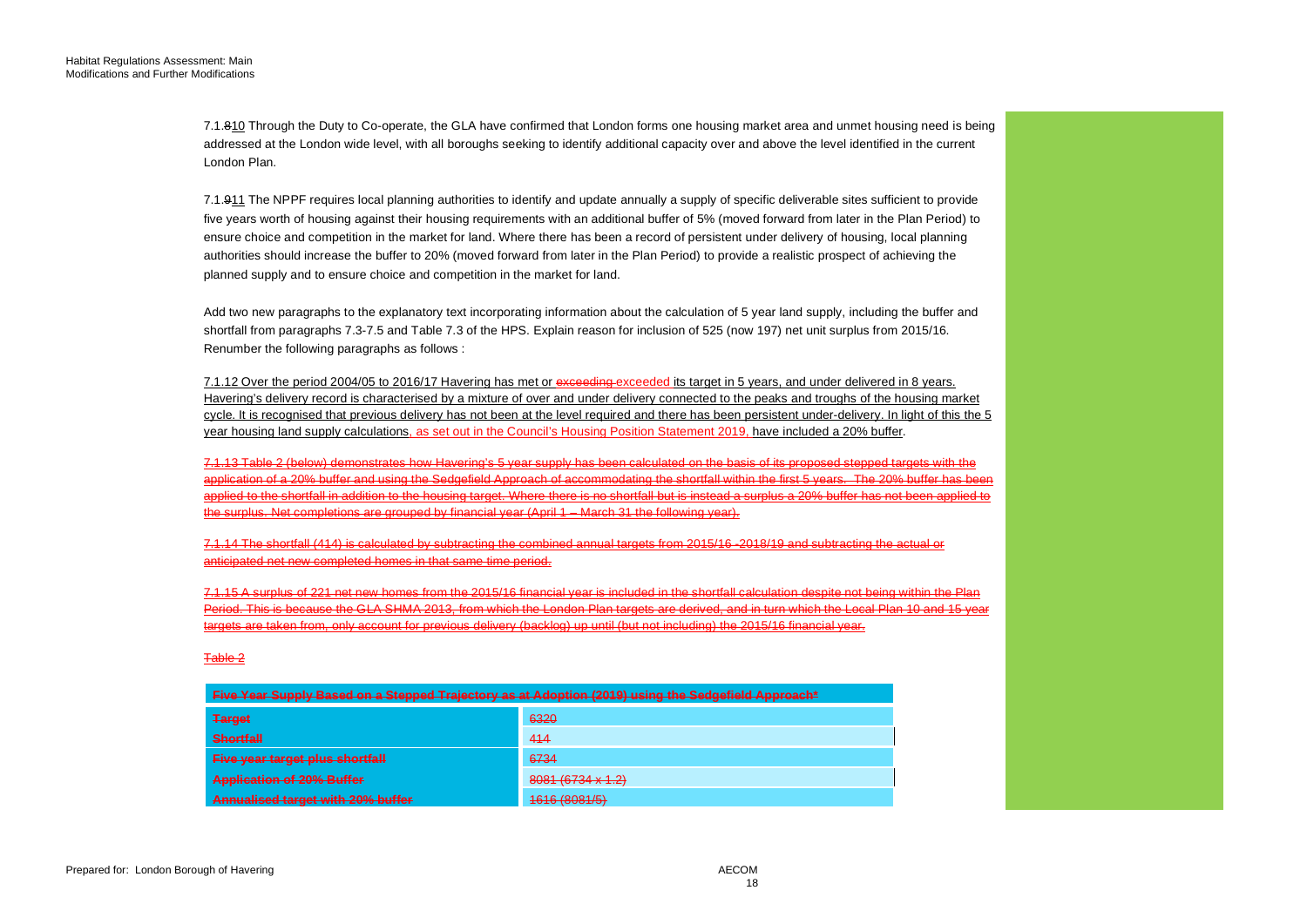**Supply** 8624(2019 – 2023)

**Supply divided by annualised target with 20% buffer** 

5.34 years supply (8624/1616)

 effort to bring forward these sites as quickly as possible in order to boost housing supply and meet the short term need for housing. 7.1.1015 A significant proportion of new housing development will be delivered in the two Strategic Development Areas and predominantly on large sites within these areas. Work is already underway in Havering to bring these sites forward and whilst construction will start within the first five years of the Plan, completion is more likely to be towards the end of this period and into the second phase. The Council is making every

Renumber and amend paragraph 7.1.11 of the explanatory text as follows :

Position Statement <u>October 2019: Technical Update supporting this Local Plan. T</u>his also includes a<del>n action plan H</del>ousing Implementation 7.1.1116 Full details of the Council's land supply and the approach to delivery housing over a 10 year period is set out within the Housing Strategy addressing the initiatives underway to increase housing supply.

Add a new paragraph 7.1.17 to the explanatory text and renumber following paragraphs as follows:

 committed to ensuring that there is a sufficient supply of housing over the 15 year plan period and beyond and will therefore undertake an early update of the Plan. This update will begin immediately after adoption of the Local Plan. 7.1.17 The Housing Position Statement identifies specific deliverable and developable sites for the first 10 years of the Plan. The Council is

 review against the functions of the Green Belt as set out in the NPPF. The Council is satisfied that all of the Green Belt in Havering fulfils its purpose and that having regard to the significant opportunities for new homes to come forward in Havering's built up area, there is no planning 7.1.1218 As part of its strategy, the Council has looked at the scope for the Green Belt to provide land for new homes. It has undertaken a justification for releasing land from the Green Belt. Opportunities do exist on previously developed sites within the Green Belt at St George's Hospital in Hornchurch and Quarles Campus in Harold Hill.

7.1.<del>1319</del> In seeking to meet its objectively assessed housing need the Council explored and tested a number of alternative development strategies in its Sustainability Appraisal (SA) Report. The SA report demonstrates that the development strategy chosen by the Council is the most sustainable approach.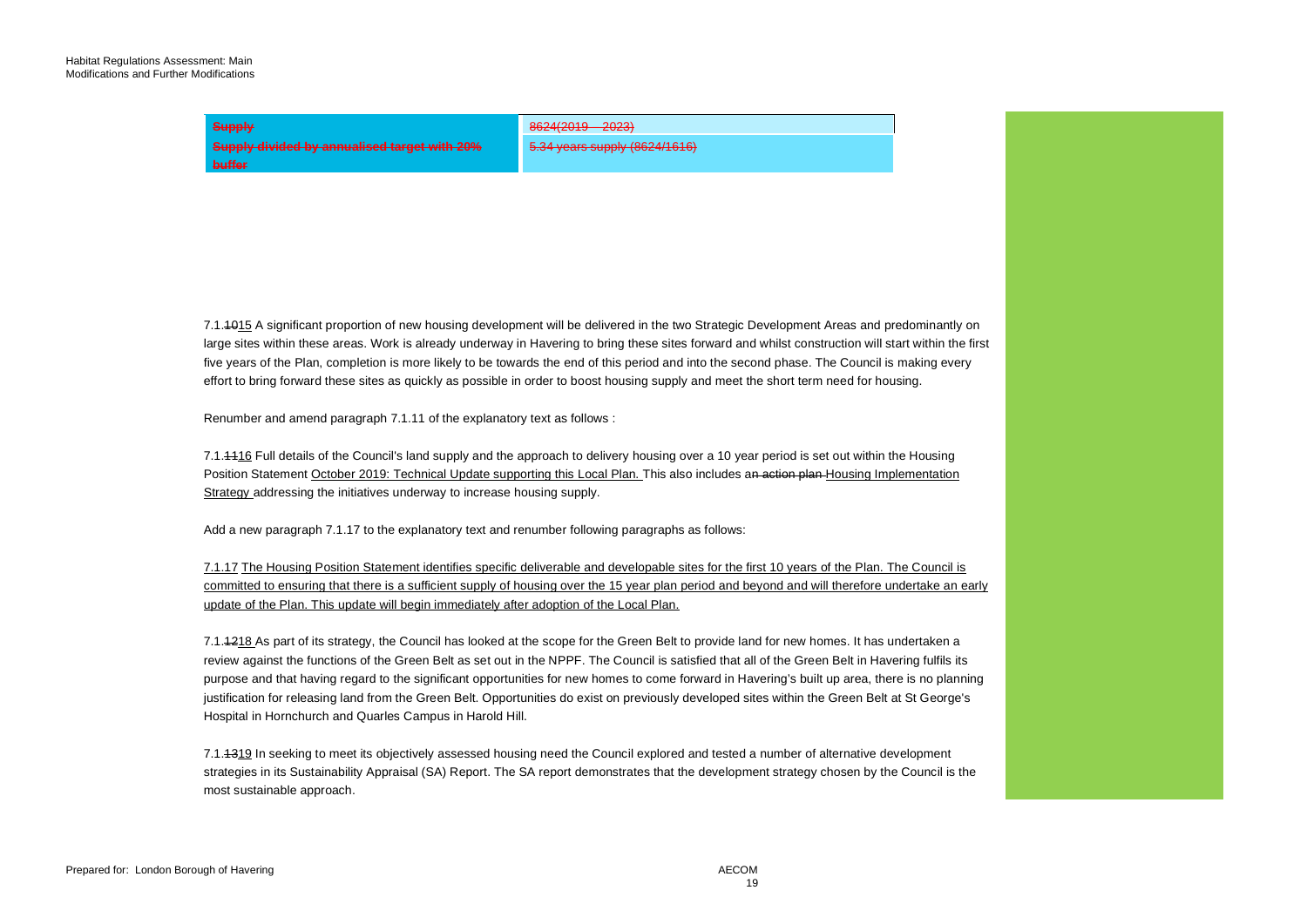seek to make provision for meeting this need within the Site Specific Allocations Local Plan. 7.1.1420 The Council supports self-build initiatives to give local residents the opportunity to design, build and own their homes. Since May 2016, the Council has published a register for individuals and groups to express an interest in acquiring self-build and custom build plots in Havering. The Council will continue to monitor this register to gather up to date evidence of the level of interest for these types of homes and accordingly

7.1.<del>15</del>21 Development densities should reflect the density matrix in the London Plan. However, the Council recognises that when determining an application, density is only one of a number of considerations and the density matrix should not be applied mechanistically. The Council will place a high priority on the quality and design of the scheme, the local context and the relationship with surrounding areas when determining whether a scheme is acceptable. It will always aim to optimise residential output and densities consistent with the London Plan for different types of location within the borough through encouraging higher densities of housing development in places with good levels of public transport accessibility.

Update and renumber Table 1 as follows:

Table 4-3: Housing Supply 2016-2026

| <b>Source of</b><br><b>Supply</b>                                                                                        | <b>Net</b><br><b>additional</b><br>Homes 0-5<br><b>vears</b> | <b>Net</b><br><b>additional</b><br><b>Homes 5-6-</b><br>10 years | <b>Total 10 year</b><br><b>supply</b> | <b>Total 15 year</b><br>supply |
|--------------------------------------------------------------------------------------------------------------------------|--------------------------------------------------------------|------------------------------------------------------------------|---------------------------------------|--------------------------------|
| <b>Large Major</b><br>sites within<br>the Romford<br><b>Strategic</b><br><b>Development</b><br>Area*1                    | 1,361 124                                                    | 3,409 5,117                                                      | 4,770 5,241                           | 6,642                          |
| <u>Large Major</u><br>sites within<br>the Rainham<br>and Beam<br>Park<br><b>Strategic</b><br><b>Development</b><br>Area* | <del>951</del> 590                                           | 2,071 2,515                                                      | 3,022 3,105                           | 3,105                          |

<sup>1</sup> \*Includes sites with planning permission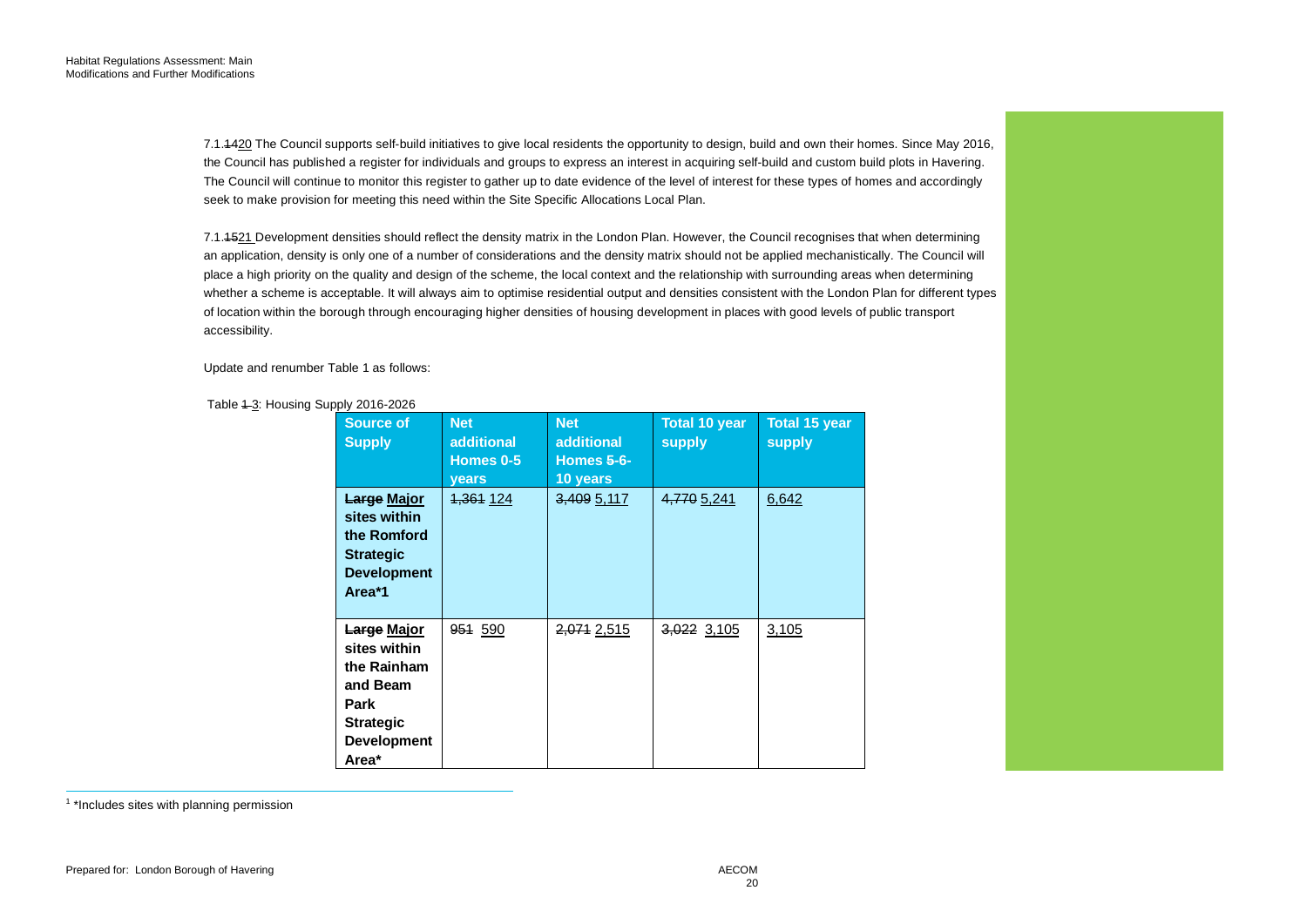| <b>LBH Estate</b><br>Regeneratio<br>n Schemes<br>(outside the<br><b>Strategic</b><br><b>Development</b><br>Areas) | $-55 - 34$                             | 370 410     | 315 376                               | 1,288            |
|-------------------------------------------------------------------------------------------------------------------|----------------------------------------|-------------|---------------------------------------|------------------|
| <b>Large Other</b><br>major sites<br>outside the<br><b>Strategic</b><br><b>Development</b><br>Areas*              | <del>1,758</del> 1,117                 | 192 503     | 4,950 1,620                           | 1,620            |
| <b>Small sites</b>                                                                                                | 930 540                                | 930 900     | 1,860 1,440                           | 2,340            |
| <b>Vacant units</b><br>returning to<br>use                                                                        | <del>130</del> 78                      | 130         | 260 208                               | 338              |
| <b>Completions</b><br>2016/17 and<br>2017/18                                                                      | 884                                    | NА          | 884                                   | 884              |
| <b>Surplus from</b><br>2015/16                                                                                    | 221                                    | <u>NA</u>   | 221                                   | 221              |
| <b>Total</b>                                                                                                      | <del>5,075 <u>3,520</u></del><br>2,415 | 7,102 9,575 | <del>12,177</del><br>13,095<br>11,990 | 16,438<br>15,333 |

# Source:

Table 6.1 Key sources of housing supply- Housing Position Statement Technical Update October 2019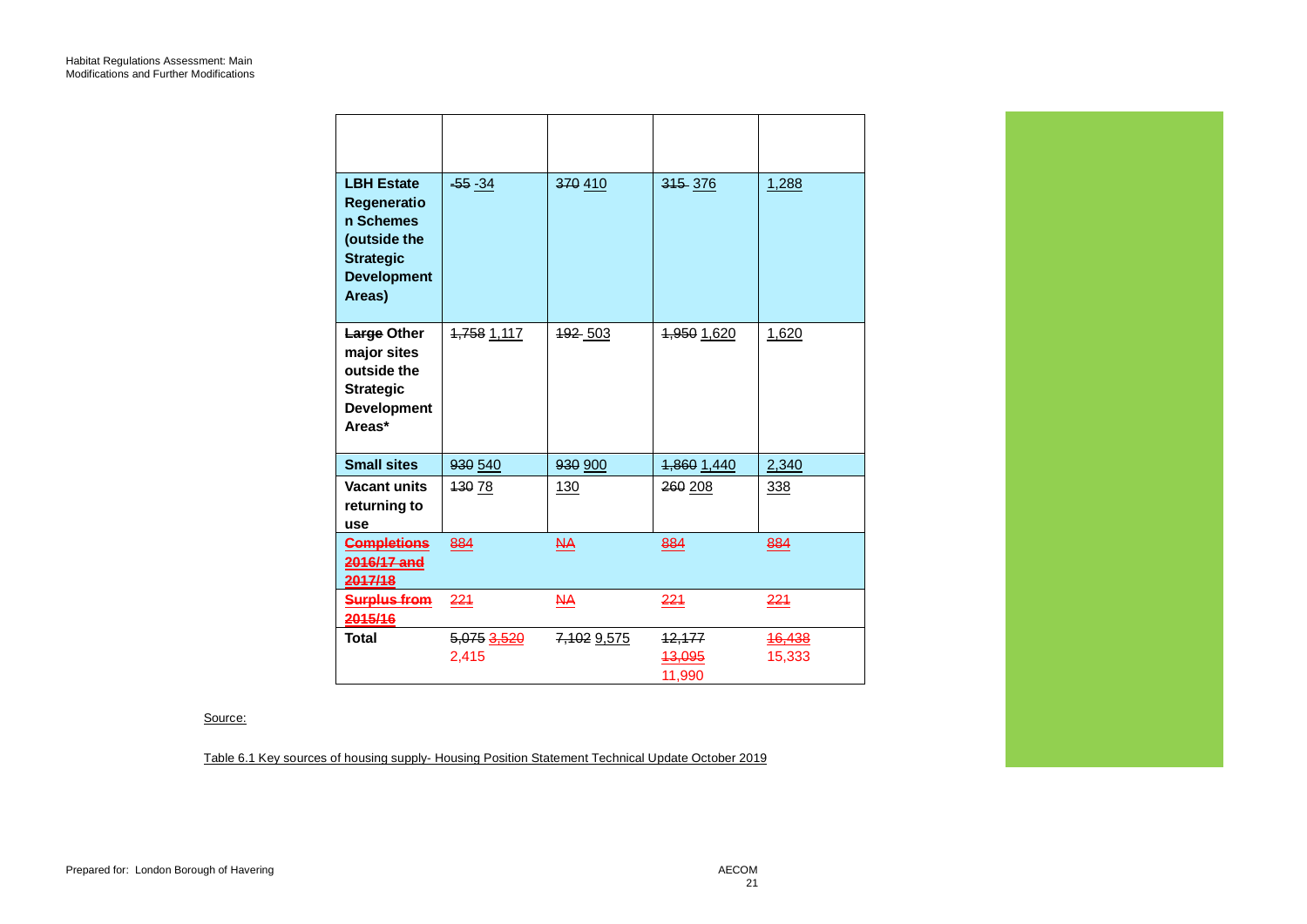#### FMM7 Policy 4 **Section 7 : Successful Places to live : 7.2 Affordable housing**

Amend / insert additional text in the first paragraph of the policy as follows :

area of more than 1,000 square metres are required to provide at least 35% affordable housing based on habitable rooms (gross). Residential development on public sector land or on industrial sites where the scheme would result in a net loss of industrial capacity will be required to Havering residents should have access to high quality, affordable new homes and the Council will seek to maximise affordable housing provision from development proposals. All developments of more than 10 dwellings 10 or more dwellings or residential developments with a site provide 50% affordable housing.

Proposals which do not meet the 35% or 50% thresholds set out above, or require public subsidy to do so, will be required to submit a detailed viability assessment. The Council will also apply a review mechanism in order to ensure that the maximum affordable housing contributions is secured if viability improves over time.

Proposals that meet or exceed the 35% or 50% thresholds without public subsidy are not required to submit viability information. Such applications will be subject to an early review mechanism, but this will only be triggered if an agreed level of progress is not made within two years of permission being granted.

Proposed modifications to explanatory text :

Amend/ insert additional text to paragraph 7.2.2 of the explanatory text as follows :

7.2.2 The Outer North East London SHMA estimates that of the 30,052 new homes needed in Havering over the period 2011-2033, 35% (10,520) of these are required to be affordable. The Council, therefore, considers it appropriate to seek at least 35% affordable housing from new developments. This is also consistent with the London Plan and the Mayor's <del>Draft</del> Affordable Housing and Viability Supplementary Planning Guidance (20176)

Update paragraph 7.2.5 of explanatory text as follows :

 Council. The Council will use review mechanisms to ensure that new development delivers the appropriate amount of affordable housing as 7.2.5 The Council supports a transparent approach to viability in line with the Mayor's Draft-Affordable Housing and Viability Supplementary Planning Guidance (20176). Applicants will be required to pay for an independent viability assessment by a third party where requested by the viability improves.

New paragraph 7.2.5 The 50% threshold on Industrial Sites applies to Strategic Industrial Locations, Locally Significant Industrial Sites and Non-Designated Industrial sites appropriate for residential development where the scheme would result in a net loss of industrial capacity.

 No Likely Significant Effect – this change applies to aspects of the plan that are irrelevant to European sites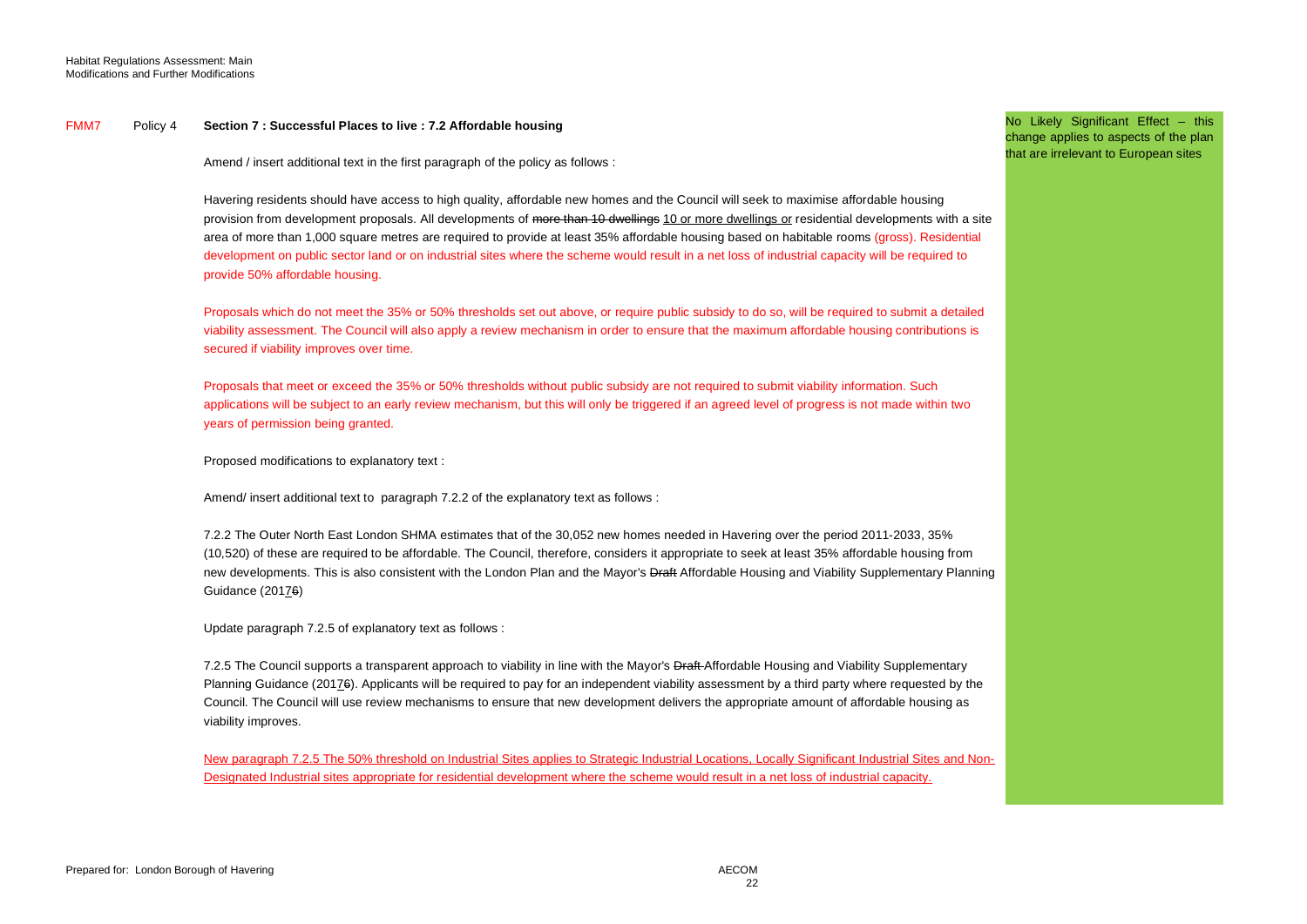|     |          | New paragraph 7.2.6 Public sector land is land that is owned or in use by a public sector organisation, or company or organisation in public                                                                                                                                                                                                                                                                                                                                                                                  |                                                                              |
|-----|----------|-------------------------------------------------------------------------------------------------------------------------------------------------------------------------------------------------------------------------------------------------------------------------------------------------------------------------------------------------------------------------------------------------------------------------------------------------------------------------------------------------------------------------------|------------------------------------------------------------------------------|
|     |          | ownership, or land that has been released from public ownership and on which housing development is proposed.                                                                                                                                                                                                                                                                                                                                                                                                                 |                                                                              |
|     |          | Amend paragraph 7.2.7 of the explanatory text as follows :                                                                                                                                                                                                                                                                                                                                                                                                                                                                    |                                                                              |
|     |          | 7.2.7 Where a development proposal is considered to under-develop a site, the Council will consider negotiating an increase in the number of<br>dwellings, and thus affordable housing provision, or consider refusing the application. The Council has established that development sites of<br>more than 1000 square metres are potentially able to be configured to deliver more than 10 residential-10 or more residential dwellings and,<br>therefore, contribute to affordable housing provision.                       |                                                                              |
| MM8 | Policy 5 | Section 7 : Successful places to live : 7.3 Housing Mix                                                                                                                                                                                                                                                                                                                                                                                                                                                                       | No Likely Significant Effect - this<br>change does not change<br>the         |
|     |          | Add to, and delete, text from the first, second and third paragraphs of the policy as follows :                                                                                                                                                                                                                                                                                                                                                                                                                               | conclusions of the 2017 HRA to<br>European sites.                            |
|     |          | The Council will support development proposals that provide a mix of dwelling types, sizes and tenures.                                                                                                                                                                                                                                                                                                                                                                                                                       |                                                                              |
|     |          | All housing schemes should include a proportion of family sized homes and reflect the recommended housing mix identified in Table 2 3 unless<br>When considering the mix of dwelling sizes appropriate for a particular development proposal, the Council will have regard to it can be robustly<br>demonstrated that a variation to the mix in Table 3 is justified having regard to individual site circumstances including location, site constraints,<br>viability and the achievement of mixed and balanced communities. |                                                                              |
|     |          | Where proposals are seeking to provide retirement, sheltered or extra care housing, the Council recognises that there may be a need for greater<br>flexibility with regard the mix of units to be provided within developments and the housing mix as set out in table 3 does not apply to such<br>proposals - particularly in achieving the provision of 3 bedroom units.                                                                                                                                                    |                                                                              |
| MM9 | Policy 6 | Section 7 : Successful Places to live : 7.4 Specialist accommodation                                                                                                                                                                                                                                                                                                                                                                                                                                                          | No Likely Significant Effect - this<br>change applies to aspects of the plan |
|     |          | Amend / insert additional text in policy criteria vii. and viii. as follows :                                                                                                                                                                                                                                                                                                                                                                                                                                                 | that are irrelevant to European sites.                                       |
|     |          | The provision of appropriate housing to meet the specialist needs of local people will be supported where it can be demonstrated robustly that:                                                                                                                                                                                                                                                                                                                                                                               |                                                                              |
|     |          | There is an identified need within the borough;<br>i.<br>The site has access to essential services and shops by walking and cycling;<br>ii.<br>iii.<br>The site is well served by public transport;<br>The proposal contributes to a mixed, balanced and inclusive community;<br>iv.<br>The site is suitable for the intended occupiers in terms of the standard of facilities, the level of independence, and the provision of<br>٧.<br>and/or care;                                                                         |                                                                              |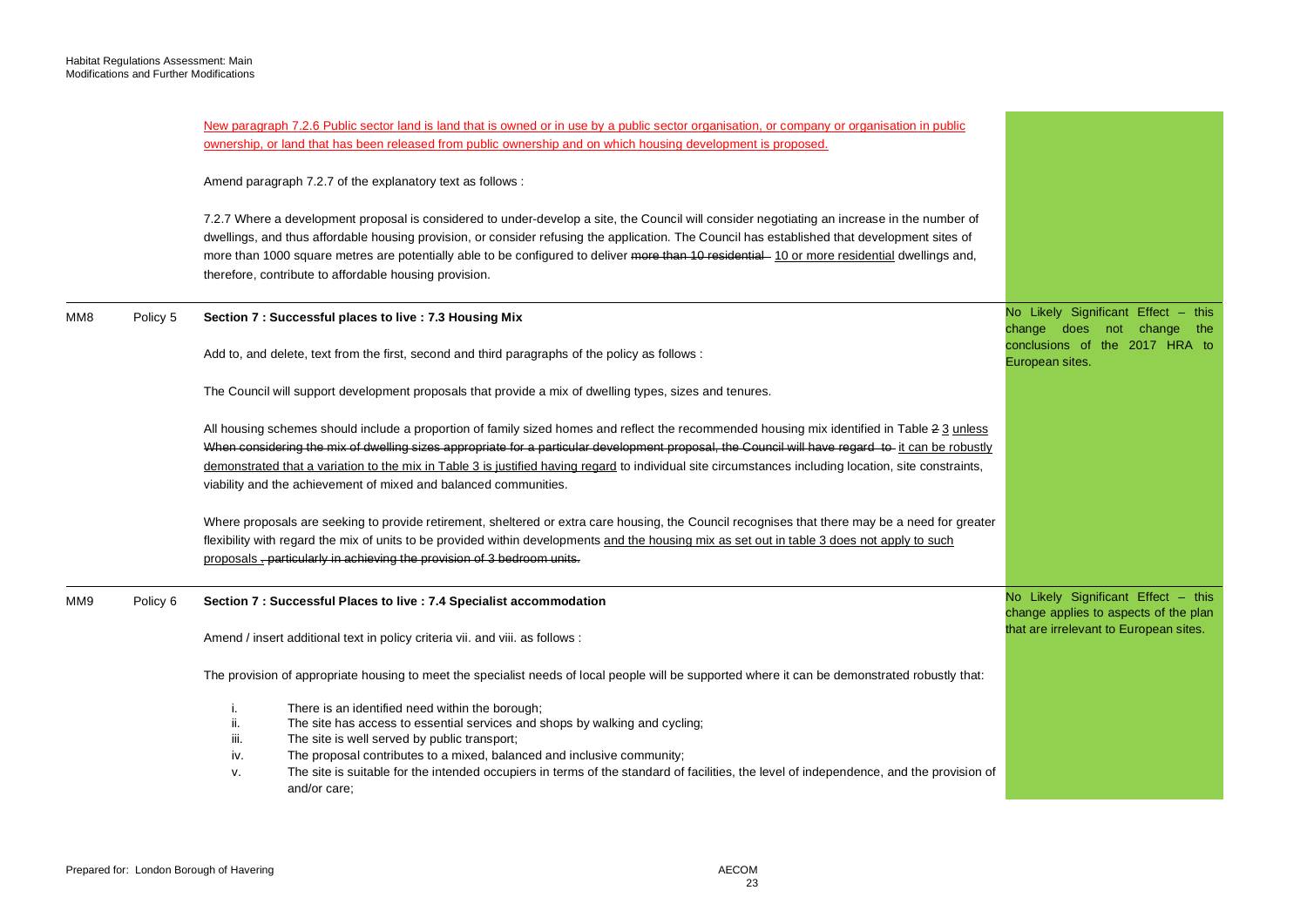- vi. An appropriate level of amenity space is provided to meet the needs of the intended occupants taking account of the need for an attractive outlook;
- vii. Consideration has been given to <del>all possible f</del>uture needs and the development can be easily adapted to meet the needs of future occupants;
- viii. The proposal does not have any <u>unacceptable</u> adverse impacts on the surrounding area and will not be likely to give rise to significantly <u>unacceptable</u> greater levels of noise and disturbance to occupiers of nearby residential properties;
- ix. The proposal meets the parking requirements set out in Policy 24 and will not have an unacceptable impact on parking conditions and traffic congestion in the area; and
- x. Adequate provision for visitor and carer parking facilities is provided, and where appropriate, provision is made for the safe and convenient storage of wheelchairs and mobility scooters.
- xi. meet other identified prioritised local need; or
- xii. The existing accommodation will be adequately re-provided to an equivalent or better standard on-site or elsewhere within the borough.

Proposed modifications to explanatory text :

Add a new paragraph 7.4.5 to the explanatory text as follows :

 informed by indicative requirements set out in Annex A5 of the London Plan 2016. Havering's indicative requirement is identified as being 185 7.4.5 The London Plan 2016 states that boroughs should identify and address the local expression of older persons strategic housing needs, additional units per year.

Renumber and amend paragraph 7.4.5 of the explanatory text as 7.4.6 as follows:

7.4.5–<u>6</u> In 2015, the Council <del>undertook a review of the</del> <u>commissioned a report to identify the locally expressed</u> need for specialist older people's but then applies local information to ensure its relevance to Havering. The review - report found that: housing within the borough. This review report looked at both the current and projected need for housing for older people and the specific types of specialist accommodation required. This report employed a model which draws heavily on both the GLA's model and the Housing LIN model,

- There is a current and projected surplus of affordable Sheltered Housing Schemes in Havering and this is projected to continue even with projected population growth in the number of older people living in Havering.
- There is a current and projected deficit in sheltered/ retirement housing for lease and sale within Havering.
- their current home is no longer suitable due to physical and/or mental frailty or affordability • There is a current and projected deficit in enhanced and extra care housing and specialist housing available for older people when

Delete paragraph 7.4.6 as follows :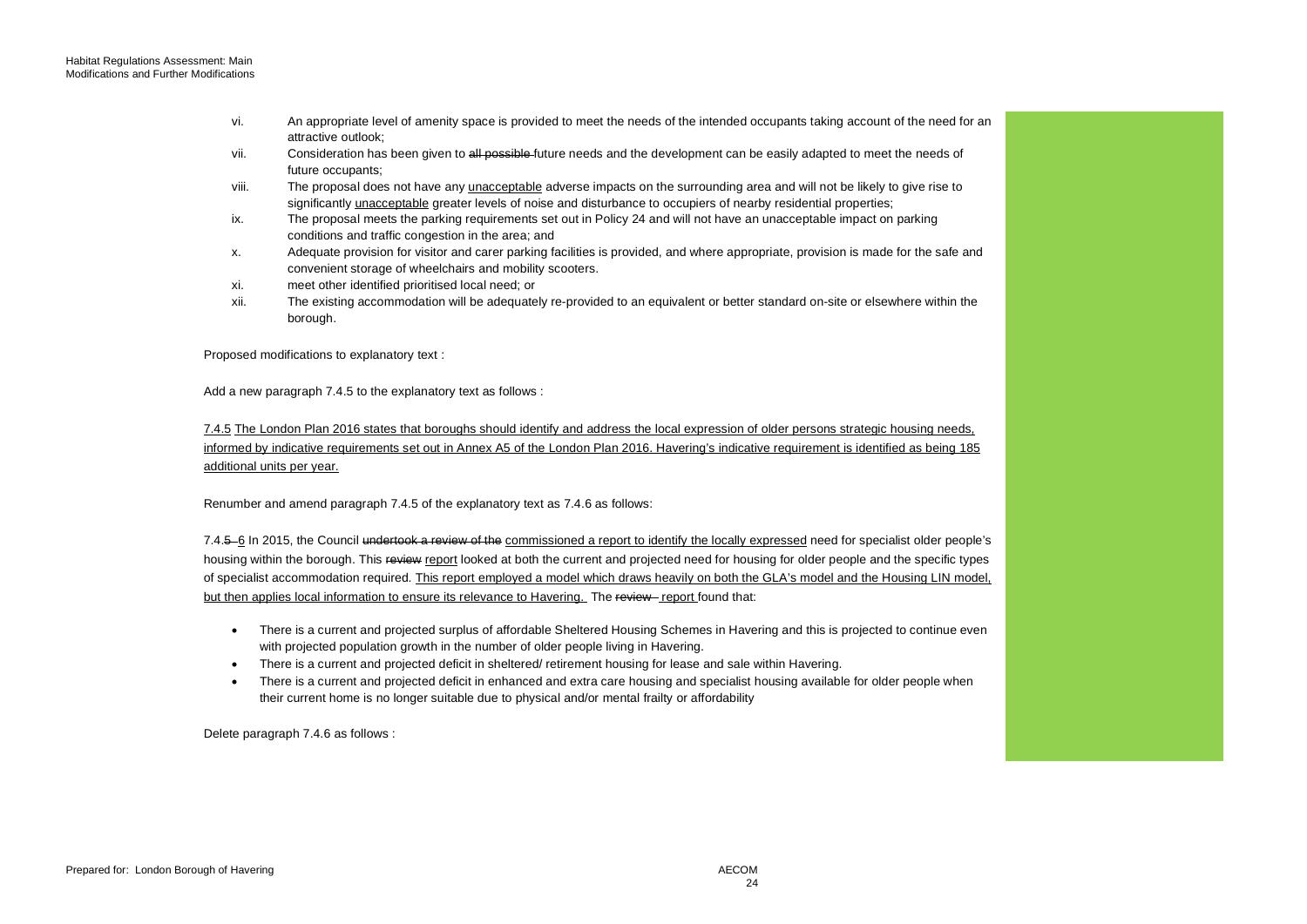These finding are in line with the indicative annual benchmark for the provision of additional specialist older person accommodation which is set out in the London Plan. In Havering, a need for 185 additional units per year has been identified of which 135 should be for private sale and 50 for intermediate sale. No need was identified for affordable rent products due to the current surplus.

Add a new paragraph 7.4.7 to the explanatory text and renumber the following paragraphs as follows :

 7.4.7 In 2018, the report was reviewed and reached the same conclusions listed above. Overall, an annual need for 255 owner occupier/ innovations and older person's assessment of how their own housing needs are best met. intermediate housing was identified. The report will continue to be reviewed every *3* years so that the Council is able to maintain an up-to-date understanding of identified need within the borough, taking into account changes in demographic projection, technological and building

7.4.78 To meet the needs of Havering's population and as part of the Council's estate regeneration programme, the Council is proposing to schemes for redevelopment, two will become Older People's Villages offering a range of housing options designed to support a variety of needs close four sheltered housing schemes and redevelop three others. Three of the four sites that are closing will be regenerated to provide high quality general needs housing and one will provide high quality general needs flats for residents over the age of 55. Of the three sheltered within a community setting. One sheltered scheme will become an Extra Care scheme offering residents the benefit of additional support to meet increasing needs.

 encourage our residents to remain independent for as long as possible to improve their quality of life and reduce the financial burdens on local 7.4.89 In addition, there will be considerable financial investment focused on the remaining twelve sheltered schemes over the next two years. This will enable the Council to improve facilities and services within sheltered schemes, which will support the needs of older people and health and social care services.

7.4.910 There is a need for both specialist and long term housing solutions to be found for people with a learning disability, mental health conditions, substance misuse and older looked-after children within Havering. Work is underway to identify the demand for supported housing as part of the Council's housing development programme work.

7.4.<del>1011</del> For residents with a special educational need and disability who have reached 16 years of age, the Council is developing an integrated supported living schemes and work to ensure that existing housing options are identified, such as the ground floor flats or bungalows that enable post-16 strategy that will include identifying housing needs and setting out suitable housing options. This will include the development of further individuals to live independently (with appropriate support) in the community.

 new provision reflects the requirements of the local community in terms of the type, location and design of accommodation. 7.4.1112 All development proposals for specialist accommodation should meet an identified and up to date local need. It is important that any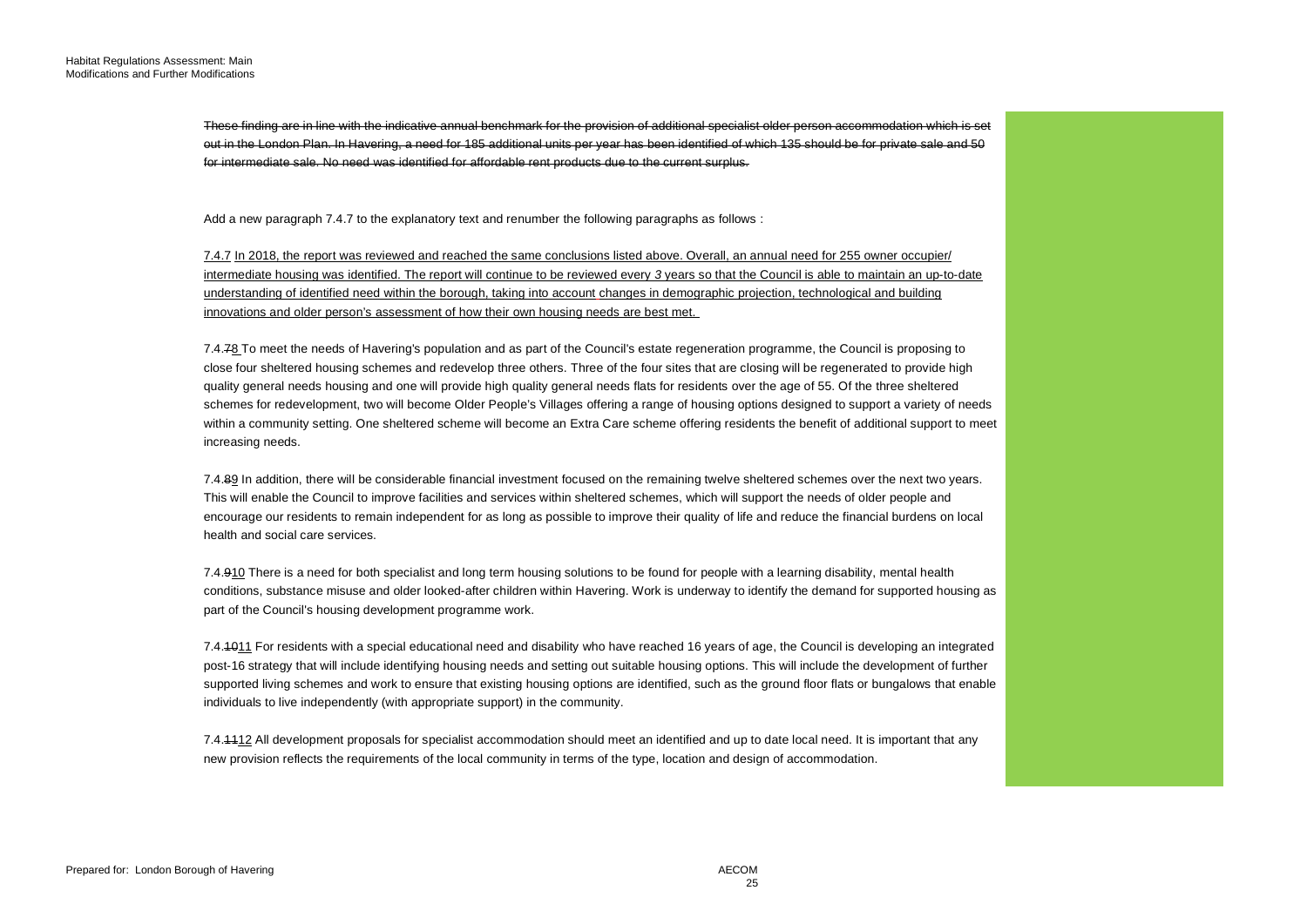|      |          | 7.4.4213 Specialist housing should be located in areas that have good public transport connections and access to essential services by walking<br>and cycling. This will enable residents to integrate into the local community and avoid social isolation.                                                                                                                                                                                                                                                                              |                                                                                                               |
|------|----------|------------------------------------------------------------------------------------------------------------------------------------------------------------------------------------------------------------------------------------------------------------------------------------------------------------------------------------------------------------------------------------------------------------------------------------------------------------------------------------------------------------------------------------------|---------------------------------------------------------------------------------------------------------------|
|      |          | 7.4.4314 Careful consideration should be given to the design of specialist accommodation to ensure that it is tailored to the needs of the<br>intended occupants and that it is easily adaptable for future occupants who may have different needs. Residents should have access to high<br>quality and usable outdoor amenity space. In circumstances where the intended occupants are unlikely to use outdoor space, it will still be<br>important for an attractive outlook to be provided which should incorporate soft landscaping. |                                                                                                               |
| MM10 | Policy 7 | Section 7 : Successful Places to live : 7.5 Residential design and amenity                                                                                                                                                                                                                                                                                                                                                                                                                                                               | No Likely Significant Effect - this<br>change would be<br>positive for<br>European sites and strengthen their |
|      |          | Amend / insert additional text in policy criteria v., vi. and viii. as follows:                                                                                                                                                                                                                                                                                                                                                                                                                                                          | protection                                                                                                    |
|      |          | To ensure a high quality living environment for residents of new developments, the Council will support residential developments that:                                                                                                                                                                                                                                                                                                                                                                                                   |                                                                                                               |
|      |          | iv. Meet the National Space Standards and the London Plan requirement for floor to ceiling heights;<br>v. Adhere to the London Plan policies in regards to 'Lifetime Homes Standards' and 'Lifetime                                                                                                                                                                                                                                                                                                                                      |                                                                                                               |
|      |          | Neighbourhoods';<br>v. Are sited and designed to maximise daylight and sunlight;                                                                                                                                                                                                                                                                                                                                                                                                                                                         |                                                                                                               |
|      |          | vi. Incorporate an appropriate level of high quality, usable green infrastructure and amenity space that is designed to be multi-functional and<br>offer a range of environmental benefits and leisure and recreation opportunities;                                                                                                                                                                                                                                                                                                     |                                                                                                               |
|      |          | vii. Provide both balconies and communal amenity space in flatted schemes; and                                                                                                                                                                                                                                                                                                                                                                                                                                                           |                                                                                                               |
|      |          | viii. Maximises the provision of Provide dual aspect accommodation unless exceptional circumstances are demonstrated;                                                                                                                                                                                                                                                                                                                                                                                                                    |                                                                                                               |
|      |          | Proposed modifications to explanatory text :                                                                                                                                                                                                                                                                                                                                                                                                                                                                                             |                                                                                                               |
|      |          | Delete paragraph 7.5.3 from the explanatory text and renumber following paragraph as follows :                                                                                                                                                                                                                                                                                                                                                                                                                                           |                                                                                                               |
|      |          | 7.5.3 Developments will be expected to deliver 'lifetime' homes and 'lifetime' neighbourhoods reflecting the six principles relating to access,<br>services and amenities, built and natural environments, social network and well-being, and housing. By developing homes which are adaptable                                                                                                                                                                                                                                           |                                                                                                               |
|      |          | to change based on the needs of residents, it will facilitate greater pride and sense of community.                                                                                                                                                                                                                                                                                                                                                                                                                                      |                                                                                                               |
|      |          | 7.5.43 The Council will expect the impact of development proposals to be assessed following the methodology set out in the most recent version<br>of Building Research Establishment's (BRE) "Site layout planning for daylight and sunlight: A guide to good practice". Depending on the scale of<br>the development a Daylight and Sunlight Report may be required to fully assess the impacts.                                                                                                                                        |                                                                                                               |
|      |          | Add a new paragraph 7.5.4 to the explanatory text as follows:                                                                                                                                                                                                                                                                                                                                                                                                                                                                            |                                                                                                               |
|      |          |                                                                                                                                                                                                                                                                                                                                                                                                                                                                                                                                          |                                                                                                               |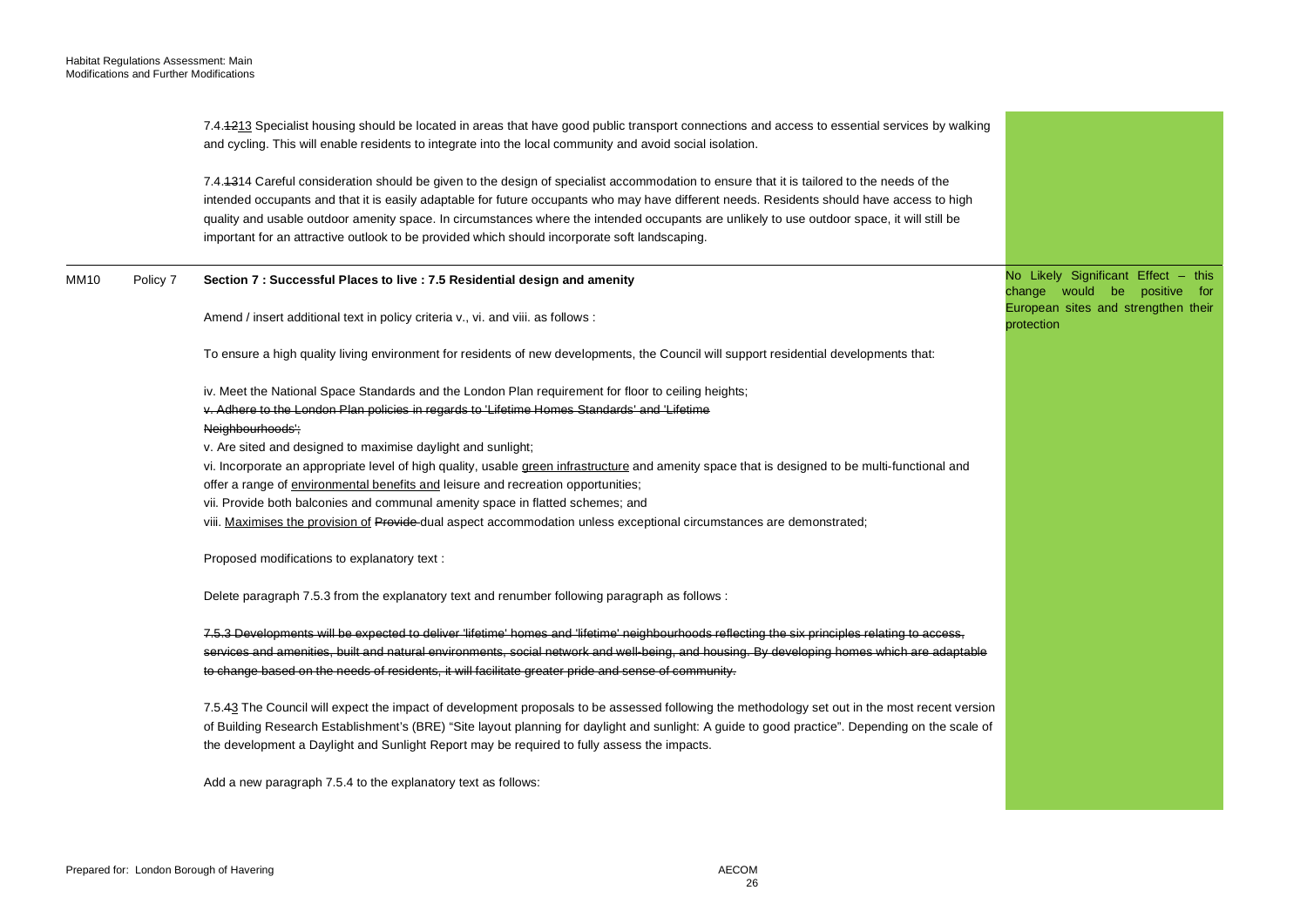|             |           | 7.5.4 New development in Havering should be of a high quality and offer a good quality living environment for residents. Dual aspect<br>accommodation offers a range of benefits such as better daylight, a greater chance of direct sunlight for longer periods, natural cross ventilation,<br>mitigating pollution, offering a choice of views, greater flexibility and adaptability. In line with the Mayor's Housing SPG 2016 developments<br>should minimise the number of single aspect dwellings. Single aspect dwellings that are north facing, or exposed to noise levels above which<br>significant adverse effects on health and quality of life occur, or which contain three or more bedrooms should be avoided. |                                                                                                                       |
|-------------|-----------|-------------------------------------------------------------------------------------------------------------------------------------------------------------------------------------------------------------------------------------------------------------------------------------------------------------------------------------------------------------------------------------------------------------------------------------------------------------------------------------------------------------------------------------------------------------------------------------------------------------------------------------------------------------------------------------------------------------------------------|-----------------------------------------------------------------------------------------------------------------------|
|             |           | Amend the start of paragraph 7.5.5 of the explanatory text as follows :                                                                                                                                                                                                                                                                                                                                                                                                                                                                                                                                                                                                                                                       |                                                                                                                       |
|             |           | 7.5.5 High quality green infrastructure and Aamenity space provides many benefits in terms of opportunities for recreation and leisure, and<br>enhancing quality of life through improved health, reduced stress levels, child development through play spaces and interaction with the natural<br>environment.                                                                                                                                                                                                                                                                                                                                                                                                               |                                                                                                                       |
| <b>MM11</b> | Policy 10 | Section 7 : Successful Places to live : 7.8 Garden and Backland Development                                                                                                                                                                                                                                                                                                                                                                                                                                                                                                                                                                                                                                                   | No Likely Significant Effect - there are<br>no linking impact pathways between                                        |
|             |           | Insert additional criterion v. in the policy and renumber final criterion as vi as follows :                                                                                                                                                                                                                                                                                                                                                                                                                                                                                                                                                                                                                                  | growth in Havering and European<br>sites.                                                                             |
|             |           | Proposals for residential development on garden and backland sites in Havering will be supported when they:                                                                                                                                                                                                                                                                                                                                                                                                                                                                                                                                                                                                                   |                                                                                                                       |
|             |           | Ensure good access and, where possible, retain existing through routes;<br>i.<br>Retain and provide adequate amenity space for existing and new dwellings;<br>ii.<br>Do not have a significant adverse impact on the amenity of existing and new occupants;<br>iii.<br>Do not prejudice the future development of neighbouring sites; and<br>iv.<br>Do not result in significant adverse impacts on green infrastructure and biodiversity that cannot be effectively mitigated and;<br>v.                                                                                                                                                                                                                                     |                                                                                                                       |
|             |           | $\rightarrow$ vi. Within the Hall Lane and Emerson Park Character Areas as designated on the Proposals Map, the subdivision of plots and garden                                                                                                                                                                                                                                                                                                                                                                                                                                                                                                                                                                               |                                                                                                                       |
|             |           | development will not be supported, unless it can be robustly demonstrated that the proposal would not have an adverse impact on the character                                                                                                                                                                                                                                                                                                                                                                                                                                                                                                                                                                                 |                                                                                                                       |
|             |           | of the area and that the proposed plot sizes are consistent with the size, setting and arrangement of properties in the surrounding area.                                                                                                                                                                                                                                                                                                                                                                                                                                                                                                                                                                                     |                                                                                                                       |
| <b>MM12</b> | Policy 11 | Delete the existing Policy as follows:                                                                                                                                                                                                                                                                                                                                                                                                                                                                                                                                                                                                                                                                                        | No Likely Significant Effect - this<br>change applies to aspects of the plan<br>that are irrelevant to European sites |
|             |           | <b>Gypsy and Traveller accommodation</b>                                                                                                                                                                                                                                                                                                                                                                                                                                                                                                                                                                                                                                                                                      | since the HRA of the submitted Local<br>Plan confirmed there were no                                                  |
|             |           | The Council will meet the identified current and future accommodation needs of Gypsies and Travellers and Travelling Showpeople in Havering                                                                                                                                                                                                                                                                                                                                                                                                                                                                                                                                                                                   | significant impact pathways linking<br>growth in Havering to European sites.                                          |
|             |           | by:                                                                                                                                                                                                                                                                                                                                                                                                                                                                                                                                                                                                                                                                                                                           |                                                                                                                       |
|             |           | Formalising seven existing private sites providing a maximum of 33 pitches for Gypsies and Travellers. These sites are identified on                                                                                                                                                                                                                                                                                                                                                                                                                                                                                                                                                                                          |                                                                                                                       |
|             |           | the Proposals Map and the maximum number of pitches that will be permitted on each site is identified in paragraph 7.9.5; and                                                                                                                                                                                                                                                                                                                                                                                                                                                                                                                                                                                                 |                                                                                                                       |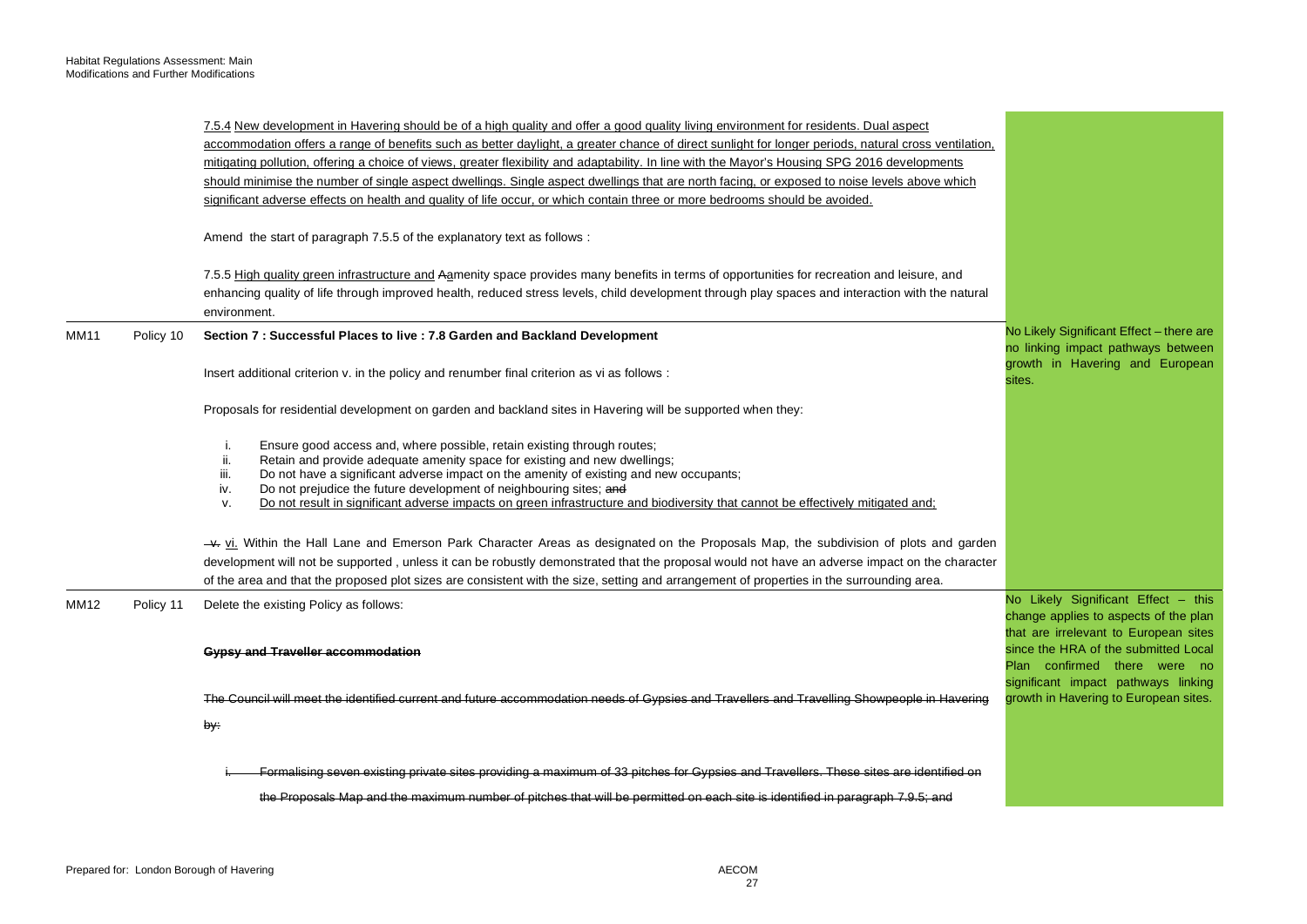Retaining and protecting the existing Travelling Showpeople plot at Fairoaks, St Marys Lane.

Proposals brought forward for permanent Gypsy and Traveller pitches on the sites identified on the Proposals Map will be required to demonstrate:

A suitable layout of the site;

That the site has essential services such as water, power, sewerage, drainage and waste disposal;

High quality boundary treatment and landscaping of the site; and

The removal of ancillary equipment and structures not part of the residential accommodation.

Development of any additional permanent or temporary Gypsy and Traveller pitches must meet an up to date and evidenced need and will be determined in accordance with the National Planning Policy for Traveller Sites. Proposals must also satisfy the criteria below in addition to criteria iii-vi above:

vii. The site has safe and convenient access to the highway and public transport services;

viii. There is provision within the site for parking, turning and servicing;

ix. The site has reasonable access to local services and community facilities such as healthcare, schools and shops;

The proposal would not result in significant adverse impacts on the amenity of occupiers of neighbouring sites;

The proposal would not result in significant adverse impacts on the visual amenity of the local area; and

xii. Sites at risk of flooding should be subject to the sequential and exception tests.

 Gypsy, Traveller and Travelling Showpersons accommodation in the borough up to 2031. The Assessment identifies a need for 33 additional the 33 pitches needed, 26 pitches are required within the first 5 year period of the Plan (2016 – 2021), and the remaining 7 pitches in the latter 7.9.1 The Havering Gypsy and Traveller Accommodation Assessment (GTAA) 2017 provides a robust assessment of current and future need for pitches for the Gypsy and Traveller households who meet the planning definition as set out in the National Planning Policy for Traveller Sites. Of part of the plan period. No additional need has been identified for plots for Travelling Showpeople over the 15 year plan period (2016-2031).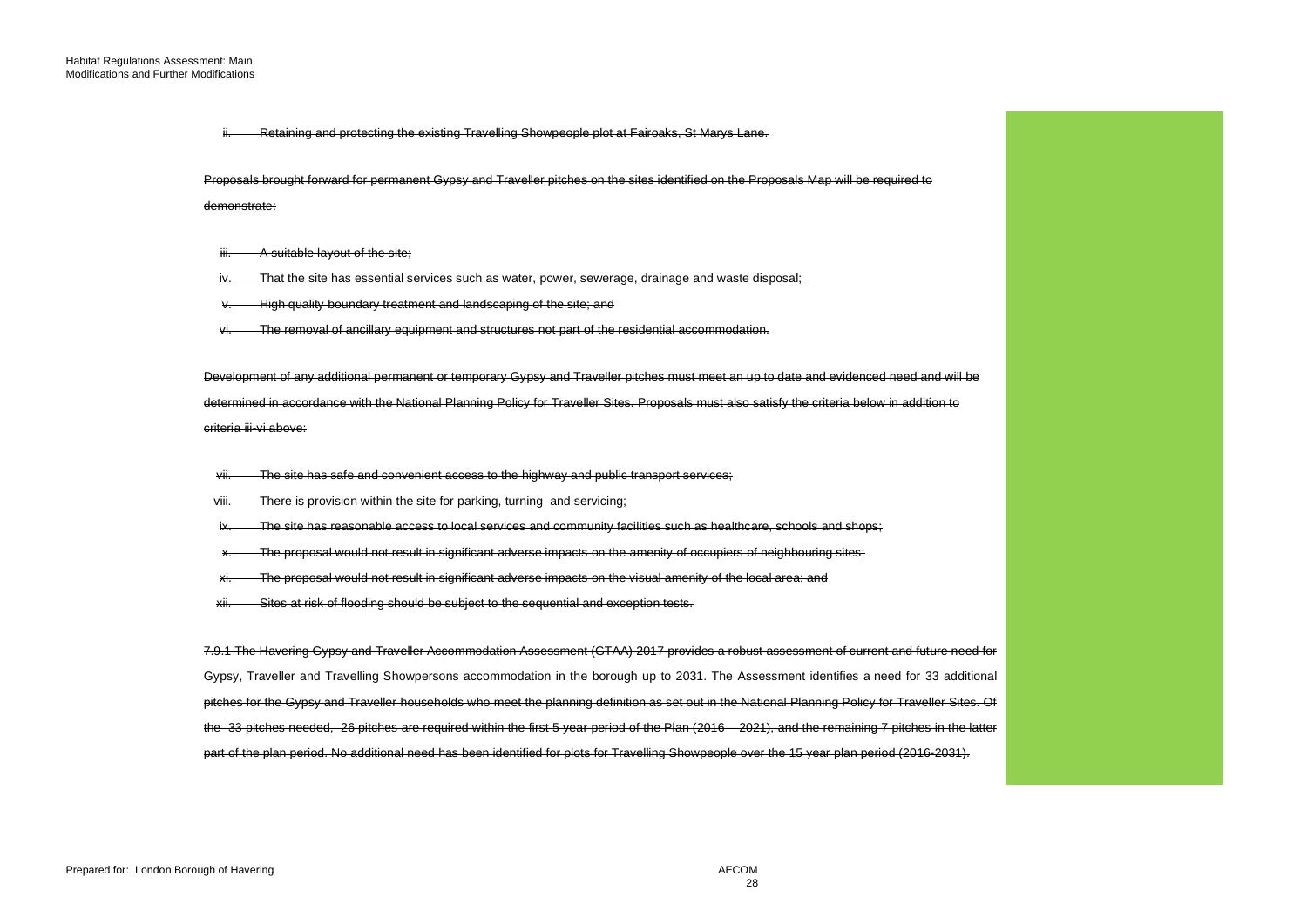7.9.2 The GTAA demonstrates that all Gypsy and Traveller families living in the borough currently occupy private sites within the Green Belt. There are no public sites within the borough. The biggest constraint when trying to identify suitable land to meet the need for Gypsy and Traveller pitches in Havering is the Green Belt.

 permitted in very special circumstances. However, the Council has not been able to identify any suitable and deliverable land within the built-up 7.9.3 In accordance with National Planning Policy, Gypsy and Traveller pitches are inappropriate development in the Green Belt and can only be area that could be used for the Gypsy and Traveller accommodation.

7.9.4 Policy 11 therefore seeks to meet the need identified in the GTAA through the allocation and intensification of sites within the Green Belt.

 7.9.5 The sites are identified on the Proposals Map and are listed below. In order to provide firm controls and prevent further intensification, a maximum number of pitches will be permitted on each site as set out below:

- **•** Tyas Stud Farm rear of Latchford Farm maximum of 5 pitches
- $\bullet$  Vinegar Hill maximum of 4 pitches
- **•** Hogbar Farm West maximum of 3 pitches
- **•** Ashlea View, Tomkyns Lane maximum of 2 pitches
- **Benskins Lane maximum of 10 pitches**
- Fairhill Rise maximum of 2 pitches
- **•** Hogbar Farm East maximum of 7 pitches
- Lower Bedfords Road maximum 1 pitche
- The Caravan Park, Putwell Bridge maximum of 2 pitches

 each site takes into account the need arising from each site as identified in the GTAA and an understanding of what facilities and space a pitch typically requires. Further details are set out in the Gypsy and Traveller Position Statement that supports this Local Plan 7.9.6The sites are all currently in Gypsy and Traveller use and they have all been identified within the GTAA as contributing to the overall need for pitches in line with the definition of Gypsies and Travellers in the Planning Policy for Traveller sites 2012. The maximum number of pitches on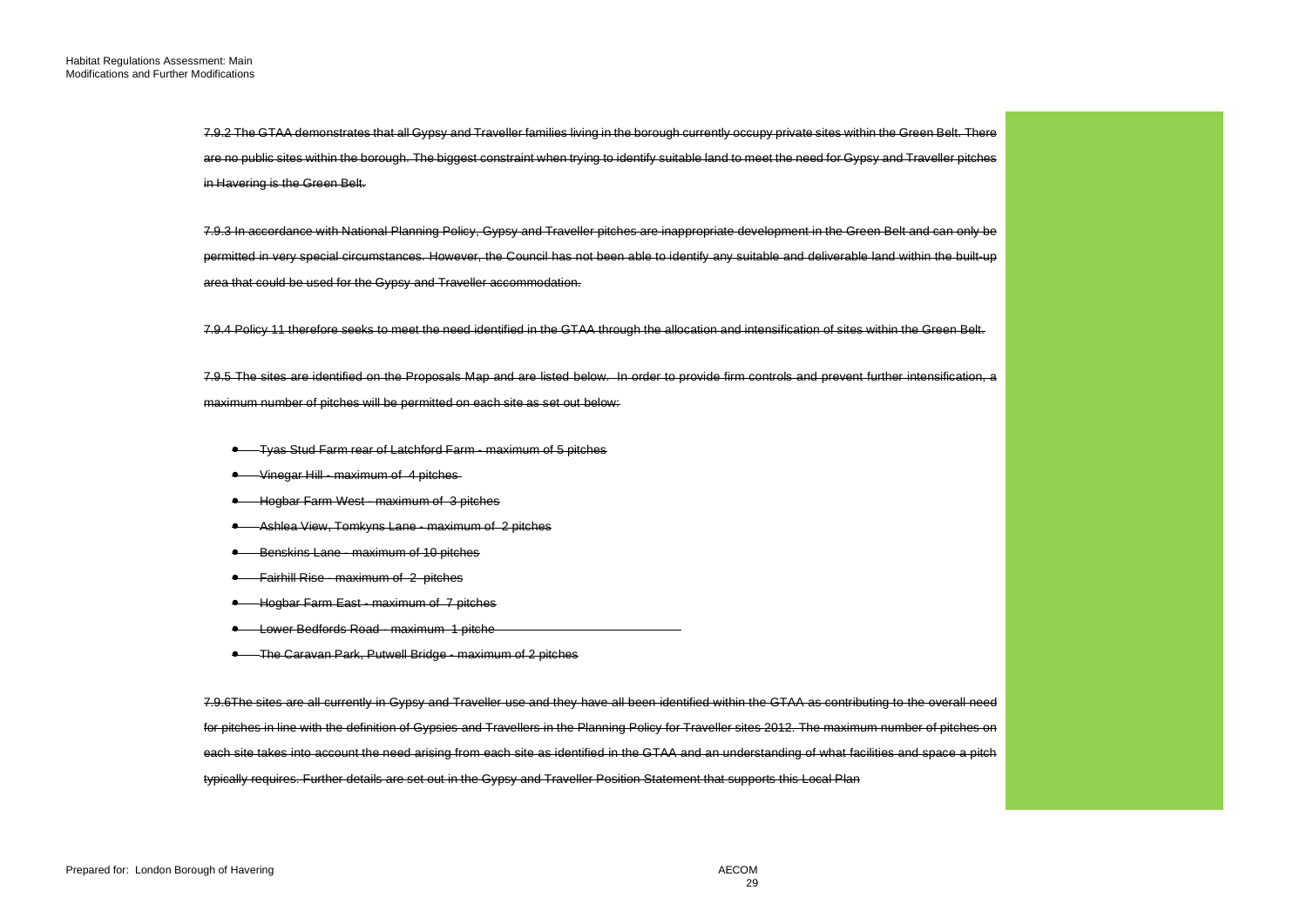7.9.7 The GTAA also identified need for up to 29 additional pitches for "unknown households", that is, households whose travelling status was not able to be determined through the assessment. These households either refused to be interviewed, or were not on site at the time of fieldwork. It is not possible to identify sites to meet an unknown need.

 7.9.8 Where further sites are proposed the Council will ensure that they are required to meet legitimate additional borough need. When considering applications for Gypsy and Traveller sites and Travelling Showpersons plots, the Council will take into account the policy criteria outlined in Policy 11 in addition to the requirements of National Policy.

7.9.9 In general, proposals for Gypsy and Traveller sites and Travelling Showpersons plots are inappropriate development in the Green Belt and any additional sites will only be approved when very special circumstances have been demonstrated in line with National Policy.

Insert new policy as follows:

#### **Policy 11 Gypsy and Traveller accommodation**

 of a traveller and those who do not meet the planning definition (as set out in Planning Policy for Traveller Sites (2015)) are met for the Local Plan The Council will seek to ensure that the accommodation needs of Gypsies, Travellers and Travelling Showpeople who meet the planning definition period 2016-2031.

#### **(1) Identifying and addressing accommodation needs**

# **a) Overall accommodation needs for Gypsy and Traveller and Travelling Showpeople households**

 The Council has undertaken a Gypsy and Traveller Accommodation Assessment (GTAA). The Update report (July 2019) of the GTAA identifies this need as 220 pitches for Gypsies and Travellers and 5 plots for Travelling Showpeople for the Plan period 2016-2031 comprised of:

- 174 pitches for Gypsy and Traveller households who meet the planning definition
- 43 pitches for Gypsy and Traveller households who do not meet the definition
- 3 pitches for undetermined households
- **5 plots for Travelling Showpeople who meet the planning definition**

# **b) Accommodation needs for Gypsy and Traveller and Travelling Showpeople households for 2016-2021**

The GTAA Update report (July 2019) identifies the need for pitches and plots for Gypsies and Travellers and Travelling Showpeople for the period 2016-2021 as:

• 136 pitches for Gypsy and Traveller households who meet the planning definition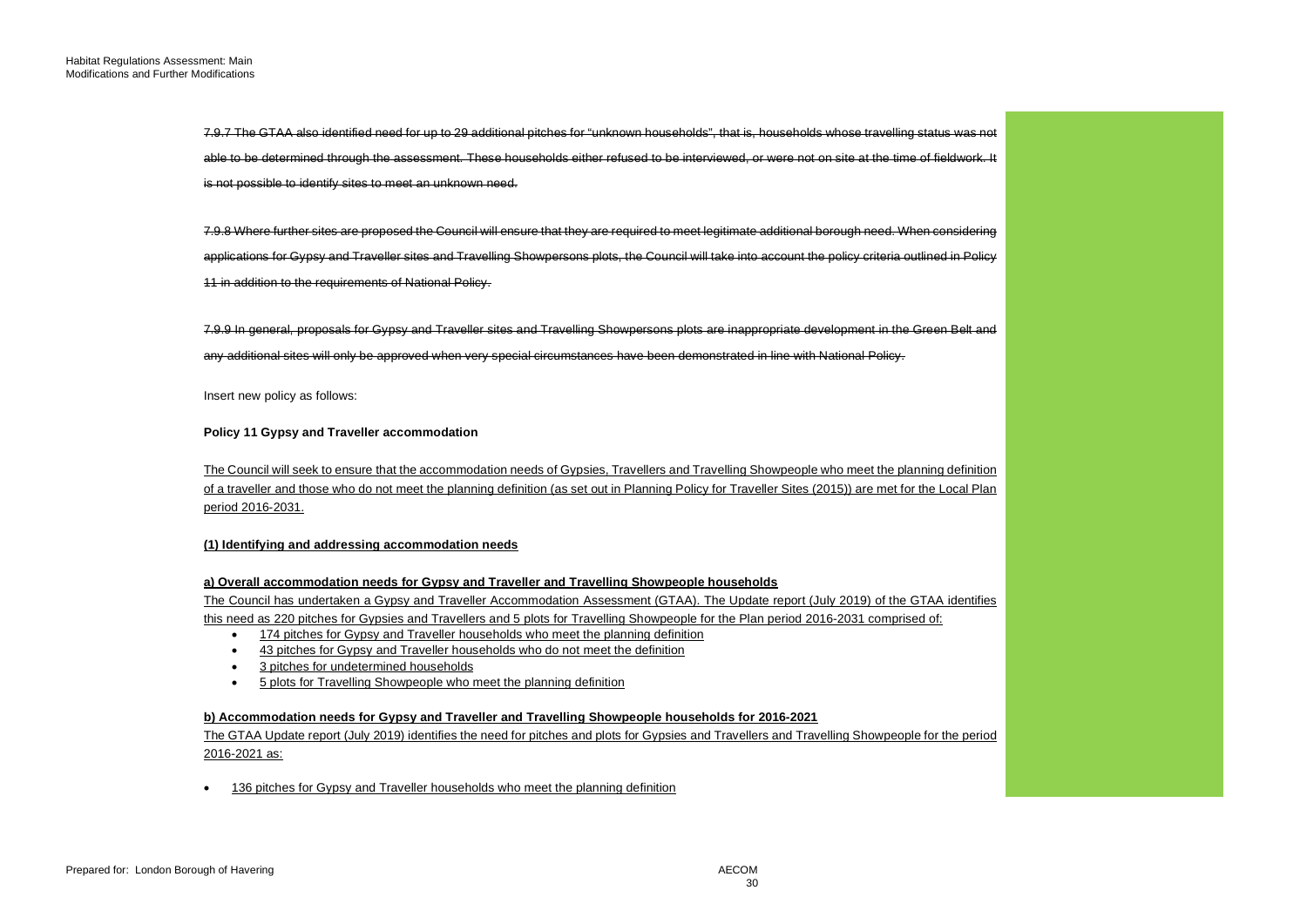- $\bullet$ 33 pitches for Gypsy and Traveller households who do not meet the definition
- 2 pitches from undetermined Gypsy and Traveller households
- 5 plots for Travelling Showpeople

The sites allocated for Gypsies, Travellers and Travelling Showpeople households are identified on the Proposals Map and listed in the tables in Appendix X. The tables in the appendix identify the number of pitches and plots that will be accommodated on each site.

 In total, 162 pitches are identified on these sites for Gypsy and Traveller households and 5 plots for Travelling Showpeople households. The remaining accommodation needs for 2016-2021 for Gypsy and Traveller households of 7 pitches required will be addressed through the consideration of planning applications for pitches within the seven areas indicated below which have been identified for accommodating growth for 2021-2026.

 The sites allocated in Appendix X and for accommodating growth (below) are only to be used for accommodation for Gypsies, Travellers and Travelling Showpeople. These sites will be removed from the Green Belt and inset within it.

#### **c) Accommodation needs for Gypsy and Traveller and Travelling Showpeople households for after 2021**

 It is unlikely that there will be scope for sites in the urban area to address the accommodation needs of Gypsies, Travellers and Travelling control of households on the existing site(s). Showpeople in the period after 2021. Following detailed assessment of the sites allocated in this Local Plan, the Council expects that the majority of the accommodation needs arising for the period 2021-2026 could be met within existing sites or within land adjoining them where this is in the

 The Council expects the accommodation needs of Gypsy and Traveller households arising in the period 2021 - 2026 to be met at the following locations :

- Ashlea View, Tomkyns Lane
- Church Road
- Haunted House Wood
- Laburnham Stables
- The Old Forge, Hubbards Chase
- Tyas Stud Farm
- Willow Tree Lodge

No further need in Havering after 2021 has been identified as necessary for accommodation for Travelling Showpeople households.

**d) Accommodation needs for Gypsy and Traveller and Travelling Showpeople households after 2026**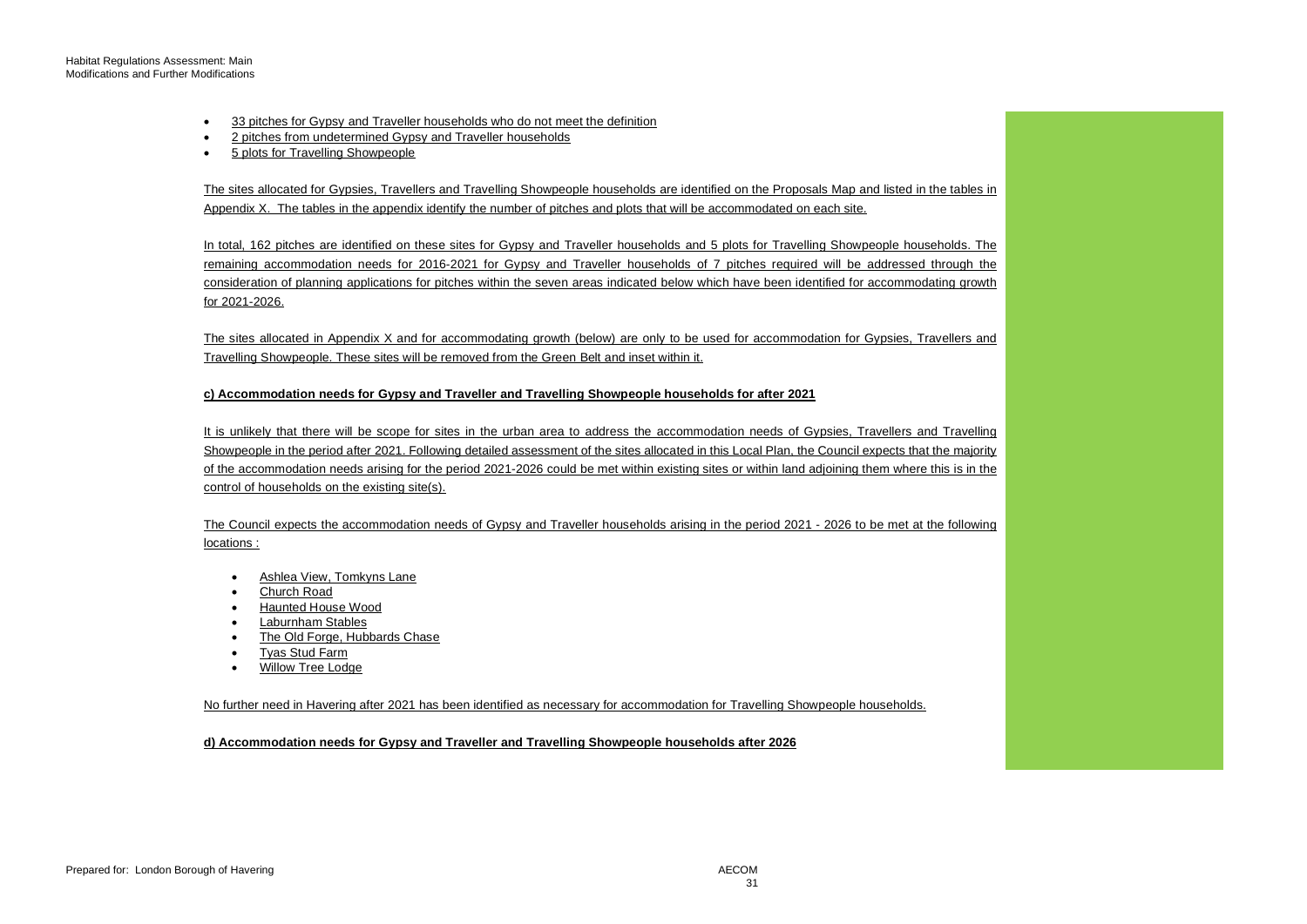Planning applications for sites to meet future accommodation needs for Gypsies and Travellers and Travelling Showpeople in the latter periods of the Local Plan period (2026-31) as a result of new household formation will be addressed against relevant national policy and the criteria set out below.

Where appropriate, the Council will seek to retain approved sites for Gypsies, Travellers and Travelling Showpeople in the light of the challenges of identifying suitable sites for these communities.

# **(2) Development criteria for sites for Gypsy and Traveller and Travelling Showpeople**

When considering planning applications for sites for Gypsies. Travellers and Travelling Showpeople, the Council will take into account the matters identified in criteria (a) – (e) of paragraph 24 of Planning Policy for Traveller Sites (PPTS) (2015).

Provision for pitches and plots to meet the needs of Gypsies, Travellers and Travelling Showpeople on the identified sites and on new sites will be supported in a planning application where the Council considers that:

- i. The site has a suitable site layout which demonstrates that the site is able to accommodate the number of pitches and plots sought;
- ii. The site has essential services such as water, power, sewerage, drainage and waste disposal or is capable of being provided with these;
- iii. The site is provided with high quality boundary treatment and landscaping in accordance with Policy 27 of this Plan;
- iv. The site has safe access to the highway and public transport services and will not result in unacceptable impact on the capacity and environment of the highway network;
- v. The site does not place an undue pressure on local infrastructure (such as healthcare, schools and shops);
- vi. The proposal would not result in unacceptable adverse impacts on the amenity of other site occupants and the occupiers of neighbouring sites;
- vii. The proposal would not result in unacceptable adverse impacts on the visual amenity of the local area;<br>viii. Sites at risk of flooding should be subject to the sequential and exception tests.
- Sites at risk of flooding should be subject to the sequential and exception tests.

 In addition, the Council will also give weight to the criteria set out in paragraph 26 of Planning Policy for Traveller Sites (PPTS)(2015) (or any revisions to national planning policy) when assessing proposals for sites for Gypsies, Travellers and Travelling Showpeople.

 7.9.1 The Havering Gypsy and Traveller Accommodation Assessment (GTAA) Update Report (July 2019) provides a robust assessment of current additional need for Gypsy and Traveller households by 5 year periods for households who meet the planning definition and those who do not meet the planning definition (as defined in Planning Policy for Traveller Sites (2015)) as well as those households for which need was undetermined. and future need for Gypsy, Traveller and Travelling Showpeople accommodation in Havering for the plan period 2016-2031. The report identifies The table below summarises this: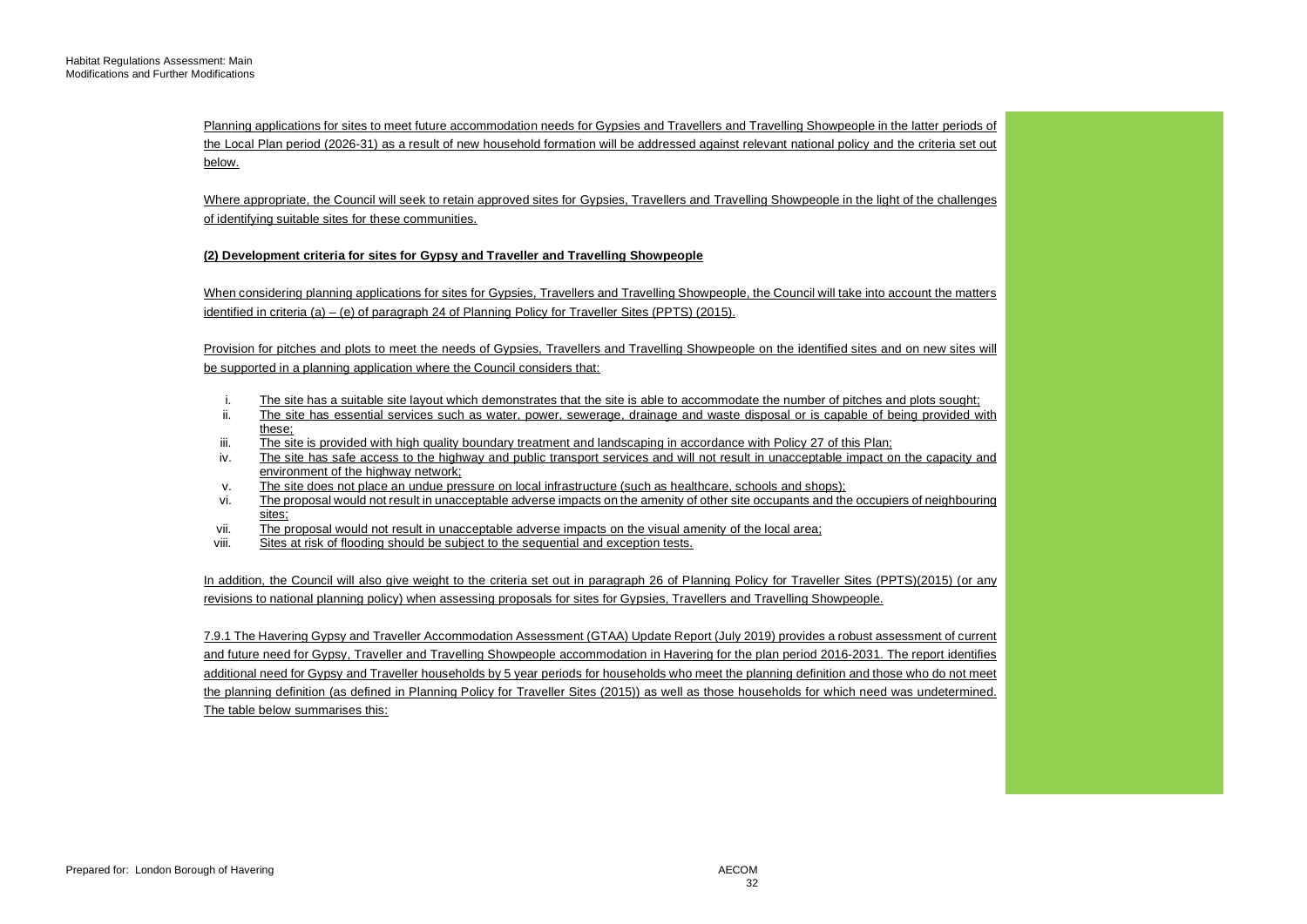#### **Table 4**

 Additional need in the number of pitches to be provided in Havering for the Plan period (2016-2031) for Gypsy and Traveller households by 5 year periods

| Years                                                                  | $0-5$   | $6 - 10$ | <u>11-15</u> |           |
|------------------------------------------------------------------------|---------|----------|--------------|-----------|
|                                                                        | 2016-21 | 2021-26  | 2026-31      | Total     |
| Households who meet the planning definition                            | 136     |          | ററ           | 174       |
| <b>Households whose Gypsy and Traveller status</b><br>was undetermined |         |          |              |           |
| Households who do not meet the planning<br>definition                  | 33      |          |              | <u>43</u> |
| <b>TOTAL</b>                                                           | 171     | 23       | 26           | 220       |

#### Note: numbers in the table refer to the number of pitches to be provided

7.9.2 Additionally, the GTAA Update Report (July 2019) identified that there are 5 Travelling Showpeople households in Havering and all meet the planning definition in national planning policy.

 7.9.3 The Council will commence an immediate update of this Local Plan after its adoption. It will provide the opportunity to review the GTAA as a key part of the evidence base to ensure that the need for Gypsy and Traveller accommodation is understood and recognised through appropriate provision. The immediate update of the Local Plan will also provide the opportunity for the Council to assess how the need for further sites for gypsies and travellers can be met and how it may identify these in its next Local Plan. In doing this, the Council will have regard to the Planning Policy for Traveller Sites (PPTS (2015). The Council recognises that because of factors such as the pressure for other land uses it is unlikely that there will be scope for sites in Havering's urban area to address the accommodation needs of Gypsies and Travellers and Travelling Showpeople.

 7.9.4 The GTAA Update Report (July 2019) is supported by an up to date and detailed Pitch Deliverability Assessment to determine whether the current identified need for pitches could be accommodated within the existing boundaries of established sites. Further work based on this evidence has also encompassed looking at the scope for existing sites to be expanded to accommodate existing and future needs where the households on a site have ownership or control of adjoining land. This work encompassed assessing the capacity of individual sites to accommodate further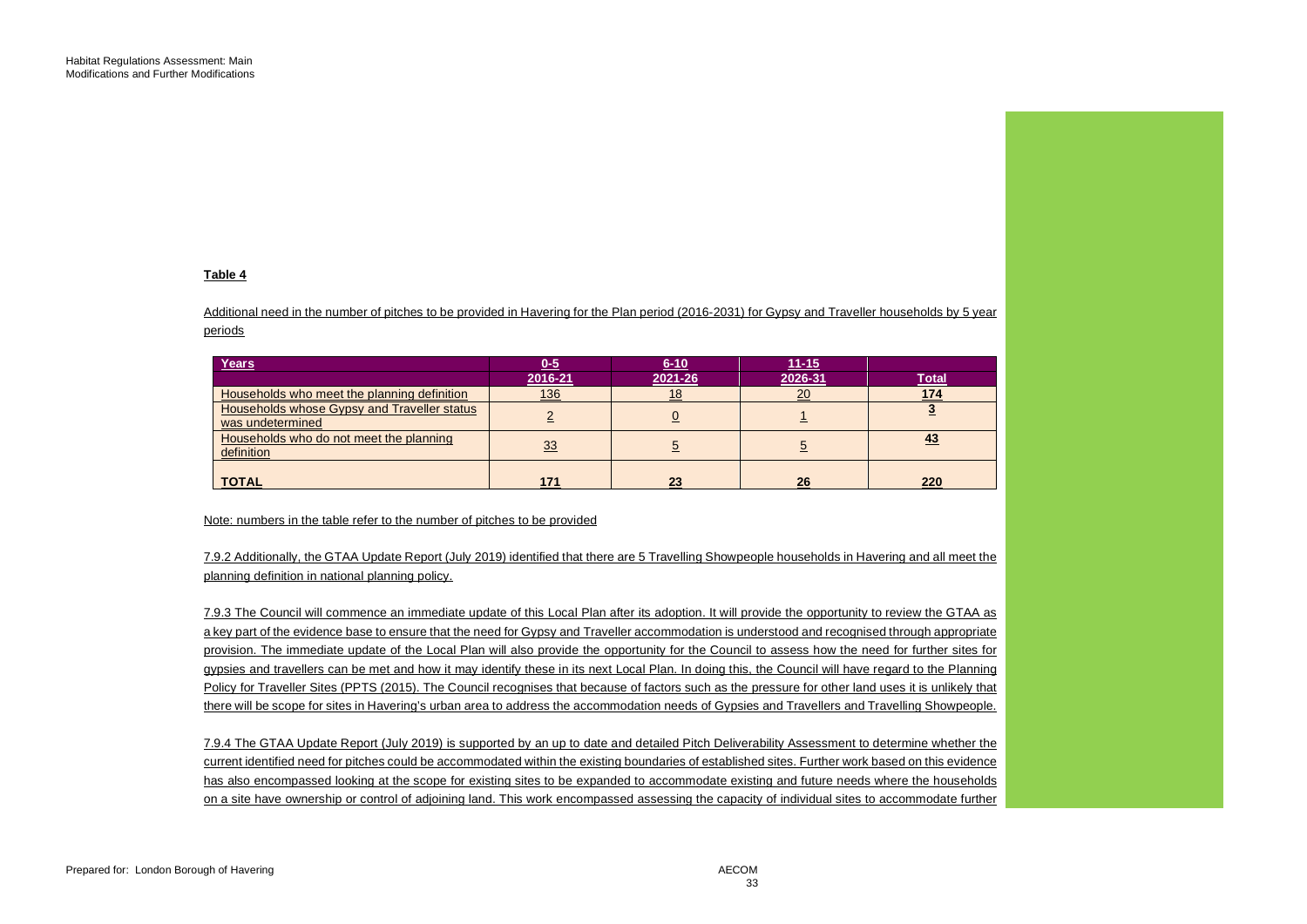accommodation units of the types typically used by Gypsy and Traveller families including park homes, touring caravans and 'day-rooms'. It Traveller and Travelling Showpeople households, the Council has been assisted by the close co-operation of many of the households particularly It is recognised this approach has practical merit in enabling households to remain together in the short term. Regular review and update of the provided for reasonable separation between units and access arrangements. It did not encompass detailed feasibility studies as to the capability of sites to accommodate further units. In assessing the scope for sites to accommodate current and future accommodation needs of Gypsy and those with larger, extended family groups. Many households indicated their willingness to take a flexible and pragmatic approach to meeting their accommodation needs through a combination of shared static caravans, tourers and dayrooms rather than more formally set out sites with separate pitches. This was because this would provide the opportunity for households to remain together rather than be accommodated on different sites. GTAA will be required, and undertaken, to ensure that future accommodation needs are properly identified and that overcrowding of sites is avoided.

 7.9.5 The GTAA Update Report (July 2019) identifies that all Gypsy and Traveller families living in Havering currently occupy private sites within the Havering Green Belt. There are no public sites within the borough and there are no sites in the built up area. The biggest constraint when trying to identify suitable land to meet the need for Gypsy and Traveller pitches in Havering is the Green Belt.

 7.9.6 National planning policy says that Gypsy and Traveller pitches are inappropriate development in the Green Belt and can only be permitted in very special circumstances. However, despite repeated and extensive efforts, the Council has not been able to identify any suitable and deliverable non-Green Belt land within the built-up area that could be used for Gypsy and Traveller accommodation.

 circumstances can be demonstrated from a significant level of need for pitches for Gypsies and Travellers; a lack of any alternative suitable and deliverable non-Green Belt land; and that the allocation, regularisation, intensification or expansion of established sites would cause no further harm to the Green Belt subject to proposals satisfying the criteria in the policy. 7.9.7 The policy seeks to meet the needs identified in the GTAA Update report (July 2019) through the allocation, regularisation, intensification or appropriate expansion of existing Gypsy and Traveller sites within the Havering Green Belt. This follows the Council's conclusion that exceptional

 7.9.8 Through the preparation of this Local Plan, the Council is removing these sites from the Green Belt and 'insetting' them within it. This is so that planning applications for Gypsy, Traveller and Travelling Showpeople accommodation on these sites do not need to demonstrate very special circumstances to be approved. The Council wishes to make it clear that these alterations to the Green Belt boundary are limited and exceptional in order to meet the specific identified needs for Gypsy, Traveller and Travelling Showpeople sites.

 the Council emphasises that the only acceptable use of these sites will be for accommodation for Gypsies, Travellers and Travelling Showpeople. 7.9.9 Although the sites allocated in this policy for Gypsy and Traveller and Travelling Showpeople households are removed from the Green Belt,

 7.9.10 The Council will expect planning applications to be submitted from the adoption of this Local Plan to 'regularise' these sites. All planning applications for these sites will be assessed against the relevant policies of this Local Plan and Planning Policy for Traveller Sites (2015). Proposals will be expected to provide a satisfactory residential environment for the occupiers on the site.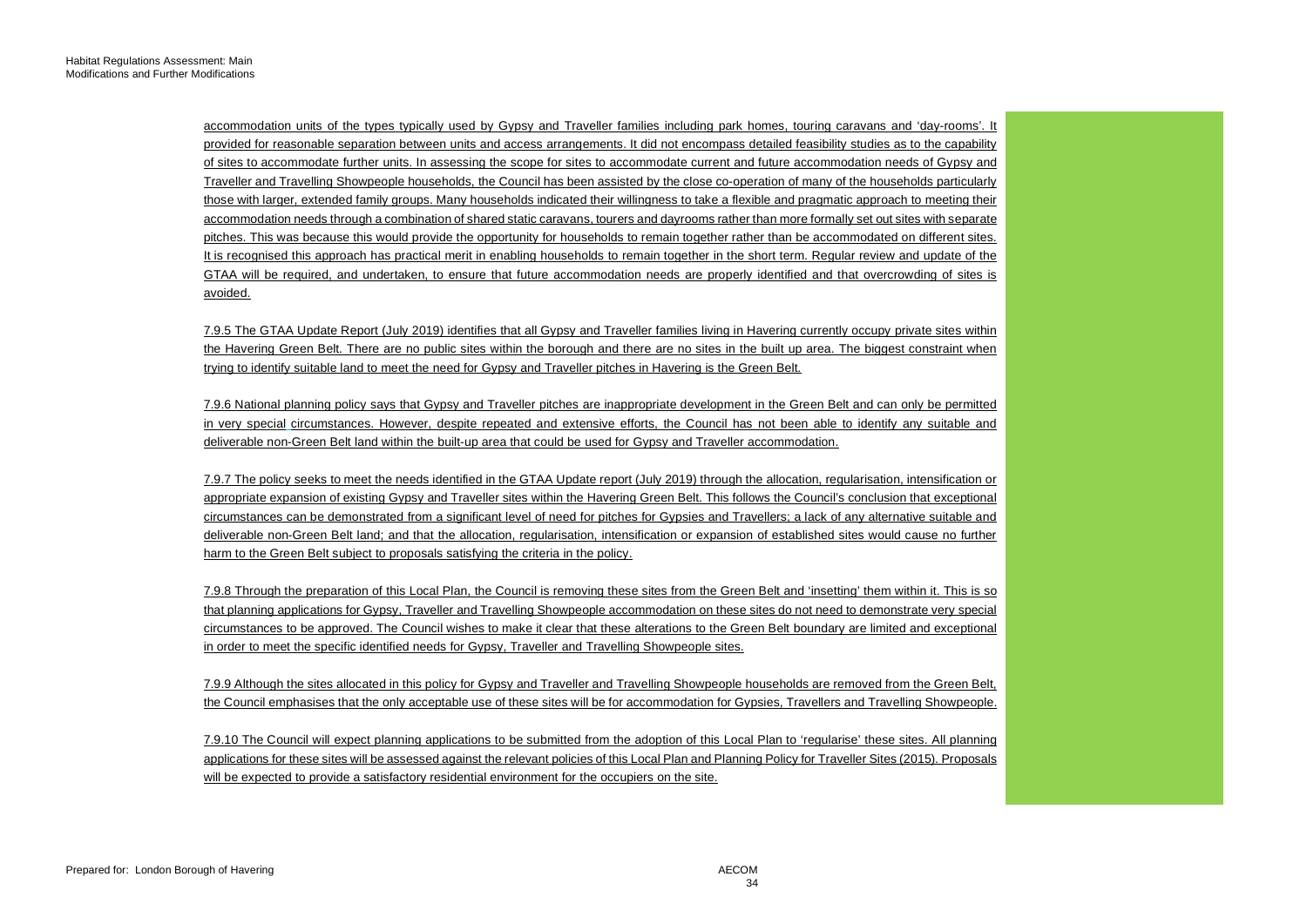## **(a) Need for pitches for Gypsy and Traveller households who met the planning definition in Planning Policy for Traveller Sites (2015)**

 7.9.11 The GTAA Update report (July 2019) identifies a 15-year need for 174 pitches for Gypsy and Traveller households who met the planning definition of a Traveller as set out in the Planning Policy for Traveller Sites (PPTS) (2015).

## **Table 5**

## Additional need in the number of pitches to be provided in Havering for households who meet the planning definition

| Years                                      | 055<br>2016-21 | $6 - 10$<br>2021-26 | $11 - 15$<br>2026-31 | <u>Total</u> |
|--------------------------------------------|----------------|---------------------|----------------------|--------------|
| Households who met the planning definition | 136            | <u>18</u>           | 20                   | <u>174</u>   |

Note: numbers in the table refer to the number of pitches to be provided

 7.9.12 Of the 174 pitches, 136 pitches are needed within the first 5-year period of the Plan (2016-2021) to meet current need and the remaining 38 pitches in the latter part of the Local Plan period (2021-2031) to meet future need through new household formation.

 7.9.13 The Pitch Deliverability Assessment concluded that 129 pitches of the necessary 136 pitches needed in the first 5 years of the plan period could be accommodated within existing site boundaries or through the expansion of these sites on adjoining land owned by the households.

 due to land ownership issues. In the event that the households involved wish to remain in Havering, the Council will expect them to submit planning applications for pitches at one of the seven sites indicated in the policy as the broad locations for growth for the period 2021- 2026 (see para. 7.9.14 It is not currently possible to meet the current need for 7 pitches for households on 2 unauthorised sites within the current site boundaries 7.9.22).

 7.9.15 The sites where an allocation has been made are identified on the Proposals Map and listed in Appendix X. These allocations include any existing temporary or unauthorised pitches. The table in Appendix X identifies the numbers of pitches that can be accommodated on each of the allocated sites.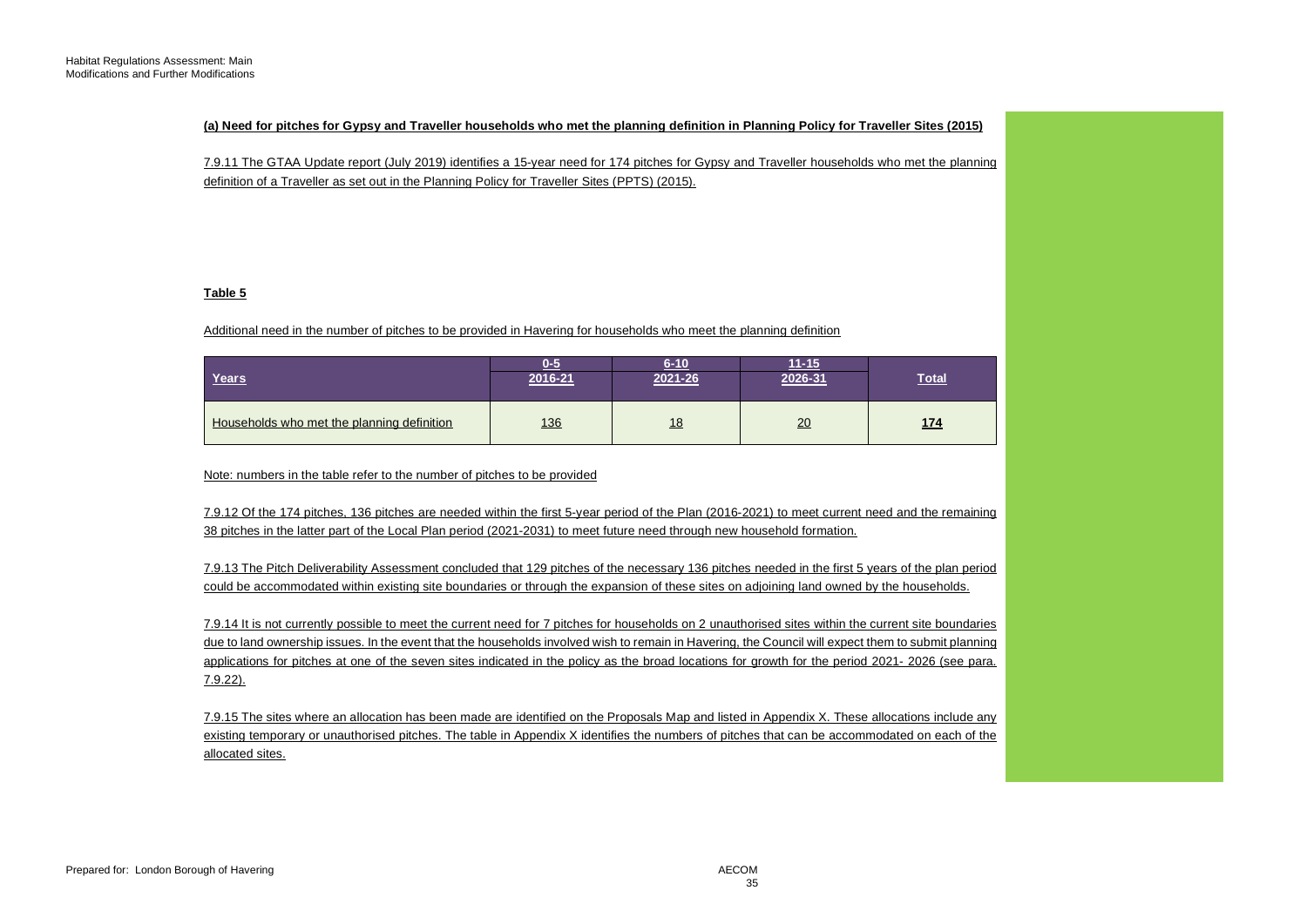**(b) Need for pitches for Gypsy and Traveller households in Havering who did not meet the planning definition in Planning Policy for Traveller Sites (2015)** 

 7.9.16 The GTAA Update report (July 2019) identified a 15-year need for 43 pitches for households that did not meet the planning definition of a Traveller. Of these, a total of 33 pitches are needed in the first 5 years of the Local Plan period (2016-2021) and a further 10 pitches are needed in the latter part of the Local Plan period (2021-2031). All of this need arises from existing sites located in the Green Belt.

# **Table 6**

Additional need in the number of pitches to be provided in Havering for households who do not meet the planning definition

| Years                                               | በ-5<br>2016-21 | 6-10<br>2021-26 | $11 - 15$<br>2026-31 | Total     |
|-----------------------------------------------------|----------------|-----------------|----------------------|-----------|
| Households who did not meet the planning definition | 33             |                 |                      | <u>43</u> |

Note: the numbers in table refer to the number of pitches to be provided

 7.9.17 The Pitch Deliverability Assessment that was completed concluded that the identified need for 33 pitches in the first 5 years of the Local Plan period (2016-21) can be met within the boundaries of the existing sites.

 7.9.18 The sites where an allocation to meet the need identified above are identified on the Proposals Map and are listed in Appendix X. These allocations include any existing temporary or unauthorised pitches.

# **(c) Need for pitches from 'undetermined' households**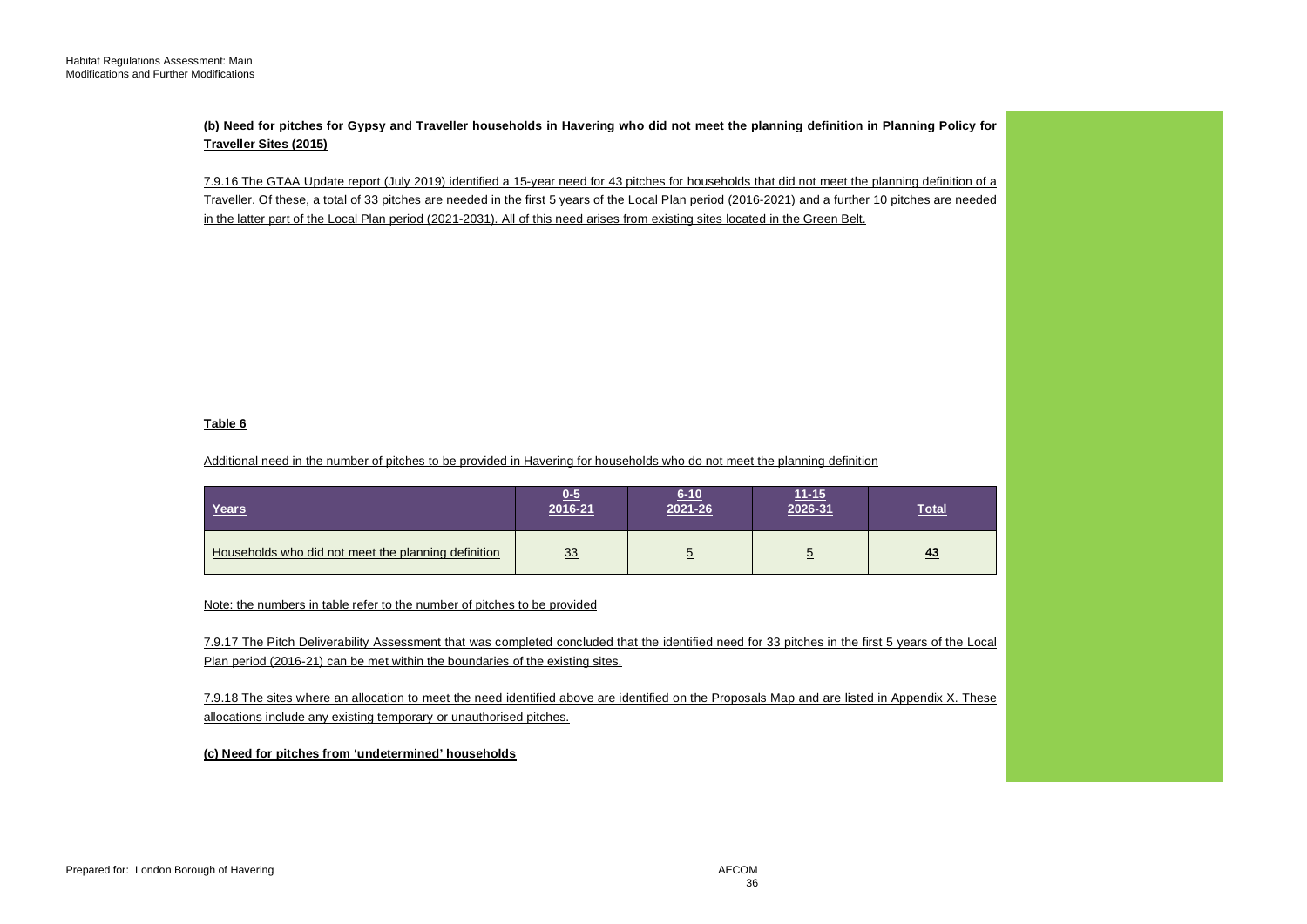7.9.19 The GTAA also identified need for up to 3 pitches for 'undetermined' households. There is a need for 2 pitches in the first 5 years of the Local Plan period (2016-2021) and a need for a further pitch in the latter part of the Local Plan period (2021-2031). Any need arising from undetermined households will be determined against the criteria set out in Policy 11.

## **Table 7**

Additional need in the number of pitches to be provided in Havering for undetermined households

| Years                                                           | 0-5<br>2016-21 | $6 - 10$<br>2021-26 | $11 - 15$<br>2026-31 | <b>Total</b> |
|-----------------------------------------------------------------|----------------|---------------------|----------------------|--------------|
| Households whose Gypsy and Traveller status<br>was undetermined |                |                     |                      |              |

#### Note: the number in table refer to the number of pitches to be provided

## **(d) Future accommodation needs in Havering for Gypsy and Traveller households**

 7.9.20. National planning policy requires that the Council indicate broad locations for growth for meeting the accommodation needs of Gypsies, Travellers and Travelling Showpeople for years 6-10 of the plan period of this Local Plan. In practice, the Council will have initiated a full review of the Local Plan immediately after its adoption. This will provide the opportunity for a comprehensive review of how accommodation needs may be addressed.

 7.9.21 In the light of the other land-use priorities in Havering, particularly, the need to provide enough new homes, the Council considers that it it has undertaken to support the preparation of this Local Plan (paragraph 7.9.4) provides it with up to date and robust information about the potential, if necessary, for existing sites to accommodate further growth in either their current form or with modest expansion into adjoining land be identified or would not provide enough capacity then growth in years 6-10 could be located on some of the existing sites in the Green Belt or extensions to them. In coming to this conclusion, the Council has also taken into account that it is likely that there may be changes to the levels may be unlikely that adequate sites will be identified in the built up areas. Notwithstanding that, at this stage, the Council considers that the work that is within the control of the households occupying the current sites. The Council considers that in the event that sites in the urban area cannot of needs arising from the existing households and these will be identified in a future update of the GTAA.

7.9.22 Following detailed work (see paragraph 7.9.4 above), the existing Gypsy and Traveller sites at:

- Ashlea View, Tomkyns Lane
- Church Road
- Haunted House Wood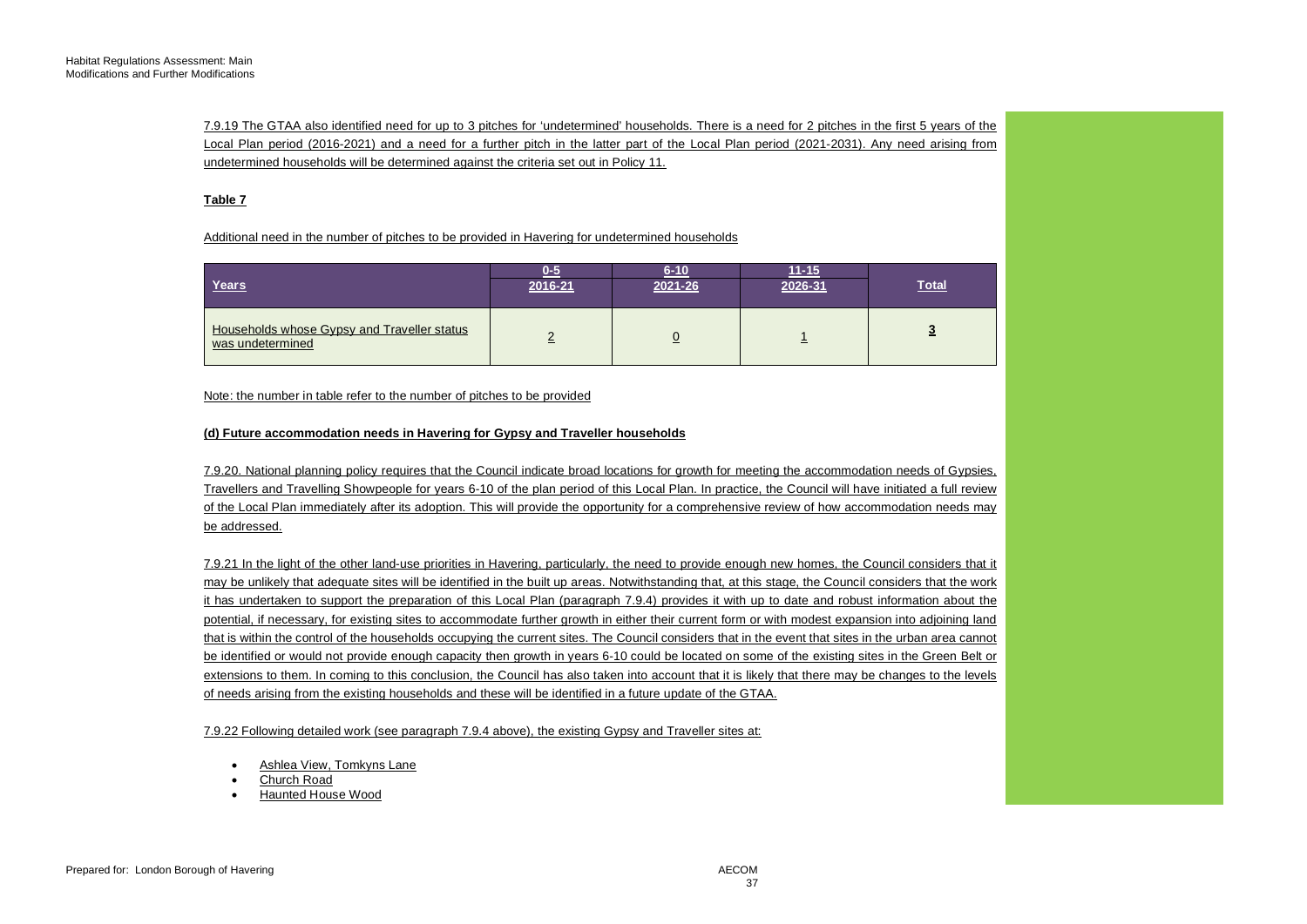- Laburnham Stables
- The Old Forge, Hubbards Chase
- Tyas Stud Farm
- Willow Tree Lodge

 Traveller households whose accommodation needs (identified in the GTAA Update report (July 2019) as 7 pitches) in the first 5 years of the Local have been identified to accommodate Gypsy and Traveller household growth in years 6-10 of the Plan period (2021-2026) and those Gypsy and Plan period cannot be met on their current unauthorised sites.

 7.9.23 When considering planning applications for Gypsy and Traveller pitches, the Council will take into account the policy criteria outlined in Policy 11 in addition to the requirements of national policy.

## **(e) Travelling Showpeople in Havering**

 in Havering and all meet the planning definition in national planning policy. The households living on the existing yard stated that they are looking to expand the yard on to adjacent land that they own, and that this will meet all of their current and future needs. The Council envisages that planning applications for the expansion of the Travelling Showpeople site (identified in Appendix X) will be considered favourably subject to the 7.9.24 As identified above in paragraph 7.9.2, the GTAA Update Report (July 2019) identified that there are 5 Travelling Showpeople households criteria in national policy and this policy being satisfied.

#### **(f) Transit sites in Havering**

 7.9.25 There have been low levels of unauthorised encampments in Havering in recent years. The GTAA Update Report (July 2019) indicates the number of encampments on industrial land that have involved the criminal dumping of waste. It is considered that transit provision would not address any issues related to this activity. Under these circumstances, the Council does not intend to provide any new transit pitches or emergency stopping places. It will monitor the movements of gypsy and travellers into Havering and it will continue to use management arrangements that the majority were short-term visiting family or friends, transient and passing through the borough. Since 2016, there has been an increase in (including enforcement action) for dealing with unauthorised encampments.

#### **Appendix X**

#### **Sites in Havering identified in Policy 11 and allocated in this Local Plan for Gypsy and Traveller accommodation**

| <b>Site</b> | 5-Year Need (Meet<br>planning definition)<br>(number of<br>pitches) | 5-Year Need (Do not<br>meet planning<br>definition)<br>(number of pitches) | <b>Total 5-Year Need</b><br>(number of pitches) |
|-------------|---------------------------------------------------------------------|----------------------------------------------------------------------------|-------------------------------------------------|
|             |                                                                     |                                                                            |                                                 |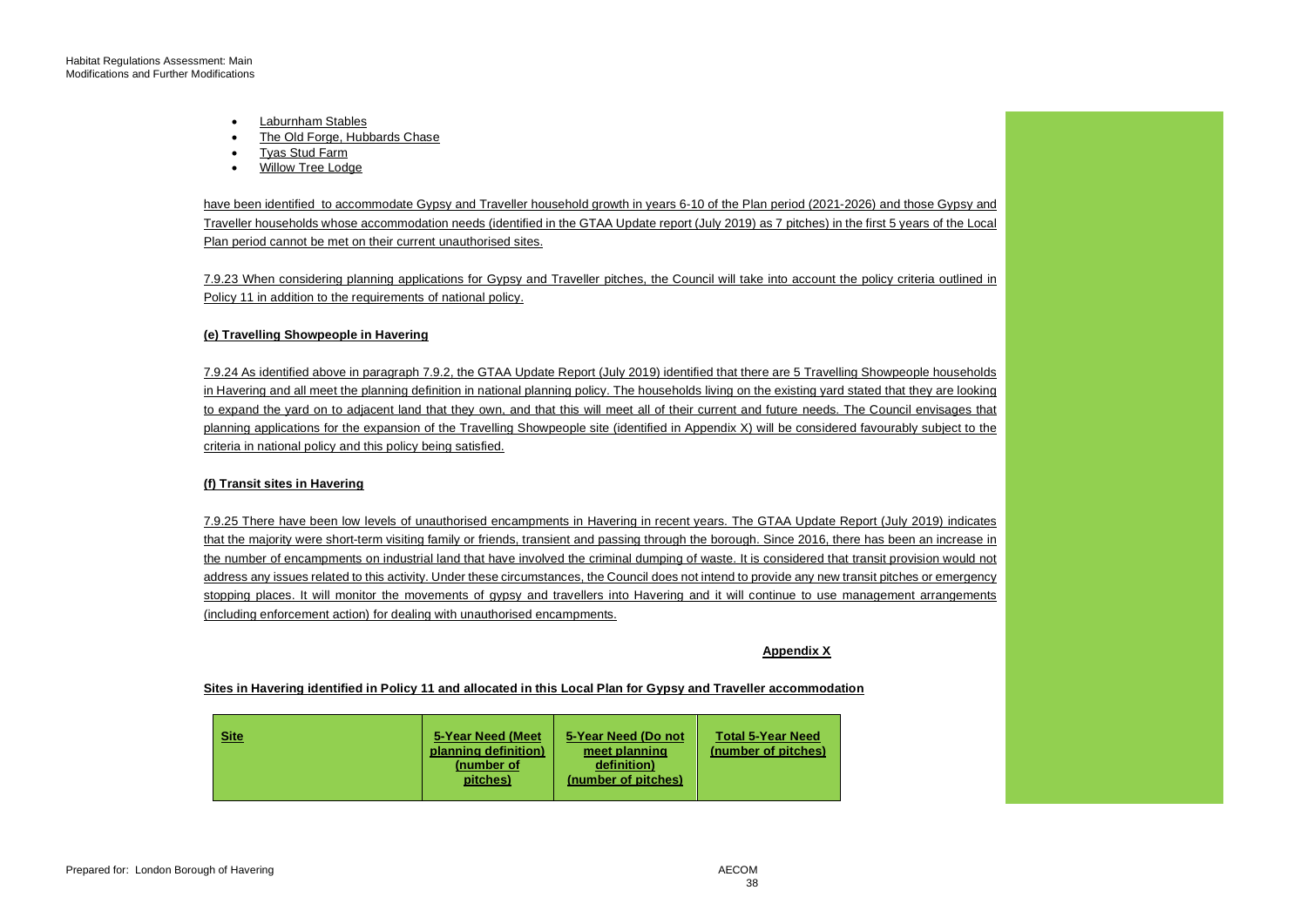| 66-72 Lower Bedfords Road                | $\underline{0}$ | $\overline{3}$  | $\overline{\mathbf{3}}$ |
|------------------------------------------|-----------------|-----------------|-------------------------|
| Ashleigh View, Tomkyns Lane              | $\overline{5}$  | $\Omega$        | $\overline{5}$          |
| Church Road, Blossom Hill View           | $\overline{1}$  | $\overline{0}$  | 1                       |
| Church Road, Cherry Blossom              | $\overline{2}$  | $\underline{0}$ | $\overline{2}$          |
| View                                     | $\overline{3}$  | $\overline{0}$  | $\overline{\mathbf{3}}$ |
| Church Road, Cherry Tree View            | $\mathbf{1}$    | $\Omega$        | $\mathbf{1}$            |
| Church Road, Dunromin                    | $\overline{4}$  | $\overline{0}$  | 4                       |
| Church Road, Meadow Rise                 | $\overline{3}$  | $\underline{0}$ | $\overline{\mathbf{3}}$ |
| Church Road, Meadow View                 |                 |                 |                         |
| Church Road, Paddock View                | $\overline{2}$  | $\Omega$        | $\overline{2}$          |
| Church Road, Plot 3                      | $\mathbf{1}$    | $\Omega$        | 1                       |
| Church Road, Plot 13                     | $\overline{1}$  | $\overline{0}$  | $\overline{\mathbf{1}}$ |
| Church Road, Plot 14                     | $\overline{1}$  | $\pmb{0}$       | $\mathbf{1}$            |
| Church Road, Springfield                 | $\overline{2}$  | $\overline{0}$  | $\overline{2}$          |
| Church Road, The Oak View                | $\mathbf{1}$    | $\Omega$        | $\mathbf{1}$            |
| Church Road, The Oak                     | $\overline{1}$  | $\Omega$        | $\mathbf{1}$            |
| Church Road, The Schoolhouse             | $\overline{1}$  | $\overline{0}$  | 1                       |
| Church Road, Willow View                 | $\mathbf{1}$    | 0               | 1                       |
| Crow Lane (r/o 21)                       | $\overline{2}$  | 0               | $\mathbf{2}$            |
| <b>Fairhill Rise</b>                     | 3               | $\overline{4}$  | $\overline{L}$          |
| <b>Gravel Pit Coppice, Benskins Lane</b> | 14              | $\Omega$        | 14                      |
| <b>Haunted House Wood</b>                | $\overline{1}$  | $\overline{4}$  | $\overline{5}$          |
| <b>Hogbar Farm</b>                       | $\overline{8}$  | $\overline{8}$  | 16                      |
| <b>Hogbar Farm East</b>                  | 10              | $\Omega$        | 10                      |
| <b>Hogbar Farm West</b>                  | $\mathbf{1}$    | $6\overline{6}$ | $\mathbf{Z}$            |
| Laburnham Stables                        | $\overline{4}$  | 0               | 4                       |
| Laburnham Stables                        | $\overline{5}$  | $\Omega$        | $\overline{5}$          |
| Laburnham Stables                        | $\overline{1}$  | $\overline{0}$  | $\overline{\mathbf{1}}$ |
| Railway Sidings, North Ockendon          | $\mathbf{1}$    | $\underline{0}$ | $\overline{1}$          |

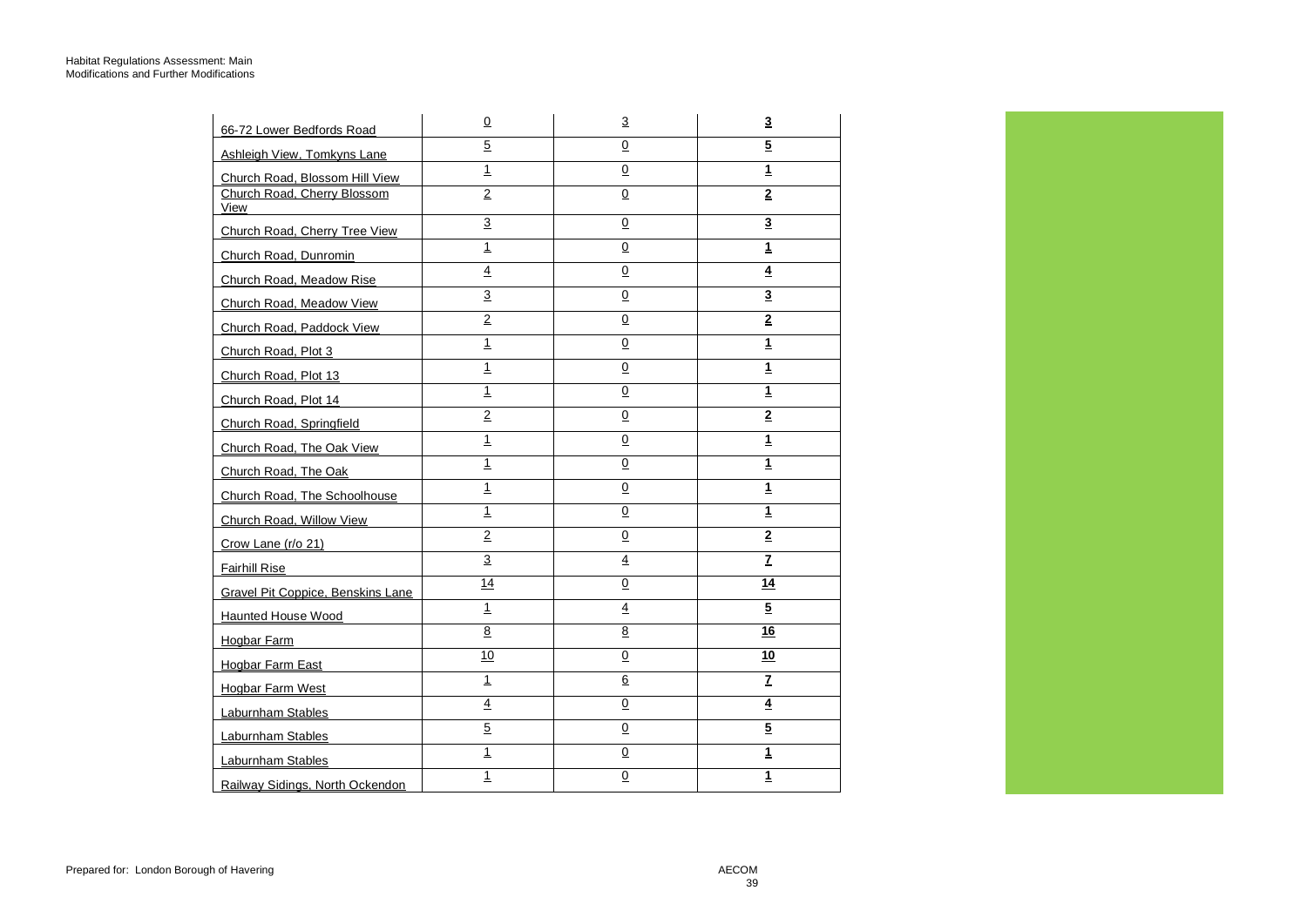| Railway Sidings, North Ockendon                                              | 10  | <u>2</u>  | 12       |
|------------------------------------------------------------------------------|-----|-----------|----------|
| The Caravan Park, Putwell Bridge<br>(The former Brook Street Garage<br>site) | 3   | 2         | <u>5</u> |
| The Grove, Prospect Road                                                     | 5   | 0         | 5        |
| The Old Forge, Hubbards Chase                                                |     | 0         |          |
| <b>Tyas Stud Farm</b>                                                        | 5   | <u>0</u>  | <u>5</u> |
| Vinegar Hill                                                                 | 18  | 4         | 22       |
| <b>Willow Tree Lodge</b>                                                     | 6   | 0         | 6        |
| TOTAL                                                                        | 129 | <u>33</u> | 162      |

Note: the numbers in the table refer to numbers of pitches to be provided

**Sites in Havering identified in Policy 11 and allocated in this Local Plan for Travelling Showpeople plots** 

| Years               | $0 - 5$           | $6 - 10$          | $11 - 15$         | <b>Total</b>      |
|---------------------|-------------------|-------------------|-------------------|-------------------|
|                     | 2016-2021         | 2021-2026         | 2026-2031         | (number of plots) |
|                     | (number of plots) | (number of plots) | (number of plots) |                   |
| Fairoaks, St Mary's |                   |                   |                   |                   |
| Lane, Upminster     | 5                 |                   |                   | C                 |
|                     |                   |                   |                   |                   |
| <b>TOTAL</b>        | $\overline{2}$    | υ                 | 0                 | <u>່ວ</u>         |

Note: the numbers in the table refer to numbers of plots to be provided

MM13 Policy 12 **Section 8 : Thriving communities : 8.1 Healthy Communities** 

Amend policy criteria iii. as follows :

The Local Plan will promote health and wellbeing by:

- i. Directing new development to well-connected locations to enable active travel (refer to Policy 3);
- ii. Promoting well designed and safe places (refer to Policy 26);

 No Likely Significant Effect – this and commercial space within the change reduces the allocation of retail Local Plan and is therefore not expected to impact European sites.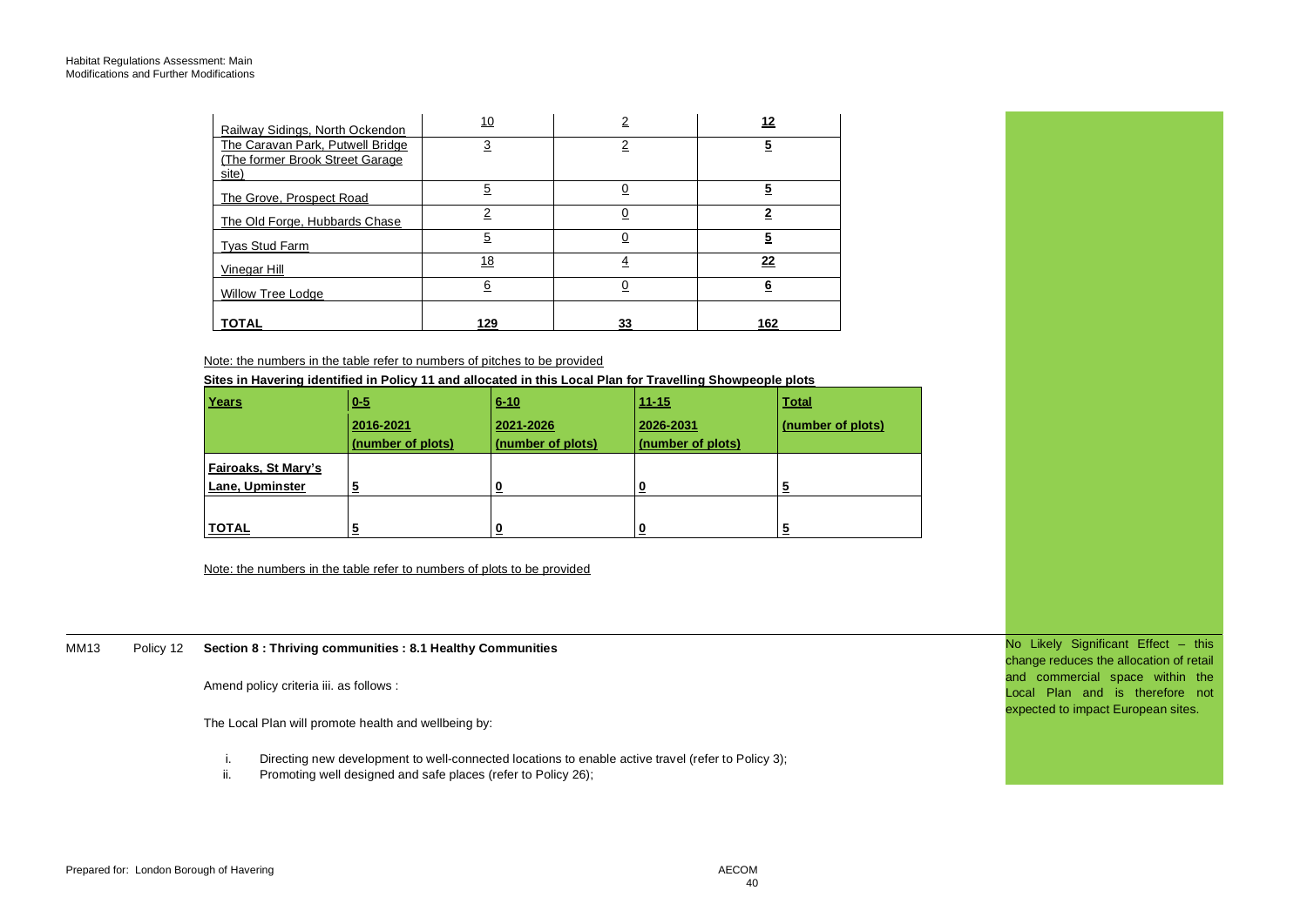|      |           | iii.<br>iv.<br>v.<br>vi.<br>vii.<br>viii.<br>ix. |                              | climate change (refer to Policies 32 and 36).        | impacts such as betting shops and fast food takeaways (refer to Policy 13);<br>Supporting the delivery of essential community services (refer to Policies 16 and 17);<br>Providing and protecting open space, leisure and recreation facilities (refer to Policy 18);<br>Supporting measures to promote walking and cycling (refer to Policy 23);<br>Supporting the provision of multifunctional green infrastructure (refer to Policy 29); |      |      | Promoting the diversification of uses within town centres and managing the overconcentration of uses that can have a negative health<br>Seeking environmental improvements, minimising exposure to pollutants and improving air quality (refer to Policies 33 and 34); and<br>Avoiding contributing to factors that affect climate change, and contribute to prevention measures that militate against the effects of                                                                                                                                                                                                                                                                                                           |                                                                              |
|------|-----------|--------------------------------------------------|------------------------------|------------------------------------------------------|---------------------------------------------------------------------------------------------------------------------------------------------------------------------------------------------------------------------------------------------------------------------------------------------------------------------------------------------------------------------------------------------------------------------------------------------|------|------|---------------------------------------------------------------------------------------------------------------------------------------------------------------------------------------------------------------------------------------------------------------------------------------------------------------------------------------------------------------------------------------------------------------------------------------------------------------------------------------------------------------------------------------------------------------------------------------------------------------------------------------------------------------------------------------------------------------------------------|------------------------------------------------------------------------------|
|      |           |                                                  |                              | Amend the final paragraph of the policy as follows : |                                                                                                                                                                                                                                                                                                                                                                                                                                             |      |      |                                                                                                                                                                                                                                                                                                                                                                                                                                                                                                                                                                                                                                                                                                                                 |                                                                              |
|      |           |                                                  |                              |                                                      | appropriate, to take into account how any developments can contribute to the aims and objectives of those strategies.                                                                                                                                                                                                                                                                                                                       |      |      | Developers of major development proposals are required to consider wider local/regional primary care and other health strategies, as                                                                                                                                                                                                                                                                                                                                                                                                                                                                                                                                                                                            |                                                                              |
| MM14 | Policy 13 |                                                  |                              |                                                      | Section 8 : Thriving communities : 8.2 Town Centre development                                                                                                                                                                                                                                                                                                                                                                              |      |      |                                                                                                                                                                                                                                                                                                                                                                                                                                                                                                                                                                                                                                                                                                                                 | No Likely Significant Effect - this<br>change applies to aspects of the plan |
|      | Para.     |                                                  |                              | Proposed modifications to explanatory text :         |                                                                                                                                                                                                                                                                                                                                                                                                                                             |      |      |                                                                                                                                                                                                                                                                                                                                                                                                                                                                                                                                                                                                                                                                                                                                 | that are irrelevant to European sites                                        |
|      | 8.2.2     |                                                  |                              |                                                      | Amend / insert additional text within and at the end of paragraph 8.2.2 of the explanatory text as follows :                                                                                                                                                                                                                                                                                                                                |      |      |                                                                                                                                                                                                                                                                                                                                                                                                                                                                                                                                                                                                                                                                                                                                 |                                                                              |
|      |           |                                                  |                              |                                                      | not be required until after the Local Plan has been reviewed.                                                                                                                                                                                                                                                                                                                                                                               |      |      | 8.2.2 The Havering Retail and Commercial Leisure Needs Assessment Quantitative Update Addendum (20158) identified a quantitative need for<br>the borough for comparison goods of up to 49,500-20,720 square metres, for convenience goods of up to 43,200-10,851 square metres and for<br>commercial leisure floorspace (A3, A4 and A5 uses) of up to 24,000-10,620 square metres gross by 2031 (see Table 8). The largest proportion<br>of the retail and commercial leisure development will be accommodated within Romford Metropolitan Town Centre, and the reminder spread<br>across the district centres where further scope for development and enhancement has been identified. This extra comparison retail space will |                                                                              |
|      |           |                                                  | Insert new table as follows: |                                                      |                                                                                                                                                                                                                                                                                                                                                                                                                                             |      |      |                                                                                                                                                                                                                                                                                                                                                                                                                                                                                                                                                                                                                                                                                                                                 |                                                                              |
|      |           | Table 8                                          |                              |                                                      |                                                                                                                                                                                                                                                                                                                                                                                                                                             |      |      |                                                                                                                                                                                                                                                                                                                                                                                                                                                                                                                                                                                                                                                                                                                                 |                                                                              |
|      |           |                                                  |                              |                                                      | Floor space Needs (Gross) from 2017 -2031 (Comparison, Convenience and Commercial Leisure)                                                                                                                                                                                                                                                                                                                                                  |      |      |                                                                                                                                                                                                                                                                                                                                                                                                                                                                                                                                                                                                                                                                                                                                 |                                                                              |
|      |           | Year                                             |                              | 2017                                                 | 2021                                                                                                                                                                                                                                                                                                                                                                                                                                        | 2026 | 2029 | 2031                                                                                                                                                                                                                                                                                                                                                                                                                                                                                                                                                                                                                                                                                                                            |                                                                              |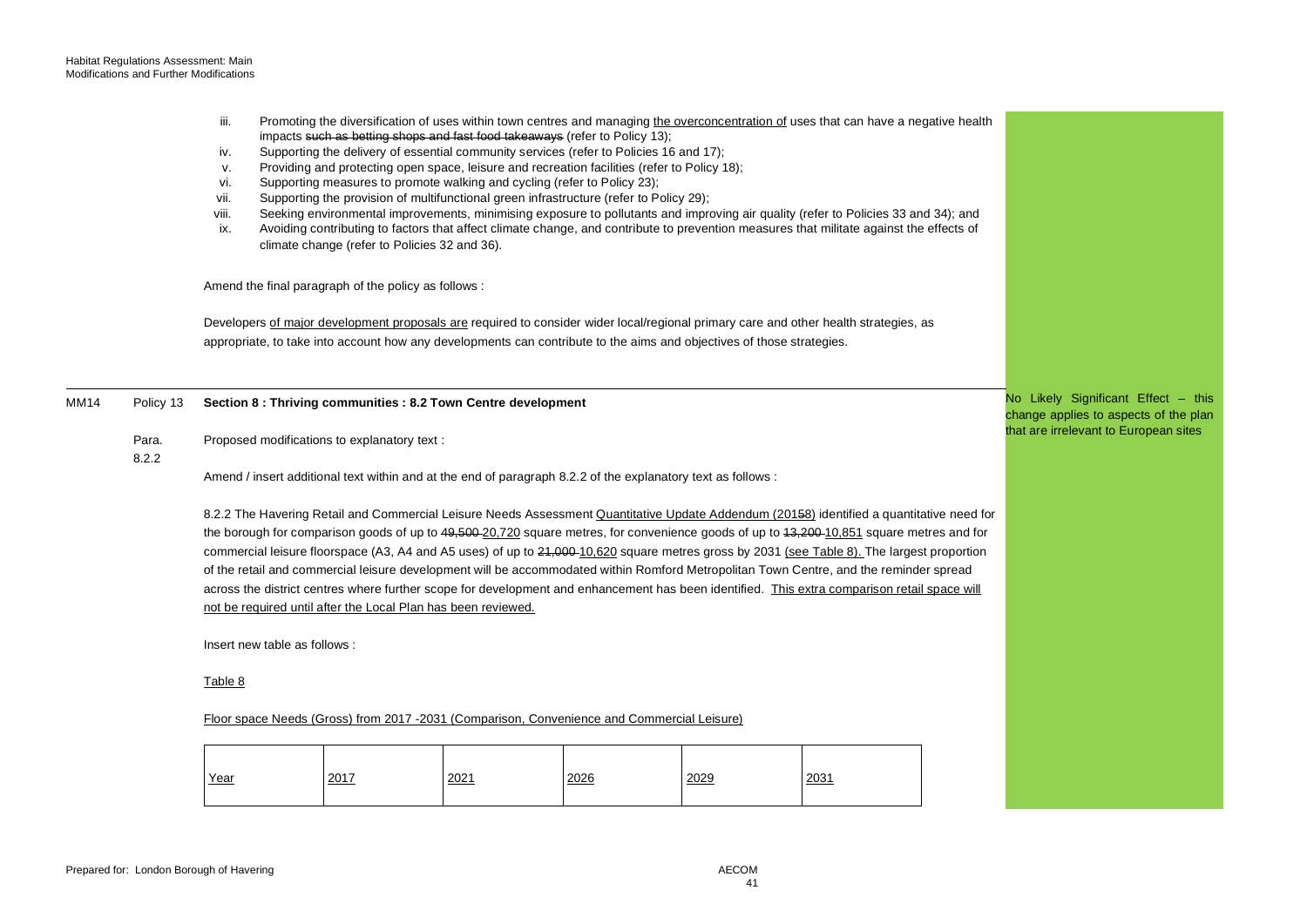| Comparison            | $-3,724$ | $-3,345$ | 8,179 | 15,303 | 20,722 |
|-----------------------|----------|----------|-------|--------|--------|
| Convenience           | 8,235    | 5,822    | 8,299 | 9,829  | 10,851 |
| Commercial Leisure 14 |          | 2,426    | 6,403 | 8,921  | 10,619 |

Source : Havering Retail and Commercial Leisure Needs Assessment (2018) Quantitative Update Addendum (Peter Brett Associates)

## MM15 Policy 15 **Section 8 : Thriving communities : 8.4 Culture and creativity**

Delete criteria iv. and vi. from the policy and renumber the remaining criteria as follows :

The Council is committed to sustaining and enhancing Havering's cultural offer and creating inclusive and diverse communities by:

i. Safeguarding the borough's existing diverse range of creative arts, cultural and performance spaces, professional sporting and entertainment facilities and their related facilities, and refusing to grant planning permission to development proposals that will result in their loss unless replacement facilities of equivalent or greater quality and quantity are provided on site or within the vicinity which meets the needs of the local community or particular groups, or it has been demonstrated that there is no demand for another similar use on site;

ii. Supporting development which enhances and diversifies the cultural offer within the borough's metropolitan centre of Romford, and the six district centres of Hornchurch, Collier Row, Harold Hill, Upminster, Elm Park and Rainham to contribute more effectively to their regeneration and town centre renewal;

 positively to the regeneration, vitality and character of the area; iii. Permitting temporary use of vacant commercial buildings, and cleared sites for performance and creative work where they contribute

iv. Requiring provision of arts and cultural facilities in major mixed use developments;

 v. iv Encouraging a diverse range of evening and night time activities including expanding opening hours of existing daytime facilities such as shops, cafés, medical facilities, libraries and theatres to integrate leisure and other uses to promote and sustain customer cross over;

 vi. Seeking contributions from developments that result in additional need for cultural and leisure facilities to enhance existing facilities or provide new facilities;

**vii.** v Ensuring that development proposals are designed to be inclusive;

viii. vi Working proactively with operators, landowners, stakeholders to maximise the positive impacts and

mitigate the negative impacts of art, cultural and leisure activities; and

ix vii Supporting planned improvement to existing arts, cultural and performance spaces, including creative work and related facilities.

 No Likely Significant Effect – this change applies to aspects of the plan that are irrelevant to European sites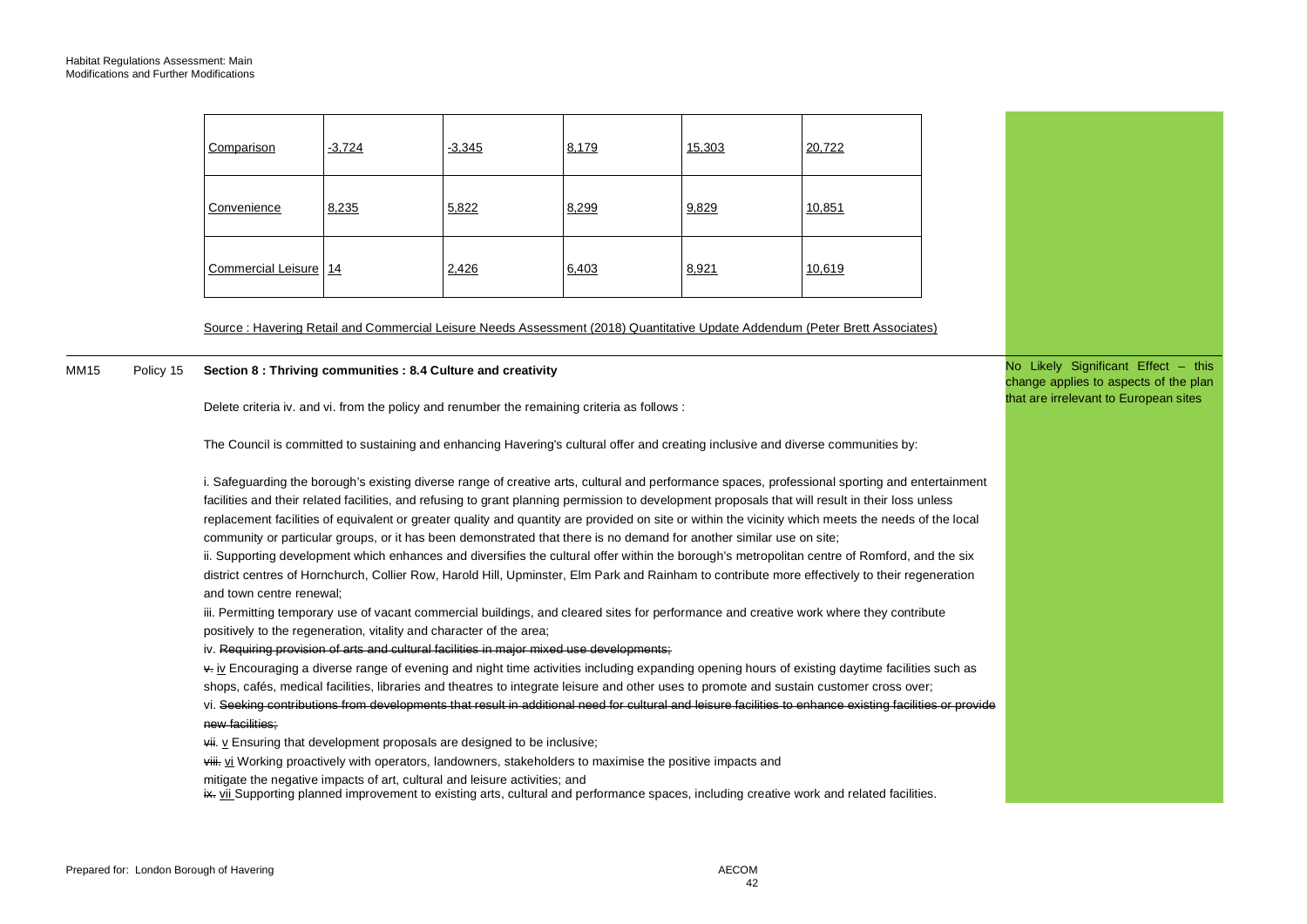#### MM16 Policy 17 **Section 8 : Thriving communities : 8.6 Education**

 Amend criteria vi. of the policy as follows : Development proposals for nurseries will also be expected to demonstrate that:

- v. They meet the floorspace requirements as set out in the statutory framework for the early years foundation stage;
- vi. Drop offs and pickups can be catered for safely on site; and
- vii. There is no significant adverse impact on the amenity of existing residents.

Proposed modifications to explanatory text :

Amend paragraph 8.6.9 of the explanatory text as follows :

Childcare facilities should be safe, accessible for all, and provide both indoor and outdoor learning opportunities. There has been an increase in Havering in planning applications for nurseries in residential areas. Although these proposals can contribute towards meeting a local need, it is important that residential amenity and highway safety are preserved. As nurseries generate significant traffic during peak hours, proposals will be expected to provide sufficient car-parking including pick-up and drop-off points, on site.

MM17 Policy 19 **Section 9 : Opportunities to prosper : 9.1 Business Growth** 

Amend criteria iv. of the policy as follows :

The Council is committed to building a strong and prosperous economy in Havering and will encourage and promote business growth by:

- i. Protecting designated Strategic Industrial Locations for industrial uses as set out in the London Plan;
- ii. Protecting designated Locally Significant Industrial Sites for B1 (b) (c), B2 and B8 uses;
- iii. Directing office development to Romford Metropolitan Centre and the borough's district centres as part of mixed-use developments;
- iv. Requiring large scale residential proposals within Romford Town Centre to incorporate high quality flexible business space, subject to viability, and progress towards meeting the identified office employment floor space requirement as detailed in Table 10 Local Plan Monitoring Framework, and in consideration of individual site characteristics not comprised in viability assessments such as configuration, servicing requirements and neighbouring uses.
- Supporting the development of high quality affordable and flexible business spaces of varied unit sizes to meet the needs of small and v. medium sized enterprises (SMEs) and start-up businesses (see Policy 21);
- vi. Supporting development proposals that improve the physical appearance, attractiveness and competitiveness of employment areas;
- vii. Supporting the sustainable growth and expansion of business and enterprise in rural areas;
- opportunities in this area; and viii. Supporting the development of a hotel within, or in close proximity, to the Rainham Employment Area to support business growth and
- ix. Supporting the London Riverside and the emerging Romford Town Centre Business Improvement Districts;

 No Likely Significant Effect – this change applies to grammatical aspects of the plan that are irrelevant to European sites

 does not allocate additional land for No likely significant effect – policy industrial or employment uses than has already been assessed in the HRA.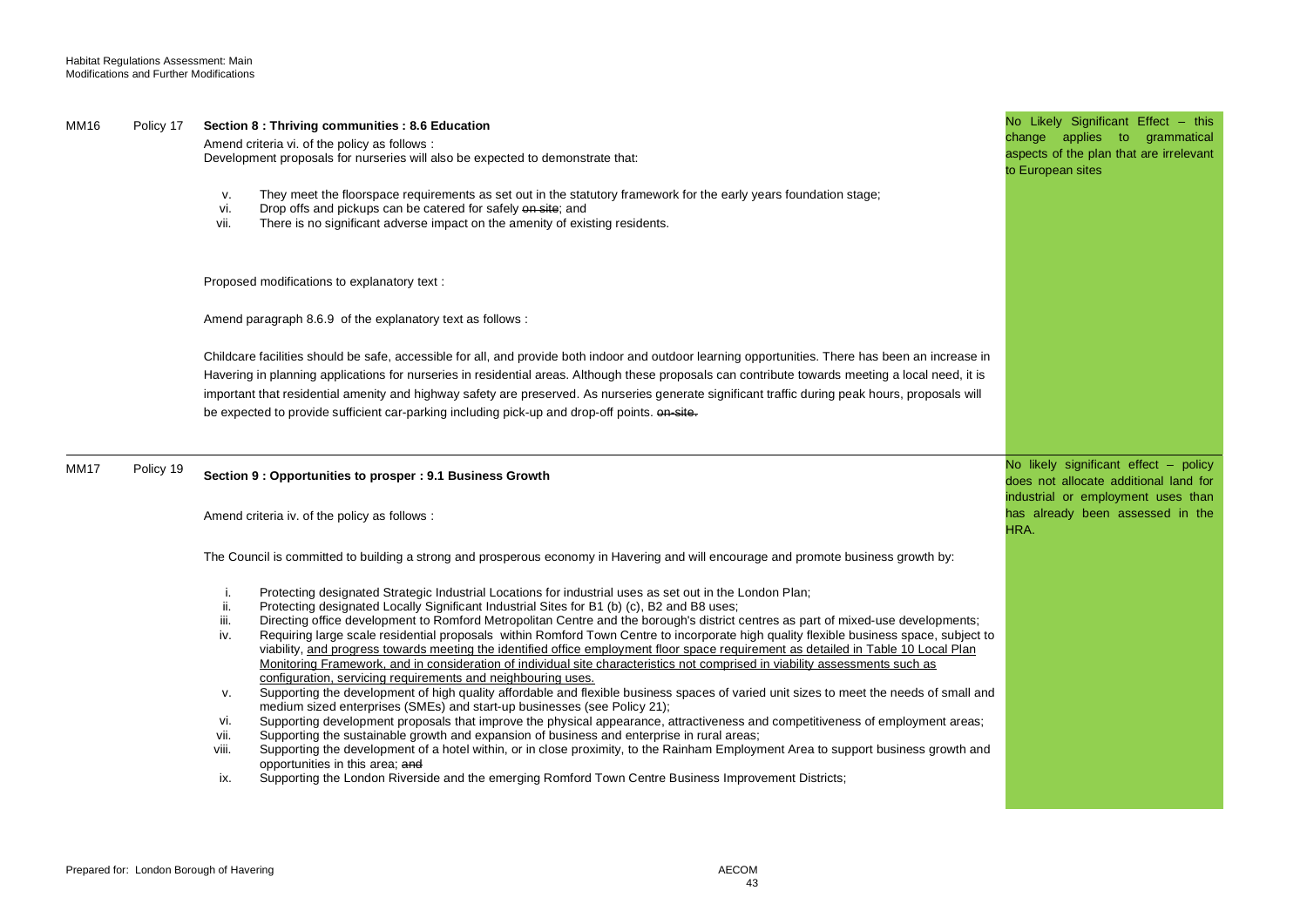Additional criteria x. and xi. be added to the policy :

- x. Working with the Port of London Authority (PLA) to explore opportunities to improve and develop wharf infrastructure and to explore increasing use of the River Thames for freight transport; and
- xi. Supporting the strategic significant growth potential of the Borough in logistics activities of greater than sub-regional importance, as set out in the London Plan.

The borough's Strategic Industrial Locations (SILs) and Locally Significant Industrial Sites (LSISs) are shown on the Proposals Map.

Proposed modifications to explanatory text :

Additional text added to the end of paragraph 9.1.4 of the explanatory text as follows :

 main reservoir of industrial land. They are identified as vital for providing capacity for activities such as logistics, waste management, utilities, availability of low rent accommodation, which support a range of local employment. The Council nevertheless realise the importance of under review the need for employment land as part of a managed approach in line with the requirements in the National Planning Policy 9.1.4 Strategic Industrial Locations (SILs) are locations identified by the Mayor of London, following assessment of future demand, as London's land for transport, and industrial 'services to support the service sector', and they are accorded strategic protection by the Mayor of London and London boroughs. The Locally Strategic Industrial Sites (LSISs) are sites identified by the Council as vital for local industrial functions, including addressing other strategic and local land-use requirements, in particular the pressing need for new homes. The Council will, therefore, keep Framework and the London Plan and with regard to meeting the other objectives of this Local Plan.

 (SILs) are located away from residential areas with direct access to the strategic road network. The Locally Significant Industrial Sites (LSISs) are well functioning industrial employment areas with an on-going demand for space to service industrial and logistical occupiers. They are 9.1.5 The Havering Employment Land Review (ELR) (2015) found that there is a gross demand for 350 hectares of industrial land (B2 and B8 Use Classes) in Havering over the Local Plan period up to 2031/2. It notes that the vast majority of the existing Strategic Industrial Locations areas that remain the most suitable locations for accommodating Havering's industrial and warehousing demand. The Review also recommends the designation of Freightmaster Estate in Rainham as a Strategic Industrial Location.

Amend paragraph 9.1.6 of the explanatory text as follows :

 Crow Lane (Romford gas works), 15.4 ha at Rainham West and 1.4 ha at Bridge Close, Romford. The de-designation of these sites will facilitate 9.1.6 The ELR advises that 49.5 24ha of employment land can be released over the Plan period. Industrial land previously designated for its local significance can be released from industrial employment uses. The previously designated land recommend for release comprises 2.7 ha at the delivery of new residential developments and make a significant contribution towards meeting the borough's housing need. Safeguarding SILs and the remaining LSISs will ensure that there is sufficient capacity to meet projected demand for industrial land in the borough going forward over the plan period.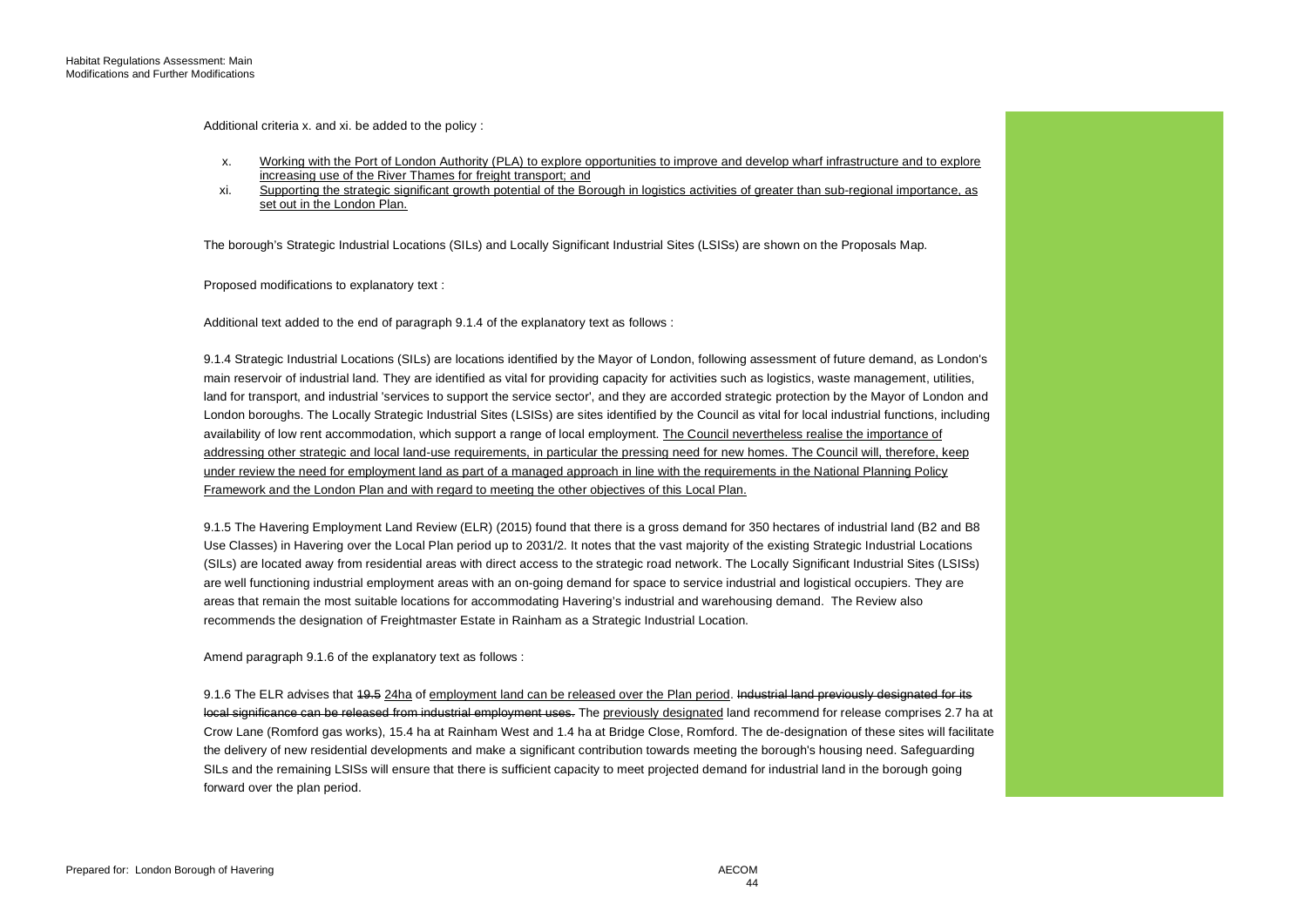| <b>MM18</b> | Policy 20 | Section 9 : Opportunities to prosper : 9.2 Loss of Industrial land                                                                                                                                                                                                                                                                                                                                                     | No Likely Significant Effect - this<br>change applies to aspects of the plan |
|-------------|-----------|------------------------------------------------------------------------------------------------------------------------------------------------------------------------------------------------------------------------------------------------------------------------------------------------------------------------------------------------------------------------------------------------------------------------|------------------------------------------------------------------------------|
|             |           | Amend the policy title as follows :                                                                                                                                                                                                                                                                                                                                                                                    | that are irrelevant to European sites.                                       |
|             |           | <b>Loss of industrial land Loss of locally significant industrial sites and non-designated land</b>                                                                                                                                                                                                                                                                                                                    |                                                                              |
|             |           | Add a new opening paragraph to the policy as follows :                                                                                                                                                                                                                                                                                                                                                                 |                                                                              |
|             |           | The Council will keep under review the provision of Locally Significant Industrial Sites (LSISs) and non-designated industrial land as part of its<br>commitment to ensuring that Havering has a strong and prosperous economy.                                                                                                                                                                                        |                                                                              |
|             |           | Delete criteria ii. from the second paragraph (was first paragraph) as follows :                                                                                                                                                                                                                                                                                                                                       |                                                                              |
|             |           | The Council will only support the loss of non-designated industrial land and floorspace in Havering where it can be demonstrated that:                                                                                                                                                                                                                                                                                 |                                                                              |
|             |           | i.<br>The change of use from industrial employment uses will not lower the industrial capacity of the borough below that necessary to<br>meet projected demand over the planning period as estimated by the most up to date Havering Employment Land Review;<br>The existing employment land use causes unacceptable detrimental effects, that cannot be mitigated, on the amenity of nearby<br>residential areas: and |                                                                              |
|             |           | iii.<br>There is no market interest in the site following one year of continuous active marketing.                                                                                                                                                                                                                                                                                                                     |                                                                              |
|             |           | Add new third and fourth paragraphs to the policy as follows :                                                                                                                                                                                                                                                                                                                                                         |                                                                              |
|             |           | In considering proposals for the loss of LSISs and non-designated industrial land, the Council will take into account the wider land-use objectives<br>of the Local Plan because the release of land which is no longer needed for employment use may assist in securing these.                                                                                                                                        |                                                                              |
|             |           | The Council will require the re-provision of non-designated industrial land where it is located within a wider area of commercial uses (such as<br>retail) in the event of proposals being submitted for redevelopment of the wider area except in cases where this policy accepts their loss.                                                                                                                         |                                                                              |
|             |           | Proposed modifications to explanatory text :                                                                                                                                                                                                                                                                                                                                                                           |                                                                              |
|             |           | Amend paragraph 9.2.1 of the explanatory text as follows:                                                                                                                                                                                                                                                                                                                                                              |                                                                              |

a sa kacamatan ing Kabupatèn Kabupatèn Kabupatèn Kabupatèn Kabupatèn Kabupatèn Kabupatèn Kabupatèn Kabupatèn K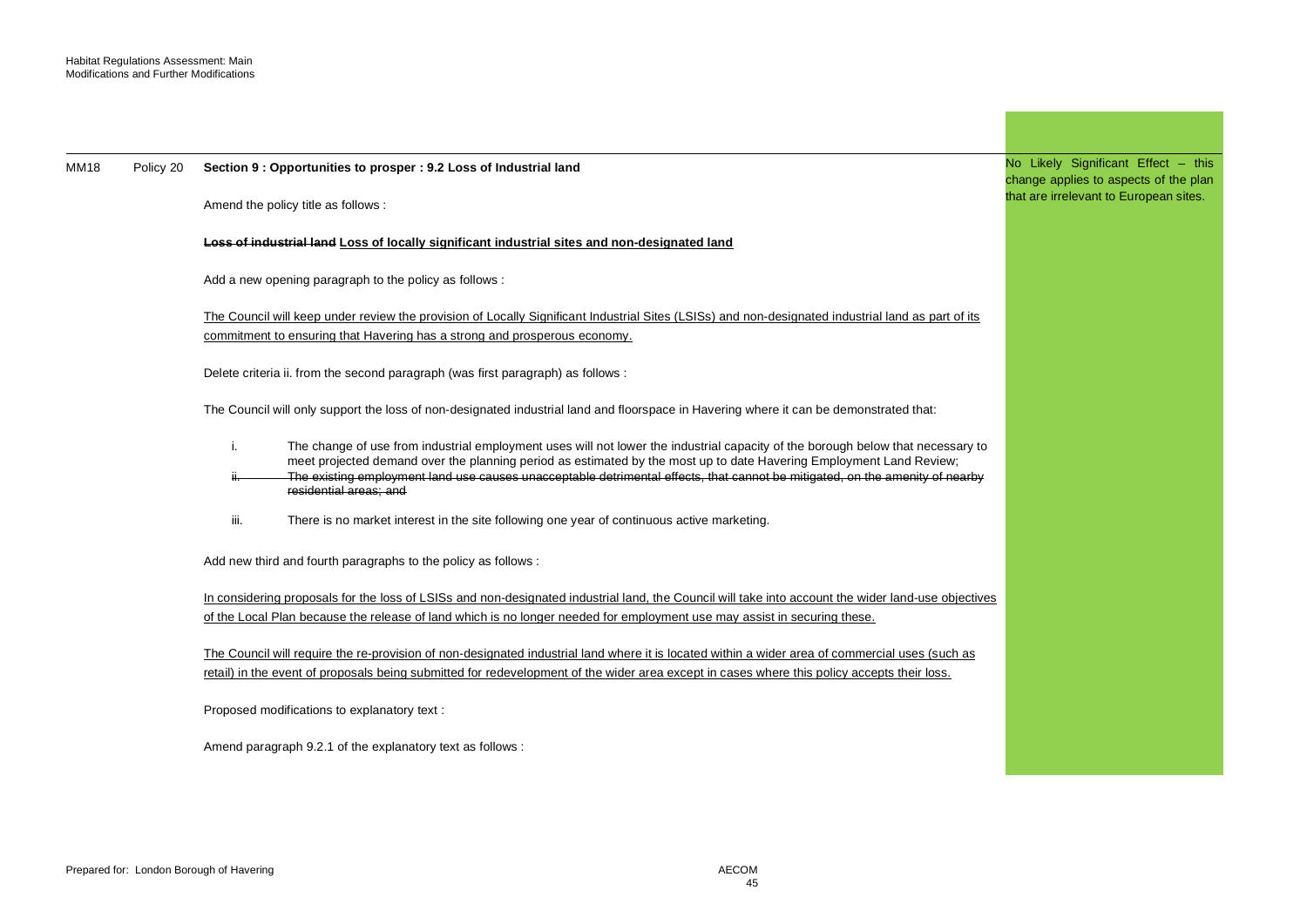9.2.1 Locally Significant Industrial Sites (LSISs) are of local significance for industry and warehousing. Non-designated industrial land and floorspace comprises land and floor space last used for employment use or land and floorspace which is currently in employment use but does not lie within the area identified and safeguarded as a Strategic Industrial Location (SIL) or a Locally Significant Industrial Site (LSIS).

Delete paragraph 9.2.2 of the explanatory text as follows :

 9.2.2 The underlying purpose of Policy 20 is to protect and where possible enhance the employment potential of the existing non safeguarded limited loss of employment land and floor space where significant unacceptable detrimental effects on amenity of nearby residential uses and no employment land and floorspace. The policy provides some flexibility which aims to recognise individual site characteristics and allow some very market interest are clearly demonstrated. The policy thrust is therefore to ensure that not too much industrial land and floorspace is released as this could hinder the long term economic prospects of the borough.

Add new text as replacement paragraph 9.2.2 of the explanatory text as follows :

9.2.2 In line with In line with the focus on a strong economy in Havering, the purpose of Policy 20 is to protect and where possible enhance the employment potential of the existing Locally Significant Industrial Sites and non-designated employment land and floorspace.

Add a new paragraph 9.2.3 to the explanatory text as follows :

 9.2.3 Although the focus of Policy 20 is to seek to protect Locally Significant Industrial Sites and non-designated industrial land, the Council date evidence as to how the proposed change of use from industrial / employment uses will impact on the overall industrial capacity of Havering over the Plan Period. It will also examine information arising from the marketing of the site to ensure that the site / land is genuinely surplus to recognise that the policy should provide for some flexibility in the extent to which industrial land is safequarded. Some scope for flexibility is important because the Council recognises that in Havering there is considerable pressure to accommodate a range of important land uses including housing and infrastructure as well as industrial / employment. In taking this approach, the Council will always carefully consider up to employment requirements.

Amend paragraph 9.2.3 and renumber as 9.2.4 of the explanatory text as follows :

 period making the overall amount of employment land to be released not greater than 24 ha to be released from designated industrial employment use to enable wider regeneration benefits. The ELR further advised that an additional 4 to 5 hectares of employment land could be objectives. Companies seeking to expand or start a business in Havering in the future may not have sufficient land or business premises to do so. There are approximately 50 hectares of non-designated industrial sites remaining in the borough. These generally perform well as 9.2.34 As already noted in Policy 19 on Business Growth, the Havering Employment Land Review (ELR) (2015) identified 19.5 hectares of land previously designated for its local significance and an additional 4-5ha from non-designated employment uses to be released over the Plan released from other non-designated sites over the Plan Period, making the overall amount of employment land to be released not greater than 24 hectares. To allow for a loss bigger than the recommended 24 hectares benchmark would undermine Havering's economic development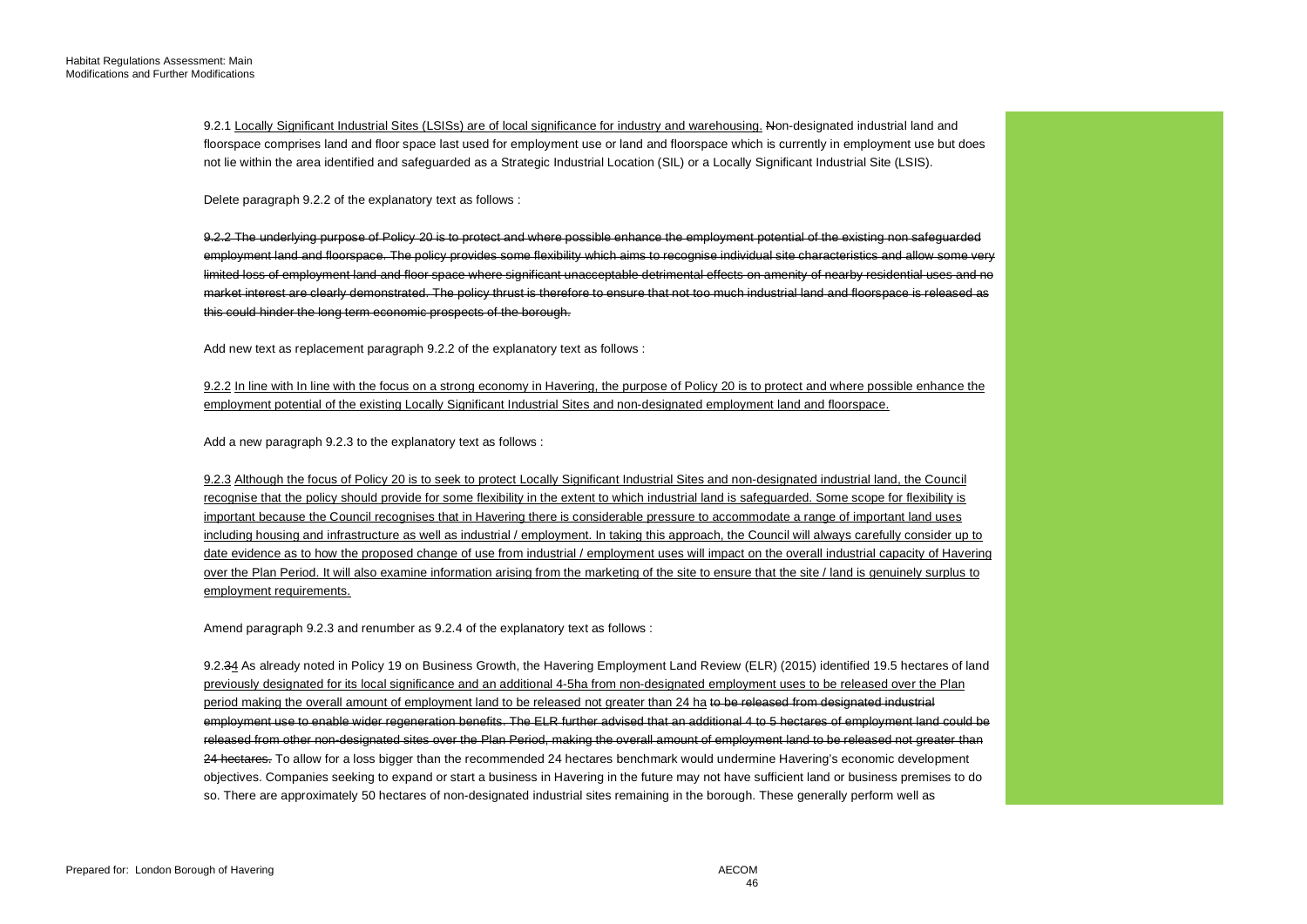|      |           | employment areas, meeting the needs of local businesses. By resisting further erosion of this type of employment land and floorspace this policy<br>is seeking to maintain business land and spaces for local business.                                                                                                                                                                                                                                                                                                                                                                                                                                                                                                                                                                                                                   |                                                                              |
|------|-----------|-------------------------------------------------------------------------------------------------------------------------------------------------------------------------------------------------------------------------------------------------------------------------------------------------------------------------------------------------------------------------------------------------------------------------------------------------------------------------------------------------------------------------------------------------------------------------------------------------------------------------------------------------------------------------------------------------------------------------------------------------------------------------------------------------------------------------------------------|------------------------------------------------------------------------------|
|      |           | Renumber paragraphs 9.2.4 and 9.2.5 of the explanatory text as 9.2.5 and 9.2.6 as follows :                                                                                                                                                                                                                                                                                                                                                                                                                                                                                                                                                                                                                                                                                                                                               |                                                                              |
|      |           | 9.2.45 As part of managing the overall approach of housing delivery in Havering, the Council recognises that there may be locations where the<br>quality of residential environment is being compromised by the operation nearby industrial use, for example due to noise or access issues. In<br>these cases the relocation of that offending industrial activity would be reasonable way forward in mitigating the adverse amenity issues may be<br>acceptable. Every case will be treated on its own merits.                                                                                                                                                                                                                                                                                                                           |                                                                              |
|      |           | 9.2.56 To demonstrate a lack of market demand an applicant should submit transparent and robust marketing evidence that the site has been<br>vacant and that a thorough continuous marketing exercise has been undertaken and sustained in the local area for a 12 month period.<br>Marketing must be through a commercial agent that sets out the competitive price that genuinely reflects the market value of the property in<br>relation to its use, condition, quality and location. It must be demonstrated that consideration has been given to alternative layouts and business<br>uses, including smaller premises with short term flexible leases appropriate for SMEs.                                                                                                                                                         |                                                                              |
|      |           | Add a new final paragraph 9.2.7 to the explanatory text as follows :                                                                                                                                                                                                                                                                                                                                                                                                                                                                                                                                                                                                                                                                                                                                                                      |                                                                              |
|      |           | 9.2.7 Some non-designated industrial land and floorspace is located within larger sites that include other uses such as retail. The Council<br>recognises that in such cases redevelopment of the overall site may provide an important opportunity to secure a more advantageous distribution<br>and allocation of land uses having regard to factors such as the characteristics of the site and its surroundings. In such cases, the Council will<br>expect the wider redevelopment proposal to make suitable re-provision for the non-designated industrial land where the policy requires that it is<br>retained. Any subsequent proposals for the loss of the non-designated land will be assessed against the policy requirements in order to ensure<br>that there is no incremental loss of industrial land over the Plan Period. |                                                                              |
| MM19 | Policy 21 | Section 9 : Opportunities to prosper : 9.3 Affordable workspace                                                                                                                                                                                                                                                                                                                                                                                                                                                                                                                                                                                                                                                                                                                                                                           | No Likely Significant Effect - this<br>change applies to aspects of the plan |
|      |           | Amend the first paragraph of the policy as follows :                                                                                                                                                                                                                                                                                                                                                                                                                                                                                                                                                                                                                                                                                                                                                                                      | that are irrelevant to European sites.                                       |
|      |           | The Council will promote opportunities for start-up and small and medium enterprises by expecting major commercial and mixed-use schemes                                                                                                                                                                                                                                                                                                                                                                                                                                                                                                                                                                                                                                                                                                  |                                                                              |
|      |           | to provide a minimum of 20% of its floorspace as affordable workspace support local micro and small businesses through securing affordable                                                                                                                                                                                                                                                                                                                                                                                                                                                                                                                                                                                                                                                                                                |                                                                              |
|      |           | workspace within the boroughs network of town centres, Strategic Industrial Locations and Local Significant Industrial Sites. Major commercial                                                                                                                                                                                                                                                                                                                                                                                                                                                                                                                                                                                                                                                                                            |                                                                              |
|      |           | and mixed-use developments should provide a minimum of 10% total gross commercial floorspace as affordable workspace for a minimum of 5                                                                                                                                                                                                                                                                                                                                                                                                                                                                                                                                                                                                                                                                                                   |                                                                              |
|      |           | years, subject to viability.                                                                                                                                                                                                                                                                                                                                                                                                                                                                                                                                                                                                                                                                                                                                                                                                              |                                                                              |
|      |           |                                                                                                                                                                                                                                                                                                                                                                                                                                                                                                                                                                                                                                                                                                                                                                                                                                           |                                                                              |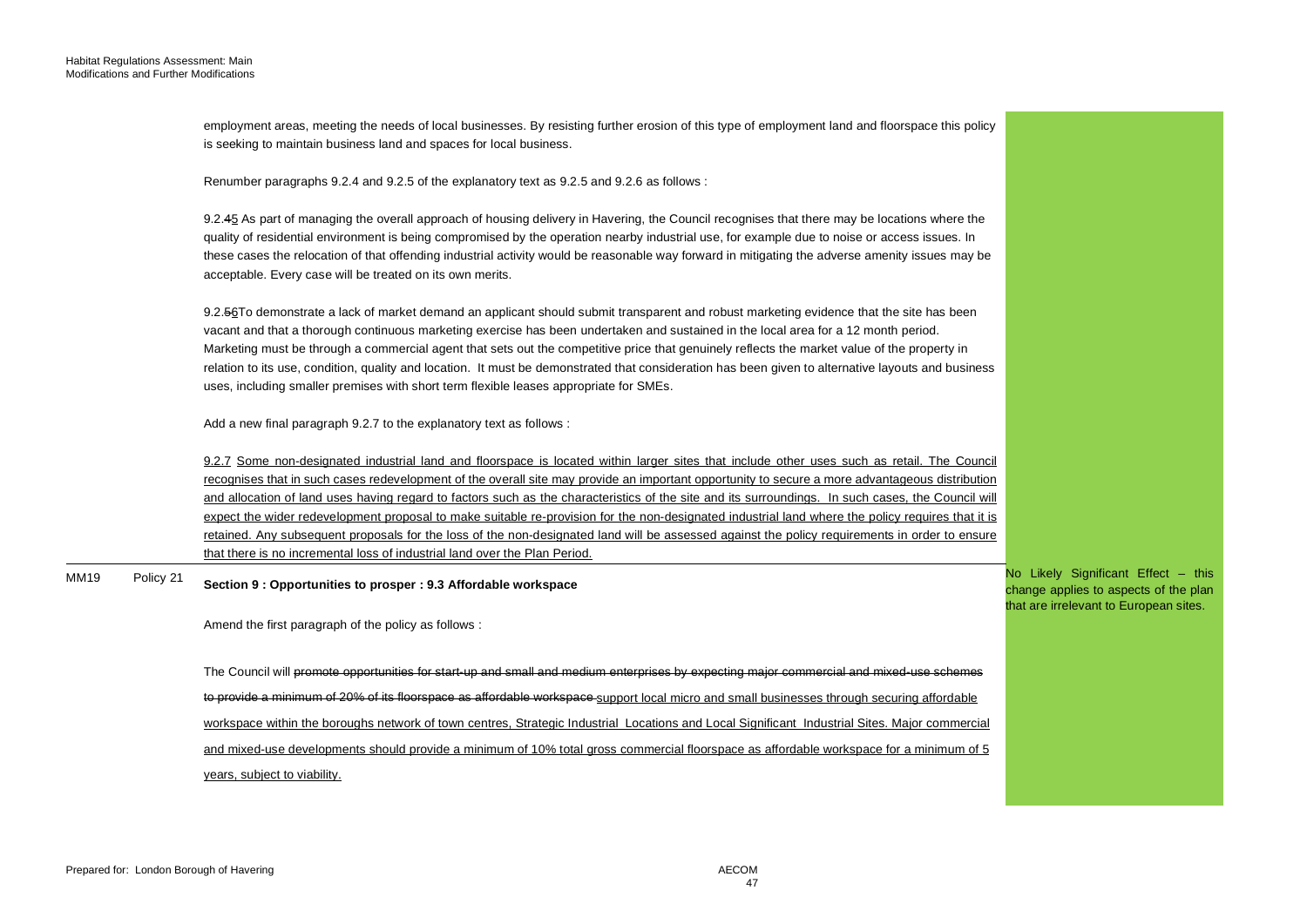For the purposes of this Policy affordable workspace is defined as –

 A workspace provided where rent and service charges, excluding business support services, are on average at least 10% less than comparable local market rates for the duration of a lease (although it is noted that, for some sectors and locations, much reduced rents may be needed to render them affordable to target occupiers).

Move the final paragraph of the policy to become the second paragraph as follows:

 Redevelopment of existing low value employment floorspace, that is reliant on less than market-level rent, will be required to re-provide such floorspace in terms of design, rents and service charges, for existing uses; subject to scheme viability, current lease arrangements and the desire of existing businesses to remain on-site.

Affordable workspace should incorporate flexible design features to provide adaptability for a range of uses and occupants with basic fit-out provided to a level beyond shell and core.

The applicant will be required to demonstrate flexible lease terms for target sectors, and where appropriate make provision for short-term, flexible 'all-in' or 'meanwhile' leases, and/or letting space on a per-desk rather than per sq ft basis with the Workspace Provider. The commercial lease terms to be agreed with the Workspace Provider for target sectors will be secured via legal agreement.

Add a new fifth paragraph to the policy as follows :

The proportion of affordable workspace to be provided within specific schemes will be addressed on a site specific, case-by-case basis, taking into account the viability of the development.

Amend the sixth paragraph (was fourth) of the policy as follows :

Where on-site provision is not possible, financial contributions for equivalent off-site provision will be sought. <del>and the amount must be to the</del> satisfaction of the Council.

Add a new seventh paragraph to the policy as follows :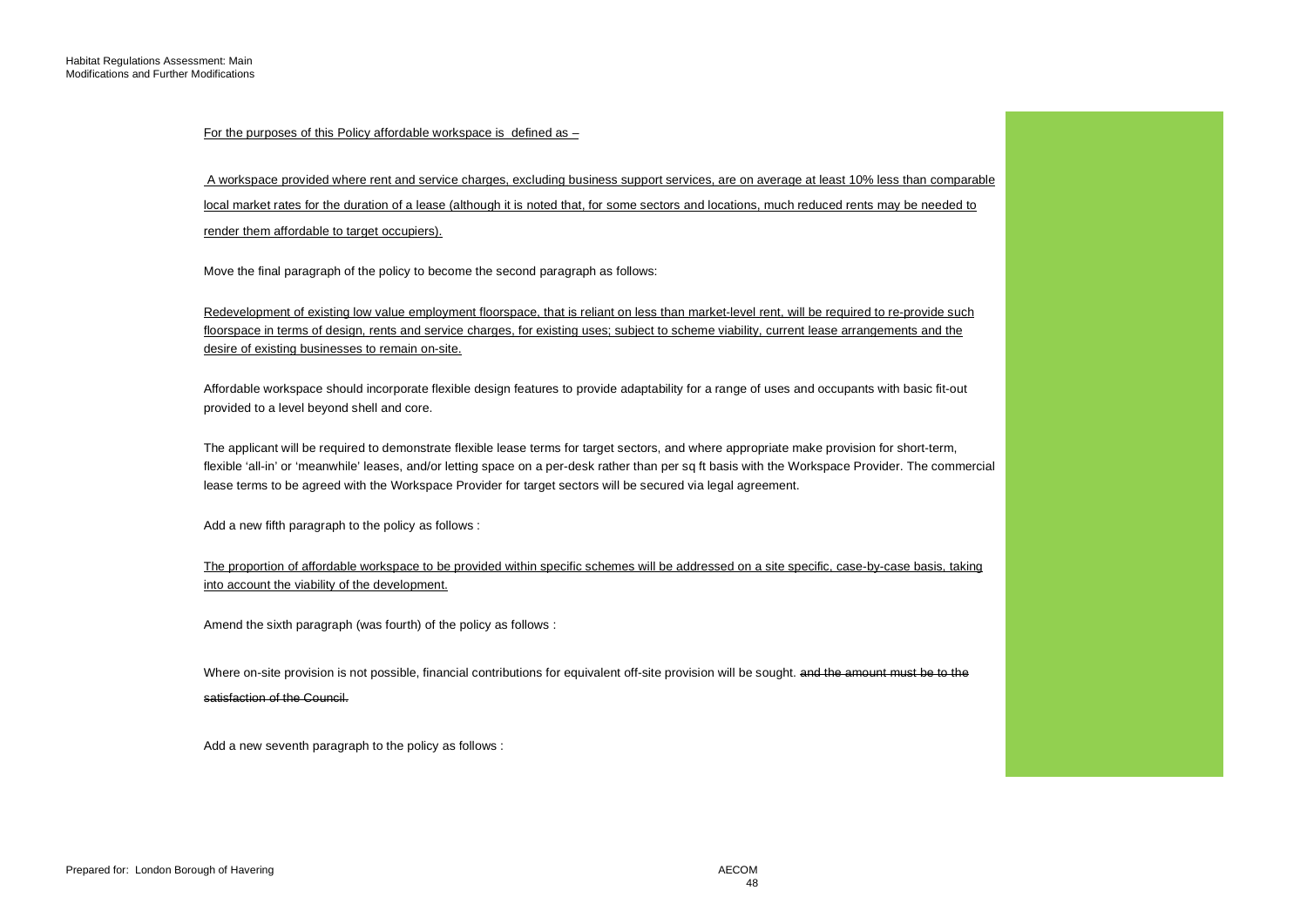Financial contributions will normally only be agreed in exceptional circumstances when it has not been possible to secure appropriate on-site physical space. The amount secured will be dependent on the outcome of a viability assessment and negotiations with the Council.

Delete the final paragraph of the policy as follows :

 suitable, in terms of design, rents and service charges, for existing uses, subject to scheme viability, current lease arrangements and the desire of existing businesses to remain on-site. Redevelopment of existing low value employment floorspace reliant on less than market-level rent will be required to re-provide such floorspace

Proposed modifications to explanatory text :

Add a new opening paragraph 9.3.1 in the explanatory text as follows :

9.3.1 The intention of securing and operating affordable workspace in Havering is to use it as a mechanism to strengthen local growth sectors and enable local people to thrive. Havering's entrepreneurial businesses play an essential role in the local economy. The Council is committed to supporting these organisations and recognises that affordable workspace is a means to do so.

Add a new second paragraph 9.3.2 in the explanatory text as follows:

- 9.3.2 Flexible workspaces are managed, commercial premises, particularly suitable for small/ start-up businesses and which are divided into a Workplace Provider collection of small units help by occupiers on a short-term, easy-in, easy-out basis and with communally-shared services, facilities and support for the entrepreneurial activities of the occupiers. Affordable Workspace means flexible workspace which is let to a and which will allow for occupation by the end users in one or more sectors on terms:
	- substantially below market levels of rents and charges when compared with an equivalent letting of the space and facilities on the open market; and
	- at a rate comparable with similar facilities available in Havering or (if sufficient comparator premises do not exist in the borough)\_across London as a whole; and
	- at rates which mean that occupation is feasible to a large number of small/ start-up businesses in the relevant sector(s)

Add new text to the end of paragraph 9.3.3 of the explanatory text :

 and 49 employees. The ELR found that in the office sector the key gap in provision is in affordable and flexible serviced office 9.3.1.3 Havering has a high number of micro and small businesses. Havering's Employment Land Review (2015) reported that over 90% of businesses in the borough are micro companies with up to nine employees and a further 7% are small enterprises with between 10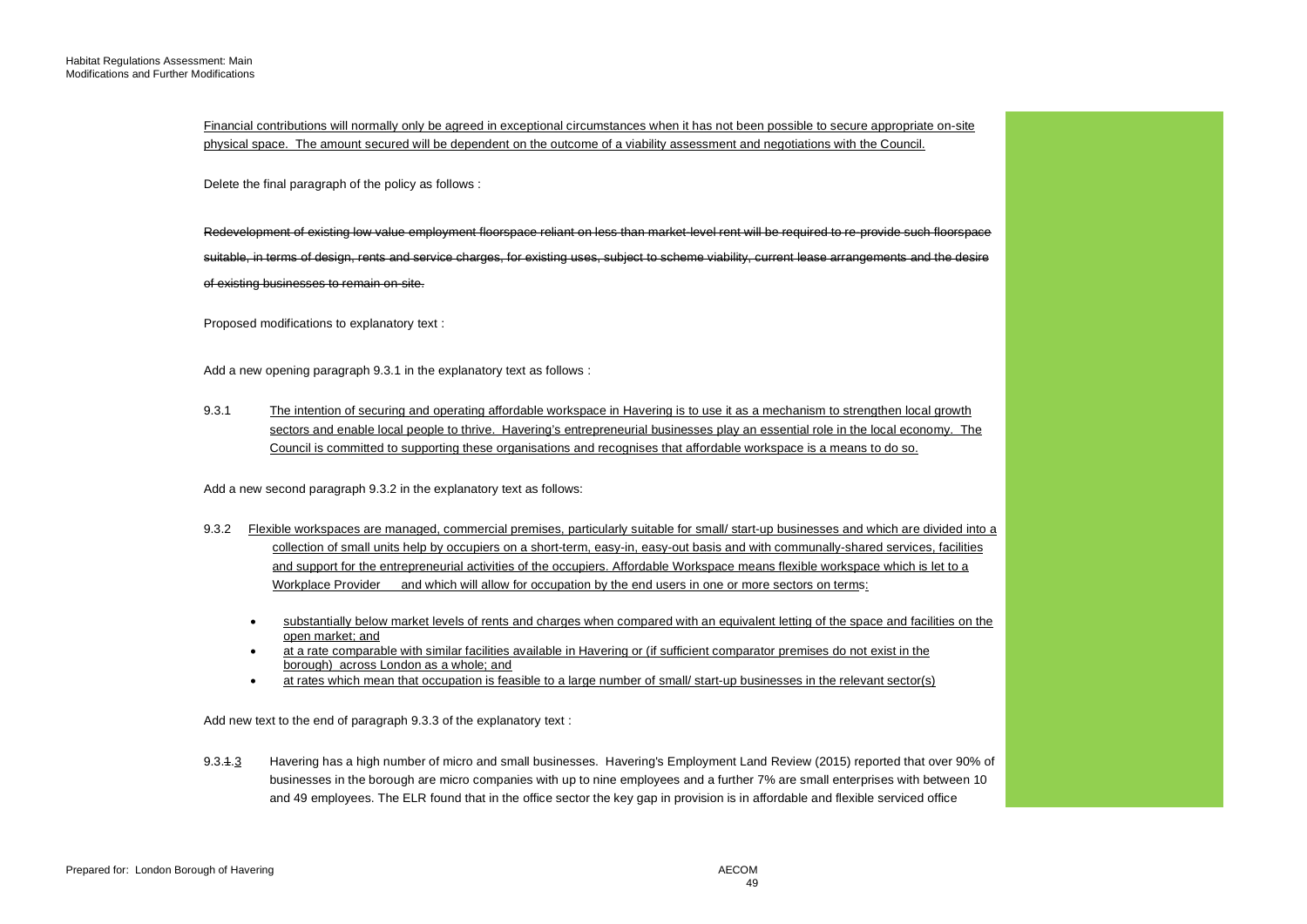up/young and growing businesses. Increasing provision of affordable workspace through contributions from the applicant, or in new accommodation to meet the needs of small start-up companies, there is also demand for smaller industrial unit space for startpremises can help ensure more small businesses have space to stay in the borough and expand.

9.3.2 Many SMEs and start-ups with the potential for financial self-sufficiency seek affordable small offices, studios or workspace with favourable flexible lease or licence conditions but often discover that their particular needs cannot be met by market rent levels. The Council's business survey indicates that the cost of rents and poor availability of suitable premises are main factors in driving businesses out of the borough. The provision and preservation of affordable and suitable workspaces that can easily be sub-divided for different uses will increase the opportunities for small business which are essential to Havering's economic vitality and a catalyst for regeneration.

Delete paragraph 9.3.3 of the explanatory text as follows :

 locations, much reduced rents may be needed to render them affordable to target occupiers). While a level of 80% of market rents 9.3.3 An affordable workspace is a workspace provided where rent and service charges, excluding business support services, are on average at least 20% less than comparable local market rates for the duration of a lease (although it is noted that, for some sectors and may be acceptable in some cases, the Council's preference is for a sliding scale of 60% of markets rents from years 1 to 2; 80% from years 3 to 5; and 90% thereafter, subject to negotiation. A sliding scale is preferred as it will allow a larger rent yield during the initial stages of a company's' development which will reduce as a comp may matures and is likely to be able to pay higher rents. This will also enable a seamless transition to market level rent at the end of the period.

Add a new text as paragraph 9.3.4 in the explanatory text as follows :

 compounded by a significant loss of office floorspace in the borough over the last decade due to particular pressure on the which puts additional pressure on the borough's industrial employment land to provide smaller light industrial units that encourage Many small/start-up businesses, with the potential for financial self-sufficiency, have particular needs that often cannot be met by the market, either because affordable rents are unviable for the applicant, or it is below a standard expectation of return. This has been conversion of offices to residential use. The introduction of permitted development rights, which allows office to residential conversion without explicit planning permission means that these losses have been further exacerbated – a trend which is expected to continue. In addition, pressure on providing housing targets in the borough requires the Council to de-designate industrial land, small/start-ups businesses to provide 'services to support the service sector'.

Delete paragraph 9.3.4 of the explanatory text as follows :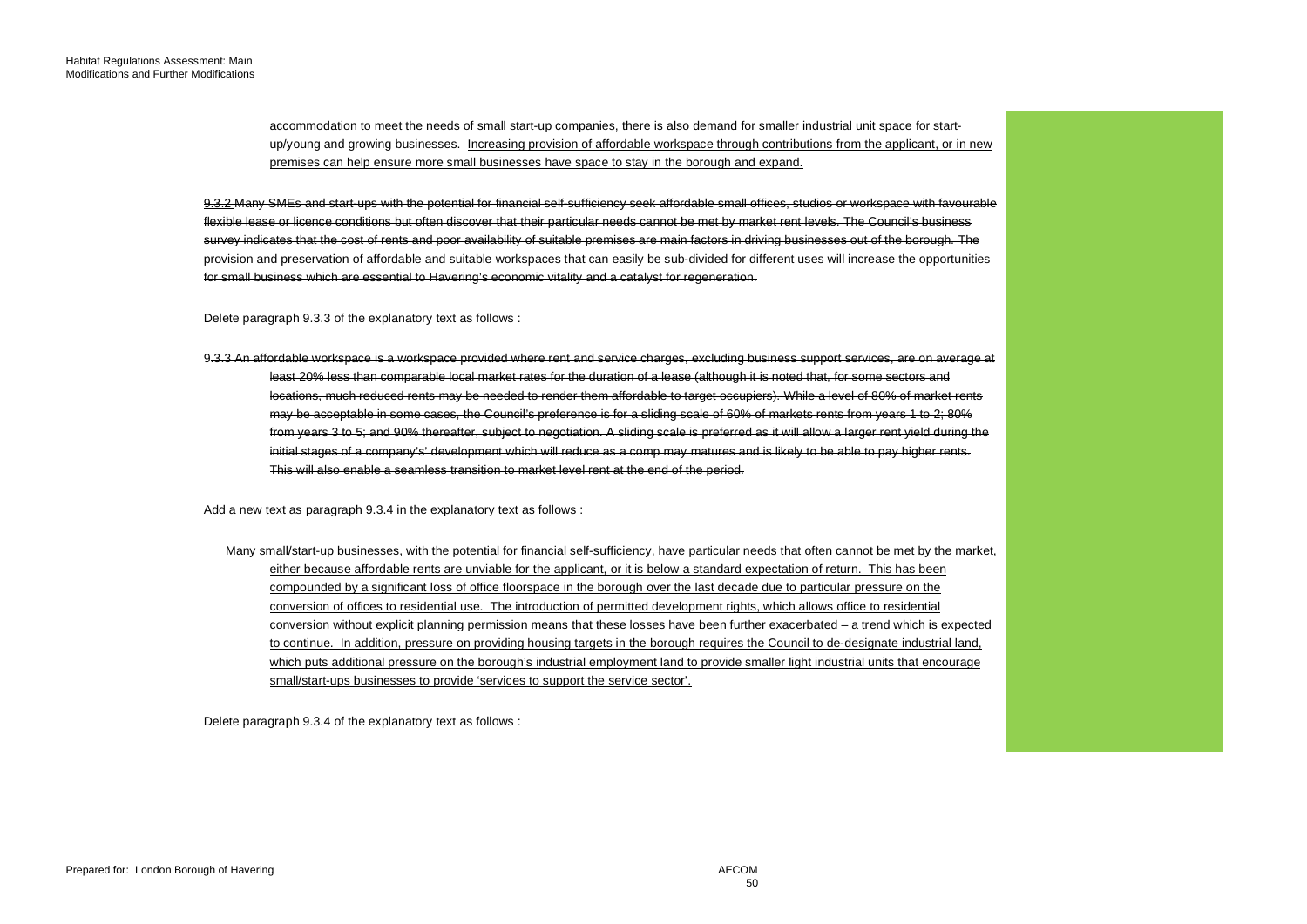to viability. In a redevelopment scheme, the council will require the re-provision of low value employment floor space reliant on less 9.3.4 Major developments should provide 20% of total gross commercial floor space as affordable workspace for a minimum of 5 years, subject than market-level rent to ensure existing businesses are not displaced.

Insert new text in the explanatory text as paragraph 9.3.5 of as follows :

 record of affordable workspace available to small businesses as part of its commitment to growing the Havering economy. 9.3.5 The Council intends to use affordable workspace as a key driver to support a flourishing local economy, and provision and preservation of affordable and suitable workspaces that can easily be sub-divided for different uses will increase the opportunities for small business which are essential to Havering's economic vitality and a catalyst for regeneration. The Council will maintain a

Add new text as paragraph 9.3.6 in the explanatory text as follows :

9.3.6 Cost and size are the two primary variables to consider in defining affordable workspace, and these are both influenced by the type of workspace to be provided – which in turn is related to the occupant that the space will be marketed towards, usually determined by the economic clusters in the locality.

Insert additional text in the explanatory text and delete existing text as follows :

# Cost

- 9.3.7 In this context, 'affordable' would be defined as rent and service charges (excluding business support services) that are either:
	- less than 80% than comparable local market rates for a period of 5-years per occupant; or
	- a sliding scale of 60% of local market rates from years 1 to 2; and 80% from years 3 to 5.

# The Council will also consider alternative suggestions made by developers.

- likely to be able to pay higher rents. This will also enable a more seamless transition to a market level rent at the end of the lease. 9.3.8 A sliding scale is preferred as it will allow a larger rent relief during the initial stages, which will reduce as a business matures and is
- 9.3.9 What is defined as 'local market rate' will vary depending on the location and the type of workspace provided. Market rates can rise considerably in a short space of time. For the purpose of this Policy, 'local market rates' will be defined by:
	- Use Class comparison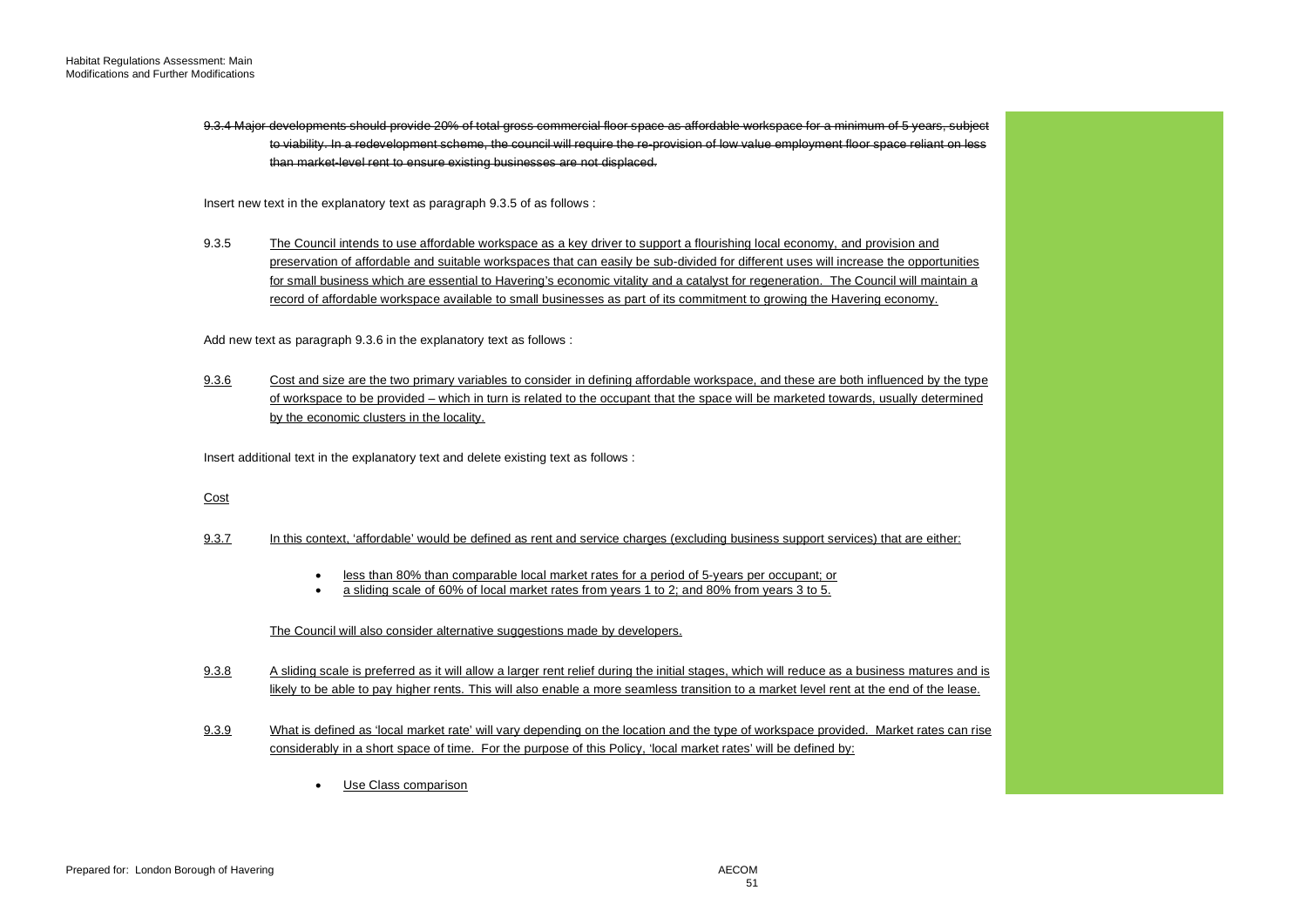Havering borough comparison or (if sufficient comparator premises do not exist in the borough) across the Thames Gateway corridor

### Size

 9.3.10 An affordable workspace unit may be stand-alone premises or a component of a larger workspace area. To maximise flexibility the Council encourages developments that comprise a large area of floorspace to be managed as a series of smaller 'units'. However, this creates complexity in determining whether a proposal meets policy requirements. Where the micro/small floorspace component is provided as a single floorplate, the applicant must demonstrate that the design of the development is orientated towards the operational needs of small businesses. It is acknowledged that a 'unit; may be a physical entity, or a component of a larger floor area.

## Type

- 9.3.11 Local market analysis has identified key growth sectors<sup>2</sup> which the Council seek to strengthen. These include:
	- $\bullet$ **Construction**
	- $\bullet$ Creative & Digital
	- $\ddot{\phantom{1}}$ **Logistics**
	- $\bullet$ Manufacturing, Engineering & Technology
	- $\bullet$ Medical science & Health/Social Care
- 9.3.12 These priority sectors will change over time to reflect the needs of the local economy.
- 9.3.13 The type of workspace to be provided will be dependent on a number of factors. Where affordable workspace is being provided, early discussions between the applicant and the Council are essential to:
	- a) determine the size of the affordable element of the workspace;
	- decide which industries are suitable to market the workspace too; and
	- b) c) help partner the applicant with the most appropriate Workspace Provider – to facilitate the design and planned management of the space.

Off-Site Provision

<sup>&</sup>lt;sup>2</sup> These priority sectors will change over time to reflect the needs of the local economy.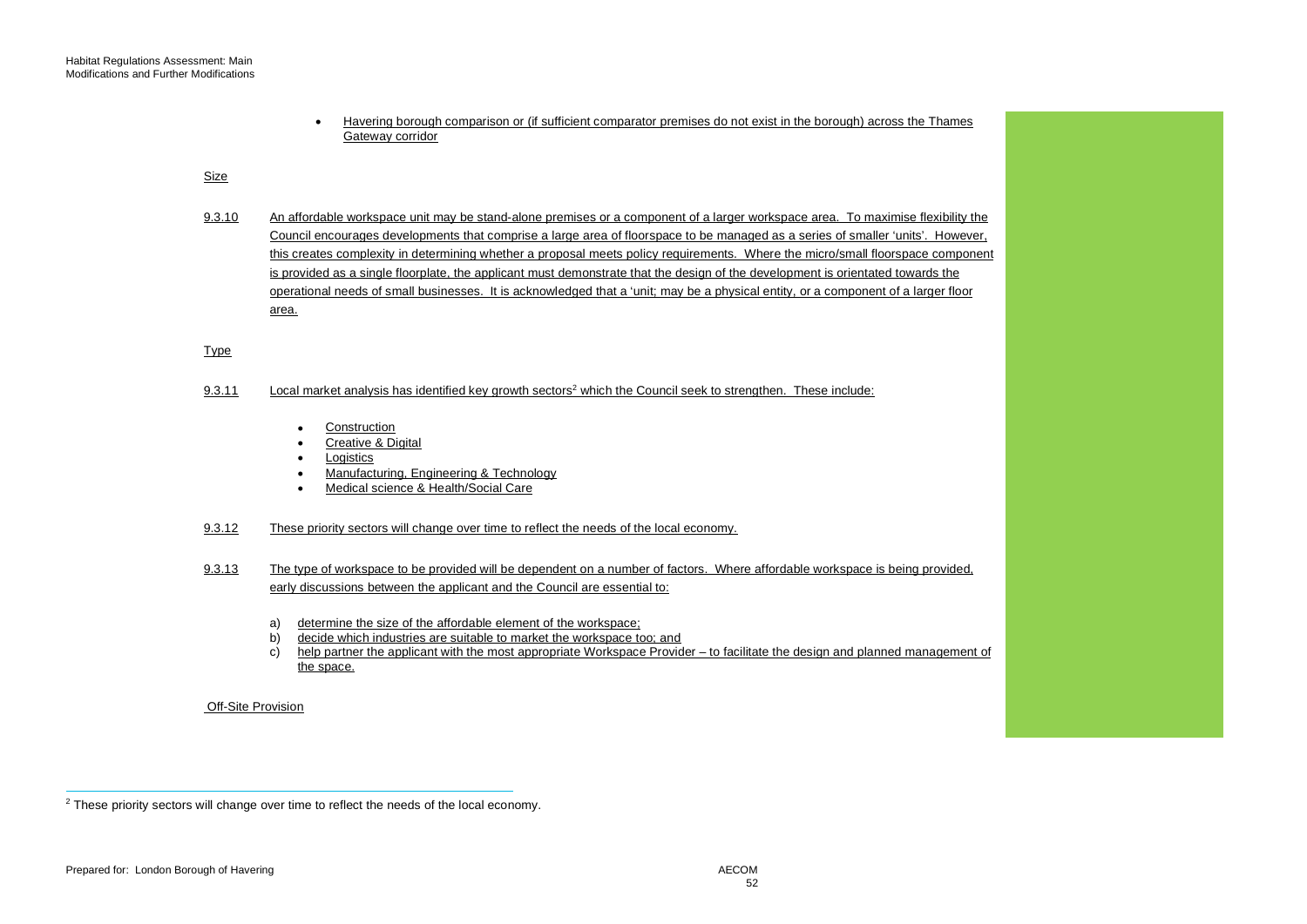9.3.14 Where genuinely exceptional circumstances can be demonstrated to the Council that the provision of affordable workspace on-site secure equivalent provision off-site. is either inappropriate, or would have an unacceptable impact on the viability of a scheme, financial contributions will be sought to

#### 9.3.15 Off-site provision will be achieved by the Council through:

- bringing redundant properties into use;
- working in partnership with a stakeholder to secure improvements to existing workspaces, or providing additional workspace; offering alternative interventions/activities that support micro and small businesses such as business support.
- 9.3.16 The off-site contribution will be negotiated on a case by case, cost per sq ft basis. This will also be dependent on the outcomes of a viability assessment and discussions with the Council.

#### Workspace Provider

- <del>9.3.5</del> 9.3.17 Where affordable workspace is to be provided it is important that the applicant initiates dialogue with a Workspace Provider, as Workspace Provider must be identified, along with a submitted proposal for assessment by the Council which details the agreement nominated by or agreed with the Council, early on in the pre-application stage. At the planning application stage an agreed with the Workspace Provider for managing the workspace to an agreed specification; detailing the potential management arrangements and rents to be charged for a minimum of 5 years.
- 9.3.18 Applicants will be required to demonstrate likely lease terms for target sectors, and where appropriate make provision for short-term, flexible 'all-in' and 'meanwhile' leases, and where relevant letting space on a per-desk rather than per-square-foot basis.
- insulation to mitigate any overspill from future alternative uses in the building, grouping of services; plumbing, electrics, cabling, and communications infrastructure; light industrial or maker spaces have physical needs for greater floor-to-ceiling heights and service 9.3.6 The design of workspace for small and micro enterprises will vary, depending on the end occupier or sector. New business space should be flexible, with good natural light, suitable for subdivision and configuration for new uses and activities. The proposal should incorporate flexible design features to provide adaptability for a range of uses and activities. Basic fit-out should be provided to a level beyond shell and core to include: toilets, super-fast broadband connections; shared space for events, good standard of access to accommodate larger equipment and deliveries.

The design of workspace for small and micro enterprises will vary, depending on the end occupier or sector. In general however, applicants should demonstrate that the workspace incorporates flexible internal arrangements, with good natural light, suitable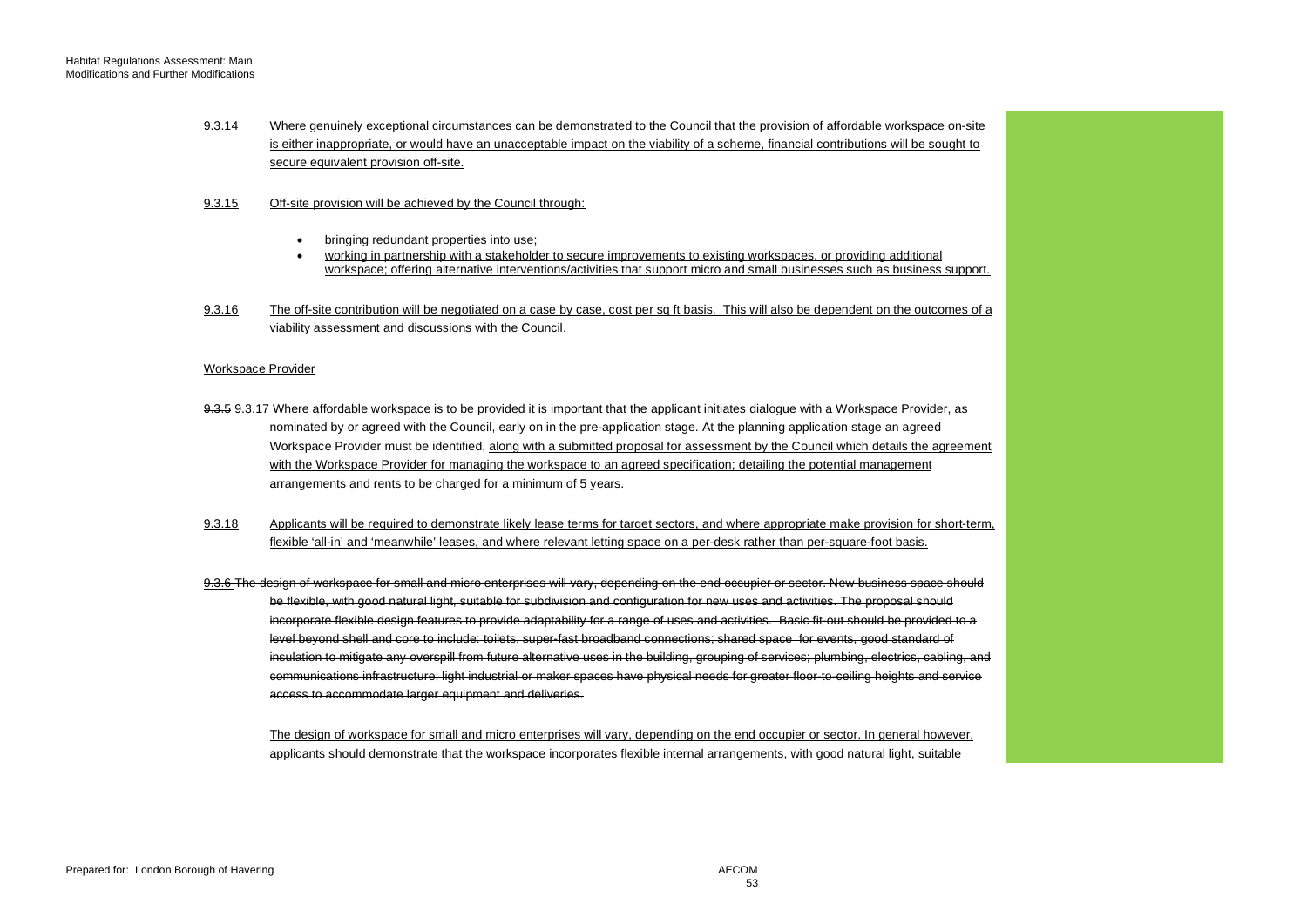adaptability for a range of uses and occupants. subdivision and configuration for new uses and activities. The proposal should incorporate flexible design features to provide

- insulation to mitigate any overspill from future alternative uses in the building, grouping of services; plumbing, electrics, Basic fit-out should be provided to a level beyond shell and core to include: , super-fast broadband connections; shared space and facilities such as communal breakout space, kitchen areas, toilets, bike storage, etc; good standard of cabling, and communications infrastructure; light industrial or maker spaces have physical needs for greater floor-toceiling heights and service access to accommodate larger equipment and deliveries.
- On specific projects other issues may need to be considered, such as the co-ordination of fire alarm provision, access control arrangements, landscaping design, and mobile phone signal strength.

A consequential modification is required to Table 10 of the Glossary as follows:

#### For the purpose of Policy 21, Affordable Workspace means:

Flexible workspace which is let to a Workspace Provider and which will allow for occupation by the end users in one or more sectors on terms:

- substantially below market levels of rents and charges when compared with an equivalent letting of the space and facilities on the open market; and
- $\bullet$  at a rate comparable with similar facilities available in Havering or (if sufficient comparator premises do not exist in the borough) across London as a whole; and
- at rates which mean that occupation is feasible to a large number of small/start-up businesses in the relevant sector(s).

#### For the purpose of Policy 21, Flexible Workspace means:

 occupiers on a short-term, easy-in, easy-out basis and with communally-shared services, facilities and support for the entrepreneurial activities Managed, commercial premises, particularly suitable for small/start-up businesses and which are divided into a collection of small units held by of the occupiers.

 A workspace provided where rent and service charges, excluding business support services, are on average at least 20% less than comparable local market rates for the duration of a lease (although it is noted that, for some sectors and locations, much reduced rents may be needed to render them affordable to target occupiers)

MM20 Policy 22 **Section 9 : Opportunities to prosper : 9.4 Skills and training** 

Proposed modifications to explanatory text :

 No Likely Significant Effect – this change applies to aspects of the plan that are irrelevant to European sites.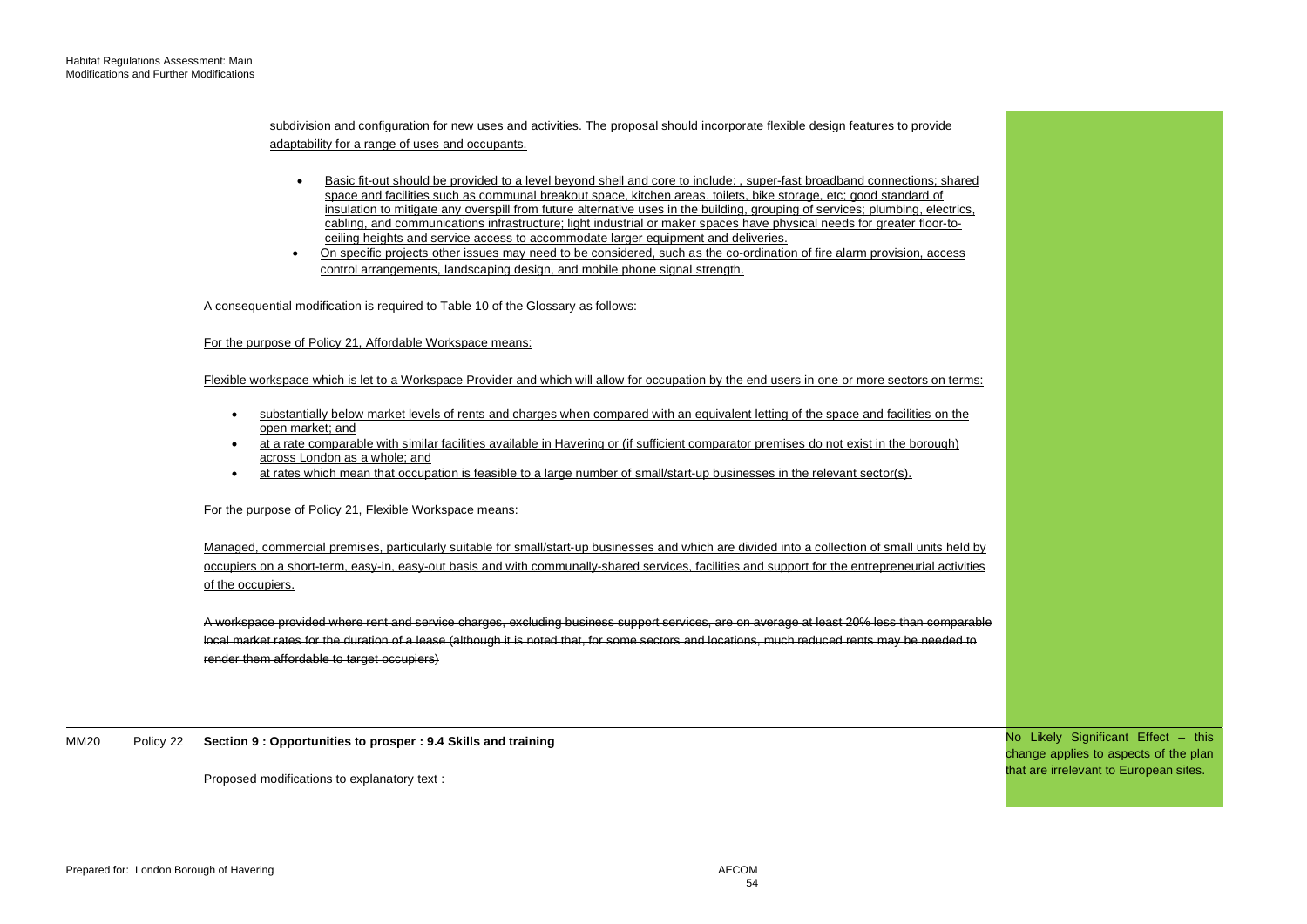|              |           | Insert a new final paragraph of explanatory text as follows :                                                                                   |                                                                                                                                                      |                                                                               |  |  |
|--------------|-----------|-------------------------------------------------------------------------------------------------------------------------------------------------|------------------------------------------------------------------------------------------------------------------------------------------------------|-------------------------------------------------------------------------------|--|--|
|              |           |                                                                                                                                                 | 9.4.7 For the purpose of Policy 22 'Local' refers to the location of permanent operation of business or location of resident's home being within     |                                                                               |  |  |
|              |           | the London Borough of Havering                                                                                                                  |                                                                                                                                                      |                                                                               |  |  |
| MM21         | Policy 23 | <b>Section 10: 10.1 Transport Connections</b>                                                                                                   |                                                                                                                                                      | No likely significant effect - policy<br>does not allocate additional parking |  |  |
|              |           | A new criterion to be added to the end of the policy as follows:                                                                                |                                                                                                                                                      | facilities than has already been<br>assessed in the HRA.                      |  |  |
|              |           | transport to reduce traffic congestion and support local businesses.                                                                            | xvii. Working with partners including the port of London Authority to explore opportunities for utilising the River Thames for freight and passenger |                                                                               |  |  |
| <b>FMM22</b> | Policy 24 | Section 10 : Connections : 10.2 Parking provision and design                                                                                    |                                                                                                                                                      | No Likely Significant Effect - this<br>change applies to aspects of the plan  |  |  |
|              |           | Delete the first three paragraphs of the policy as follows :                                                                                    |                                                                                                                                                      | that are irrelevant to European sites                                         |  |  |
|              |           | The Council will require all development to provide sufficient parking provision in accordance with the maximum parking standards in the London |                                                                                                                                                      |                                                                               |  |  |
|              |           | Plan.                                                                                                                                           |                                                                                                                                                      |                                                                               |  |  |
|              |           |                                                                                                                                                 | In areas of the borough that have low public transport accessibility levels (PTAL 0 2), the minimum residential parking standards set out in Table   |                                                                               |  |  |
|              |           | 4 will apply.                                                                                                                                   |                                                                                                                                                      |                                                                               |  |  |
|              |           |                                                                                                                                                 | In the most accessible parts of the borough (where a standard in the London Plan of up to 1 space per unit applies) the Council will expect a        |                                                                               |  |  |
|              |           | minimum of 0.5 parking spaces per unit.                                                                                                         |                                                                                                                                                      |                                                                               |  |  |
|              |           | lnsert new text and new tables 10 and 10a in the policy as follows :                                                                            |                                                                                                                                                      |                                                                               |  |  |
|              |           | London Plan maximums standards apply across the borough (see Table 10 below):                                                                   |                                                                                                                                                      |                                                                               |  |  |
|              |           | Table 10 - Residential Parking Standards                                                                                                        |                                                                                                                                                      |                                                                               |  |  |
|              |           | <b>PTAL</b>                                                                                                                                     | <b>Parking Provision</b>                                                                                                                             |                                                                               |  |  |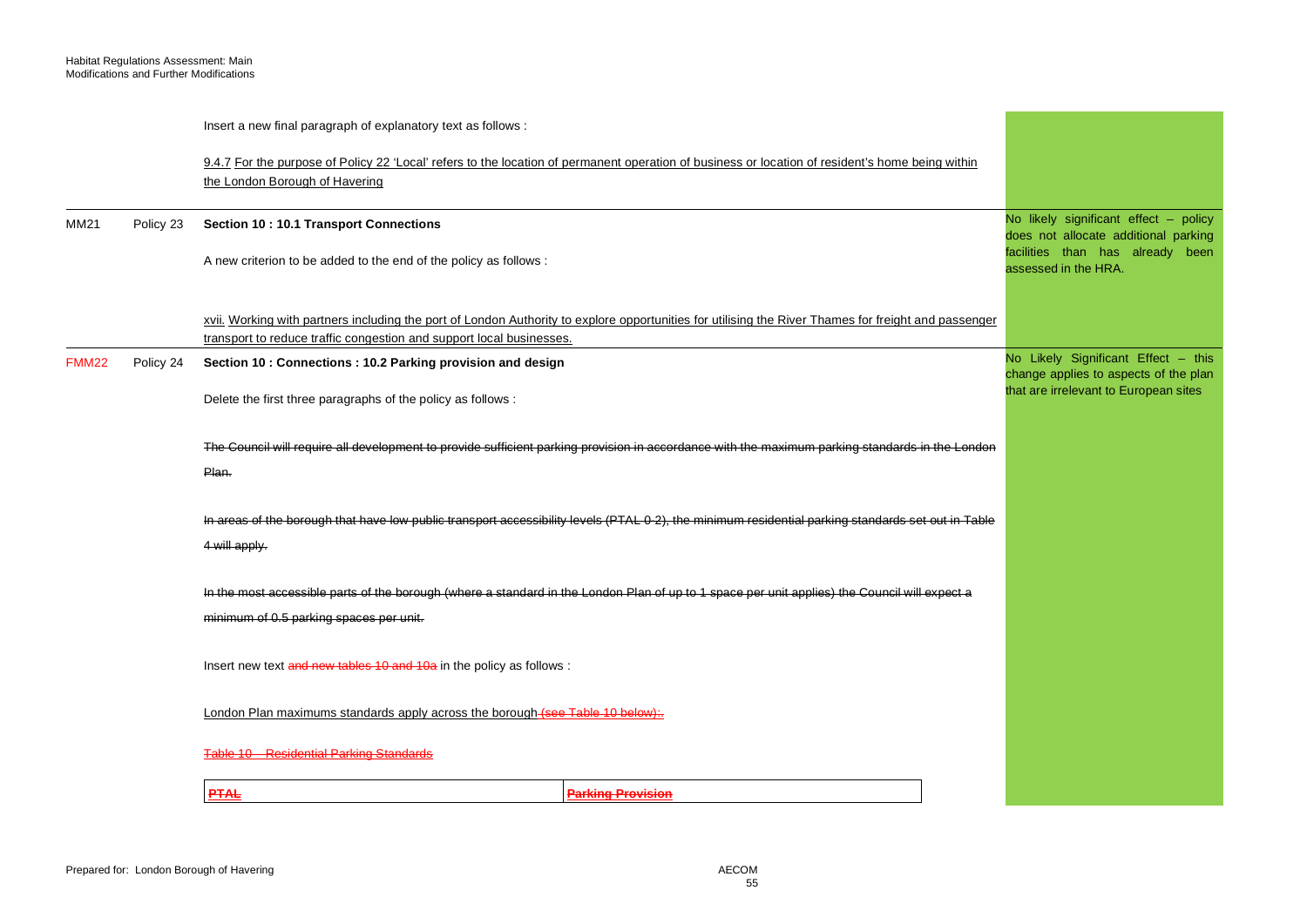| $\theta$ | Son Table 100 (below)<br><del>occ Table Tod (bclow)</del>    |
|----------|--------------------------------------------------------------|
| $3 - 6$  | . Dian etandarde<br>andon<br><del>Lunuun man sianuarus</del> |

In areas of the borough that have low public transport access (PTAL 0-1and areas of 2 defined below) where no improvements are planned, the

minimum residential parking standards set out in Table 10 (below) will also apply :

Table 10a Minimum Parking – PTAL 0-12<sup>\*</sup> - Outside of the Opportunity Areas

| 1 Bedroom | 2 bedrooms                                                                               | 3+ bedrooms |
|-----------|------------------------------------------------------------------------------------------|-------------|
|           | Less than 1 parking 0.5 spaces Less than 1 parking 1 space per Up to 1.5 spaces per unit |             |
| per unit  | unit                                                                                     |             |

 \*Areas of PTAL 2 where minimum standards set out in table 10a will be applied are specifically parts of the borough that are PTAL 2 and are 800 metres or more away from existing or planned rail and underground stations. Minimum standards will not apply in other areas of PTAL2. The London Plan parking standards will apply to all other parts of the borough that are PTAL 2.

Amend the third paragraph (was fourth) of the policy and criteria iv. as follows :

In all areas, subject to the standards set out in Tables 10 and 10a being met, the Council will support proposals that:

- i. Consider the location and layout of parking provision at the earliest stage and as an integral part of the design process;
- ii. Locate parking close to people's homes and in areas with natural surveillance;
- iii. Provide intensive and durable planting in regular intervals that visually screens the continuity of car parking to the front of dwellings and provides a green street scene; and
- iv. Include car club membership open to all and provide on-site car club parking spaces.

Where a development proposal would result in a net loss of car parking spaces the applicant will be required to demonstrate robustly that there is no need for these spaces.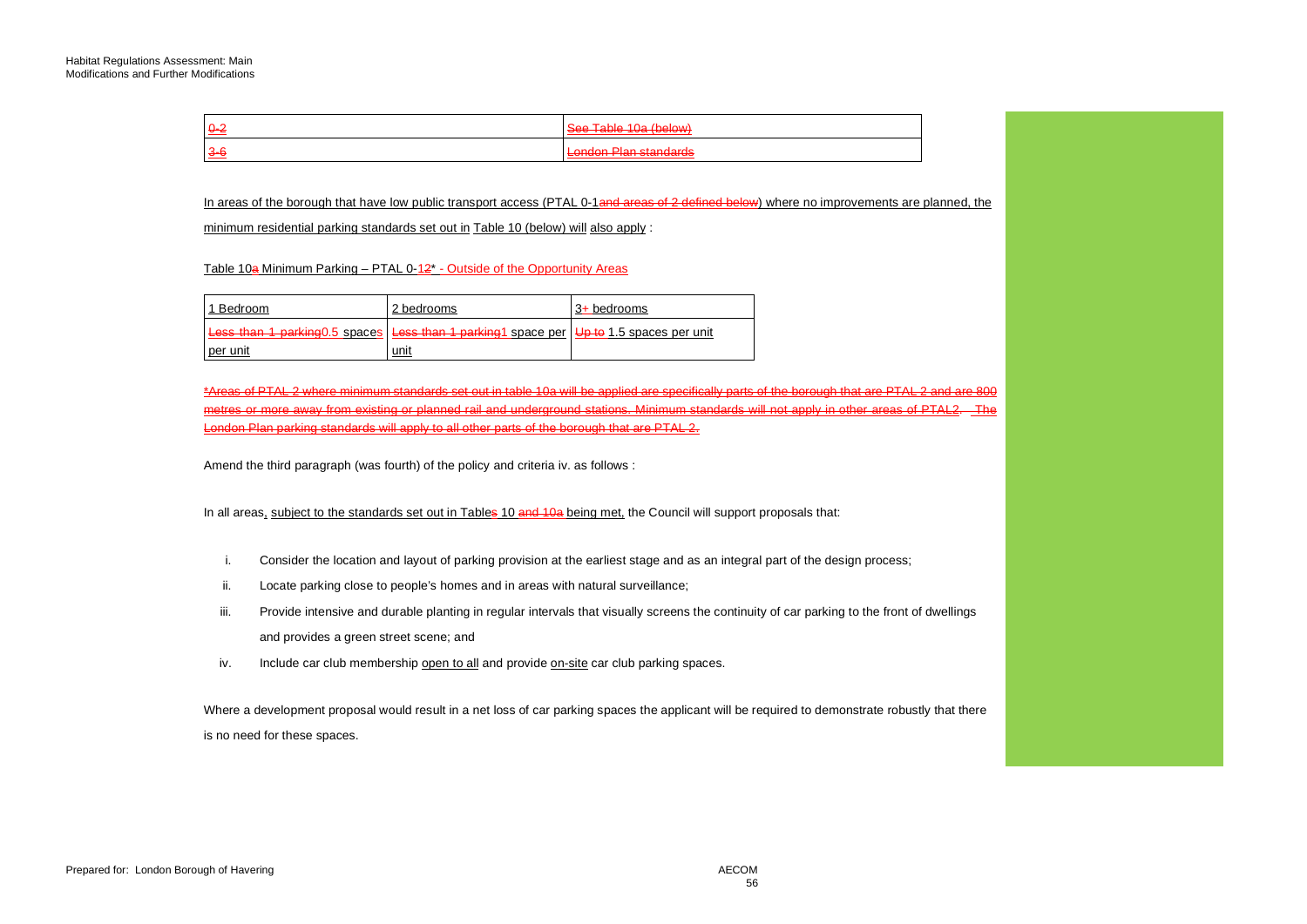Planning conditions and legal agreements may be used to restrict eligibility for on-street residential and commercial parking permits, irrespective of the amount of parking spaces provided off street as part of the development.

Amend the sixth and seventh paragraphs (were seventh) as follows :

Parking provision in new shopping and leisure developments should serve the area or centre as a whole. It and should not be reserved solely for use in connection with the development proposed and be provided as short stay parking.

Disabled parking and cycle parking should be located closest to town centres and the entrance to of the facilities and should include provision for long and short stay use.

The Council will support development proposals that provide adequate off street servicing arrangements for commercial vehicles and general servicing.

Proposed modifications to explanatory text :

 10.2.1 Car parking for development should aim to strike an appropriate balance between meeting the essential parking needs of the site whilst neither acting as a discouragement to using public transport nor adding to demand for on-street parking. Discussion of the appropriate balance should form a key part of Transport Assessments. Travel Plans should be developed to minimise the need for car-based access. Developments should seek to provide the minimum realistic amount of car parking for the scheme without undue risk of overspill parking onto surrounding streets. The allocation of car parking should consider the needs of disabled people, both in terms of quantity and location.

10.2.2 Developments will be supported that comply with the London Plan parking standards for all other forms of parking including for cycles, motor-cycles, cars for disabled people, electric vehicle charging points and coaches;

Insert a new final sentence in paragraph 10.2.3 of the explanatory text as follows :

 10.2.3 The Council's approach to off-street car parking standards is to ensure that parking is not over-provided at destinations served by good public transport (maximum levels of provision), but to recognise and respect the decision many residents make to continue to own a car and ensure that adequate levels of off-street parking are provided in new residential development in areas with lower levels of accessibility to public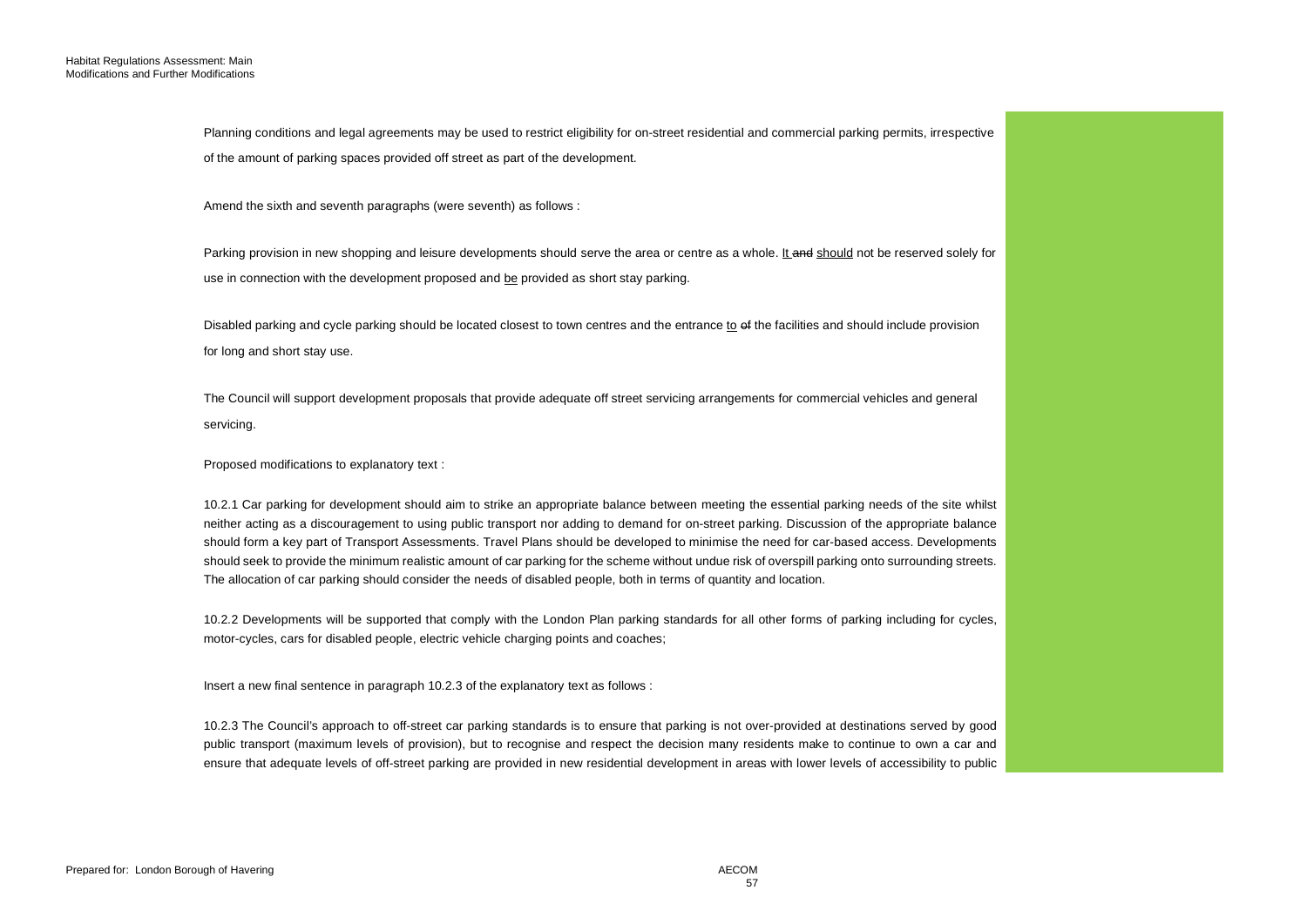transport. The Council considers this is justified and appropriate in Havering because the borough is not well provided with public transport services for some journeys and there are no practical alternatives to making journeys by car.

 allow for additional parking in comparison to central London boroughs. This is determined by the access to public transport, as identified by the 10.2.4 The London Plan Parking Standards clearly outline the need for more sustainable travel. The parking standards for outer London boroughs TfL's Public Transport Accessibility Levels (PTAL)*.* 

Delete paragraph 10.2.5 of the explanatory text and Table 4 as follows :

 or underground stations. Havering also has one of the highest levels of car ownership which is above the average for outer London 10.2.5 The Council's Residential Car Parking Standards Report (2017) draws together a range of evidence to help inform the car parking standards for Havering. The report demonstrates that a significant proportion of the borough has a PTAL of 0-2 reflecting the lack access to rail boroughs. Unsurprisingly, the highest levels of car ownership per household are in the areas with the poorest public transport accessibility. In accordance with the London Plan the Council considers it appropriate to set minimum car parking standards for those areas with the lowest levels of public transport accessibility (see Table 4 below). A lower standard may be appropriate for sites with a PTAL of 2 within the Romford Strategic Development Area where this can be justified on a case by case basis.

Minimum Parking Standards PTAL 0-2

| l 1 hadroom                       | 2 hodroome                              | ∣? hodroome⊥                       |
|-----------------------------------|-----------------------------------------|------------------------------------|
| <del>nvouroom</del>               | <del>L Deurooms</del>                   | <del>o pouroomor</del>             |
| narking engen nar unit            | 5 norking engege nor unit               | 2 norking engege nor unit          |
| <del>, punniy opato por umi</del> | <del>unio parking spaces per unit</del> | <del>u ki idy cooop pinnay 2</del> |

Insert a replacement paragraph 10.2.5 in the explanatory text as follows :

10.2.5 Table 10 sets out minimum parking standards for PTAL's 0-1<del>together with areas which are PTAL 2 and are 800m+ away from existing or</del> planned rail and underground stations. Applying minimum standards to some specific parts of the borough that are PTAL 1 recognises that the London Plan provides outer London boroughs with the opportunity to apply a more flexible approach to parking standards in these areas.

Delete the final sentence of paragraph 10.2.6 of the explanatory text as follows :

 10.2.6 Some areas of the borough (such as central Romford and Upminster) have good or very good access to public transport. In areas well served by public transport and therefore with high PTAL levels, the Council has an obligation under the London Plan to reduce private car use and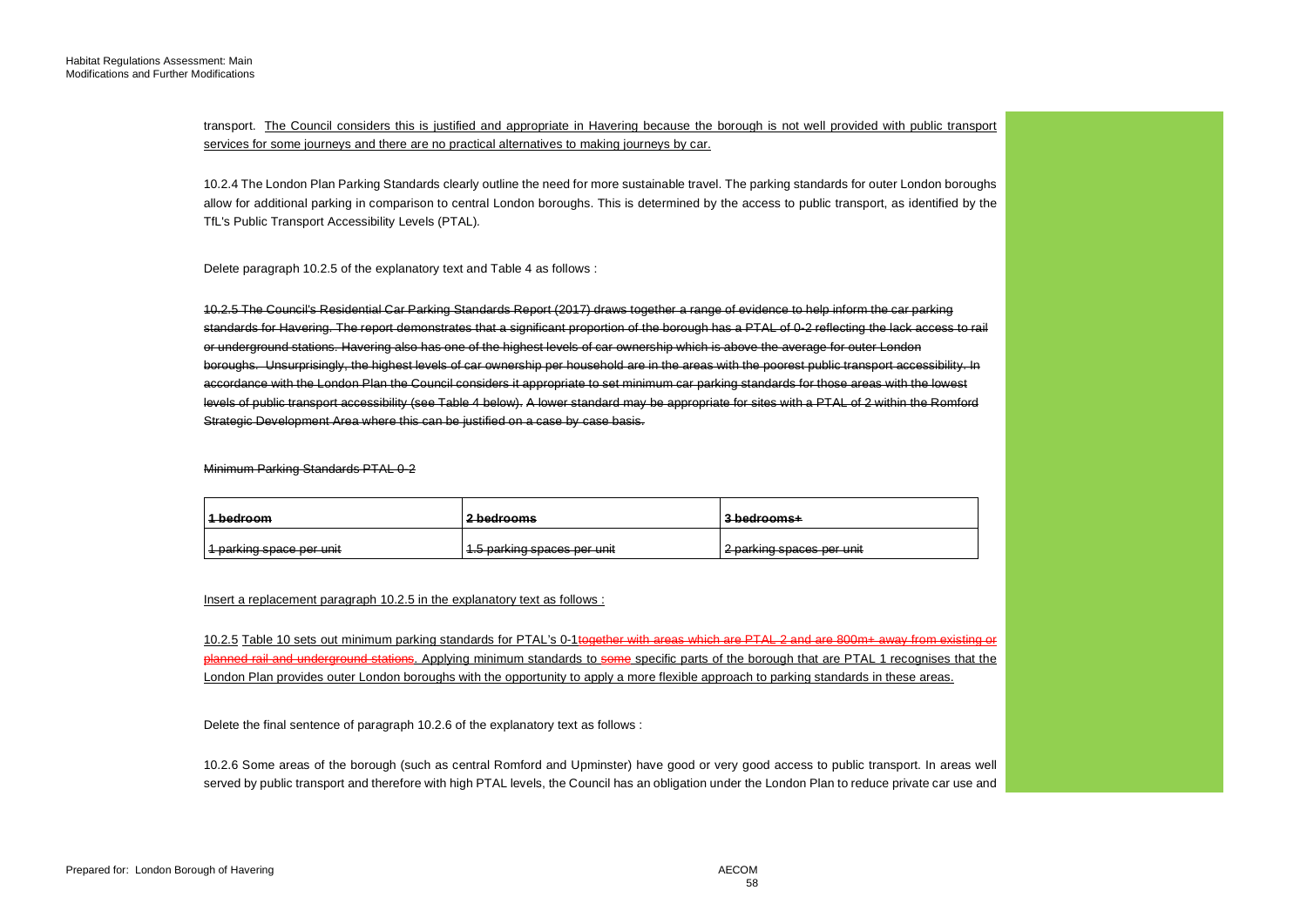provide fewer parking spaces in comparison to other parts of the borough. <del>The Residential Car Parking Standards Report (2017) found that in</del> Havering, even areas with high PTALs can have higher car ownership levels than the outer London average.

Delete paragraph 10.2.7 of the explanatory text as follows :

 10.2.7 The report also concluded that areas in Havering with higher PTAL scores, which generally lie on the main rail routes, have achieved those scores largely due to the ease of access to and from London rather than because of good local public transport provision in the borough. Driver trips are predominantly locally focused and without the availability of alternative options there is a demand to own and use cars. A key priority is therefore to increase public transport connections and sustainable travel options as detailed in Policy 23. A balance also needs to be struck between the provision of residential parking spaces and wider objectives such as reducing congestion and improving air quality and the use of parking controls to protect the amenity of existing residents. The Council consider it appropriate to set a minimum requirement of 0.5 spaces per unit in areas that would be captured by the London Plan policy as having a standard of less than 1 space per unit.

Renumber the remaining paragraphs as follows :

10.2.<del>8 Z</del>Car clubs and pool car schemes are becoming increasingly popular as a means of reducing the need for people to own a car, particularly in areas of good public transport accessibility where there may only be occasional need to use a car. The Council will expect the inclusion of a publicly accessible car club scheme where the scale of development would support the provision of such a scheme.

10.2.9 8 The London Plan has also set out a requirement for electric vehicle charging point parking spaces to be included within a development. Therefore, developments will need to include the minimum required electric vehicle parking spaces as required at the time of the application.

 where in-curtilage parking is required, it should be located close to the home to avoid inconvenience and increase natural surveillance. Large, isolated car parks should be avoided. Whilst parking will be provided within private areas, it should be recognised that people will wish to park where they consider convenient and this is often on the existing or proposed street. This should be taken into consideration, and parking designed to be convenient for residents so that streets are not dominated by cars. 10.2.10 9 The Council will expect parking provision to be provided on site, but it is recognised that this may not always be sufficient. In situations

10.2.4410 The design and layout of new residential development should take account of the needs of people wishing to cycle through the provision of safe, accessible and secure cycle parking. Developers should aim to make cycle storage as convenient as access to car parking to encourage cycling as a sustainable mode of transport. New flatted development should provide some space either inside the building in a cycle store-room or provide a separate, secure and accessible bike shed within the overall development.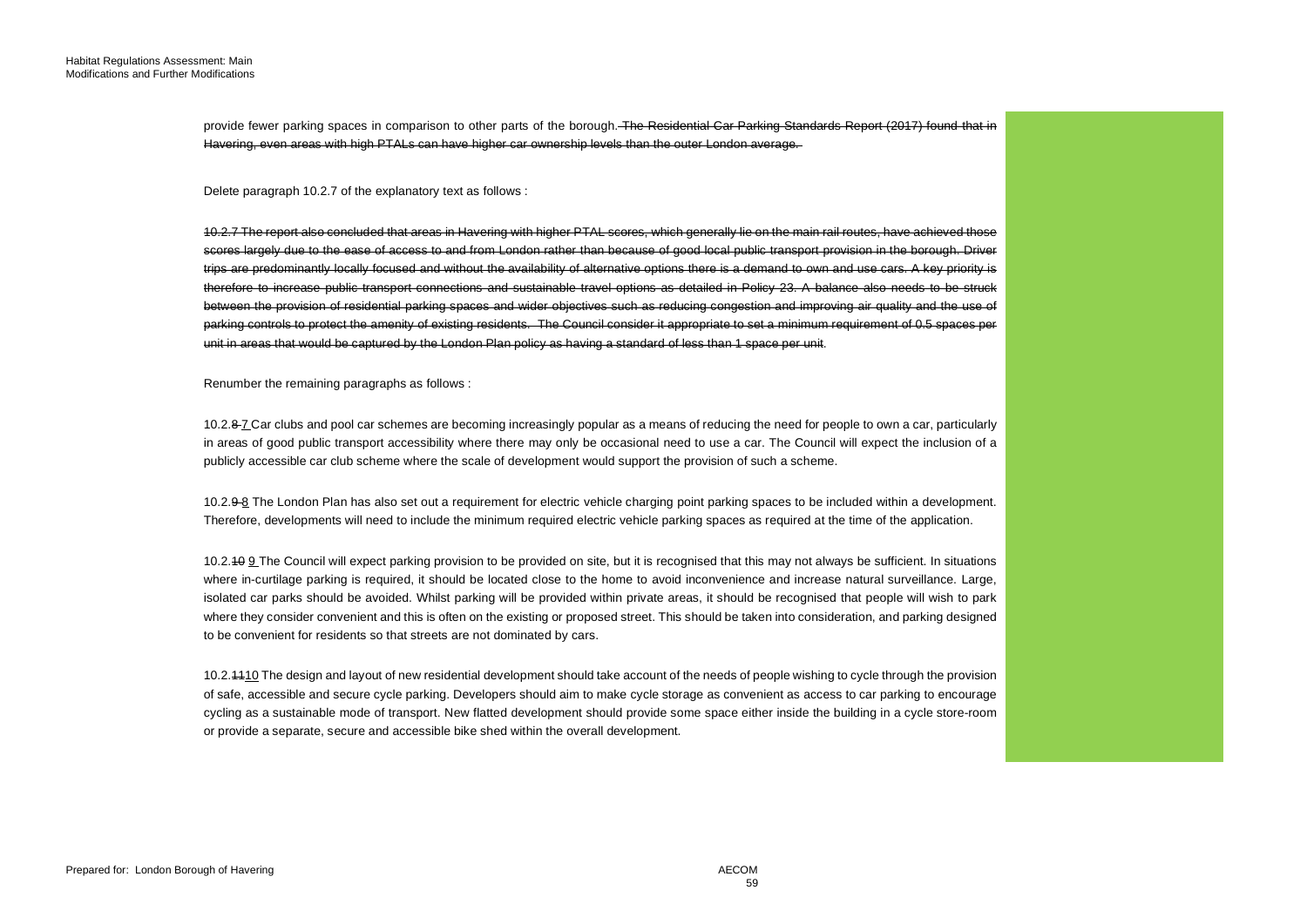10.2.<del>12</del>1<u>1</u> To reinforce the need for sufficient off-street parking provision and to encourage occupiers to use the available on-site parking, restrictions to eligibility for on-street parking permits can apply to existing and any future parking restrictions.

10.2.<del>1312</del> The Council will use informatives and legal agreements to ensure that future occupants are aware they are not entitled to apply for onstreet parking permits.

#### MM23 Policy 28 **Section 11 : High Quality Places : 11.3 Heritage assets**

Amend criteria i., vii. and viii. of the policy as follows :

The Council recognises the significance and value of Havering's heritage assets and will support: considered appropriate.

- i. Proposals that seek to sustain or conserve and enhance the significance of heritage assets at risk in the borough;
- ii. The maintenance of up to date Conservation Area Appraisals and Management Plans;
- iii. The identification, and maintenance, of a local list of non-designated heritage assets that meet agreed selection criteria;
- iv. Well designed and high quality development in a Conservation Area, or its setting, which preserves, enhances or better reveals the character and appearance of the area and its significance, and which contributes to local character and distinctiveness, taking into account the Conservation Area Appraisal or Management Plan. Where a building (or other element) detracts from the significance of a Conservation Area, its removal will be supported when acceptable plans for redevelopment have been agreed;
- v. Viable uses, alterations or extensions to a listed building, or development within its setting, which would not be harmful to the significance of the heritage asset, including its historic and architectural interest;
- vi. Well designed and high quality development within a Registered Park or Garden of Historic Interest, Historic Park or Garden of Local Interest, Area of Special Townscape or Landscape Character, or within their setting, which sustains or enhances the significance of the heritage asset, including its special character and important views; and

#### vii. vii. Proposals affecting the significance of a heritage asset with archaeological interest, including the contribution to significance made by its setting, where:

 a. The proposals are supported by an appropriate assessment of the asset's significance; b. Any harm is minimised, clearly justified and necessary to achieve public benefits that are substantial enough to outweigh loss or harm to the asset's significance; and c. The significance of any asset or part of an asset to be lost is recorded and made publicly Well designed and high quality proposals which would not affect the significance of a heritage asset with archaeological interest, including the contribution made to significance by its setting;

viii. The maintenance of up to date Archaeological Priority Areas;

Delete the second paragraph of the policy as follows :

Substantial harm to, or loss of, a Scheduled Monument or non-designated heritage asset with archaeological interest that is demonstrably of national importance, will only be considered in exceptional circumstances.

Add a new final paragraph to the policy as follows :

 No Likely Significant Effect – these modifications are positive and does not change previous policy requirements therefore the conclusions of the HRA are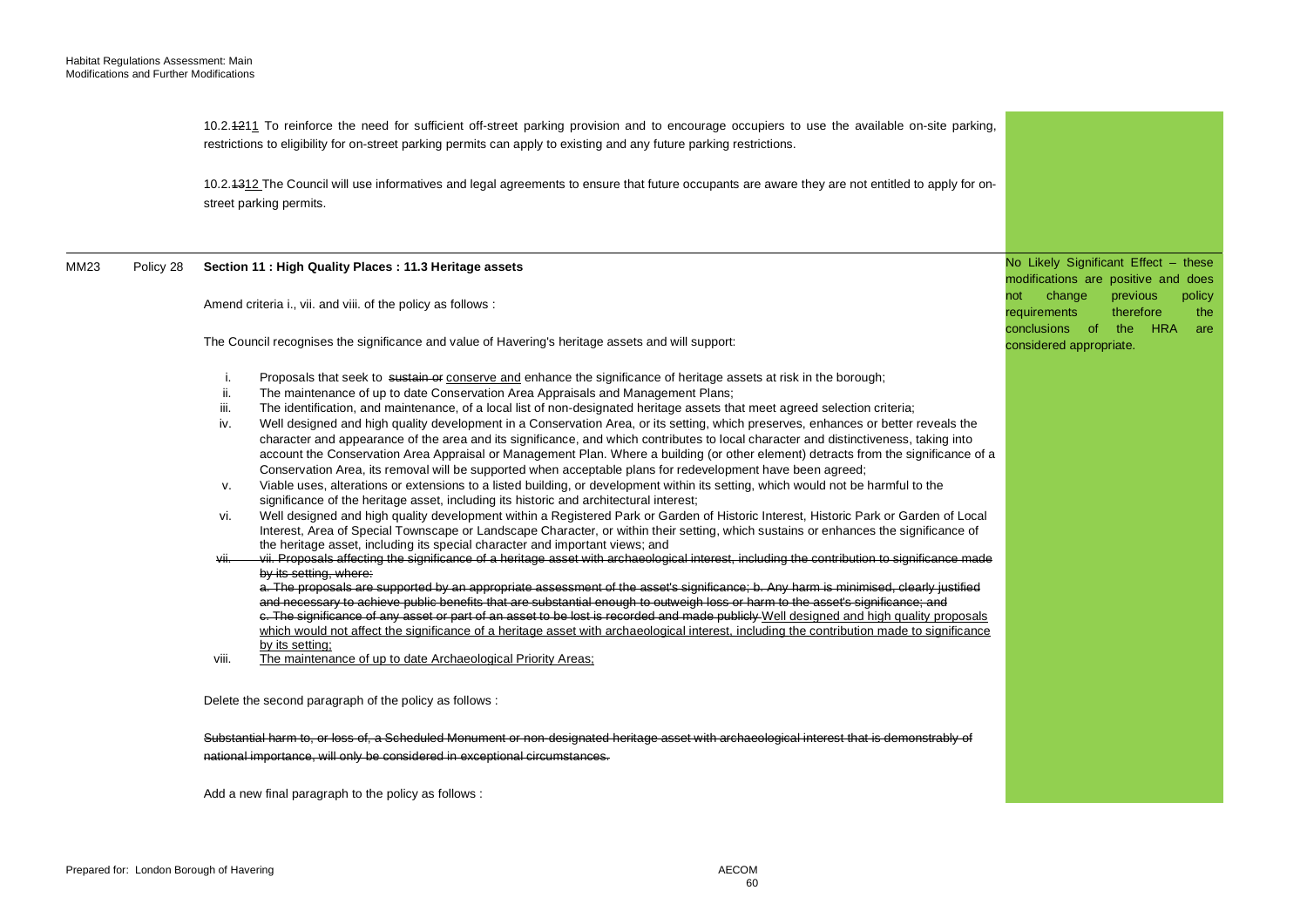|      |           | Where a development proposal is judged to cause harm then it will be assessed against the relevant test in the National Planning Policy<br>Framework (NPPF) depending on whether the harm caused is substantial or less than substantial. |                                                                                                                |
|------|-----------|-------------------------------------------------------------------------------------------------------------------------------------------------------------------------------------------------------------------------------------------|----------------------------------------------------------------------------------------------------------------|
| MM24 | Policy 30 | Section 12 : Green Places : 12.2 Nature conservation                                                                                                                                                                                      | No Likely Significant Effect - again,<br>these modifications are positive and                                  |
|      |           | Amend the first sentence of the policy as follows :                                                                                                                                                                                       | does not change previous policy<br>therefore<br>requirements<br>the<br><b>HRA</b><br>conclusions of the<br>are |
|      |           | The Council will protect and enhance the rich biodiversity and geodiversity borough's natural environment and seek to increase the quantity and                                                                                           | considered appropriate.                                                                                        |
|      |           | quality of biodiversity in Havering by :                                                                                                                                                                                                  |                                                                                                                |
|      |           | Delete criteria $i. - v.$ of the policy as follows :                                                                                                                                                                                      |                                                                                                                |
|      |           | i. Protecting Sites of Specific Scientific Interest, Local Nature Reserves and Sites of Importance for                                                                                                                                    |                                                                                                                |
|      |           | ii. Conserving and, where possible, extending wildlife corridors;                                                                                                                                                                         |                                                                                                                |
|      |           | iii. Preserving 'veteran' trees and ancient woodland outside protected areas;                                                                                                                                                             |                                                                                                                |
|      |           | iv. Protecting recognised priority species and habitats; and                                                                                                                                                                              |                                                                                                                |
|      |           | v. Supporting development that provides appropriate new biodiversity features on site.                                                                                                                                                    |                                                                                                                |
|      |           | Replace deleted criteria (above) with new criteria i. - vi. as follows :                                                                                                                                                                  |                                                                                                                |
|      |           | i. Ensuring developers demonstrate that the impact of proposals on protected sites and species have been fully assessed when development                                                                                                  |                                                                                                                |
|      |           | has the potential to impact on such sites or species. Appropriate mitigation and compensation measures will also need to be identified where                                                                                              |                                                                                                                |
|      |           | necessary. If significant harm resulting from a development cannot be avoided (through locating on an alternative site with less harmful impacts),                                                                                        |                                                                                                                |
|      |           | adequately mitigated, or, as a last resort, compensated for, then planning permission will normally be refused;                                                                                                                           |                                                                                                                |
|      |           | ii. Not permitting development which would adversely affect the integrity of Specific Scientific Interest, Local Nature Reserves and Sites of                                                                                             |                                                                                                                |
|      |           | Importance for Nature Conservation except for reasons of overriding public interest, or where adequate compensatory measures are provided;                                                                                                |                                                                                                                |
|      |           | If significant harm resulting from a development cannot be avoided (through locating on an alternative site with less harmful impacts),                                                                                                   |                                                                                                                |
|      |           | adequately mitigated, or, as a last resort, compensated for, then planning permission will normally be refused;                                                                                                                           |                                                                                                                |
|      |           | iii. Supporting proposals where the primary objective is to conserve or enhance biodiversity;                                                                                                                                             |                                                                                                                |
|      |           | iv. Encouraging developments where there are opportunities to incorporate biodiversity in and around the development;                                                                                                                     |                                                                                                                |
|      |           | y. Supporting developments that promote the qualitative enhancement of sites of biodiversity value. (by supporting proposals that improve                                                                                                 |                                                                                                                |
|      |           | access, connectivity and the creation of new habitats. Measures include maintaining trees, native vegetation, and improving and restoring open                                                                                            |                                                                                                                |
|      |           | spaces and green infrastructure for the benefit of wildlife;                                                                                                                                                                              |                                                                                                                |
|      |           | vi. Working with partners and local conservation groups to improve conditions for biodiversity in the borough.                                                                                                                            |                                                                                                                |
|      |           |                                                                                                                                                                                                                                           |                                                                                                                |

<u> 1989 - Johann Barn, mars ar breithinn ar chuid ann an t-</u>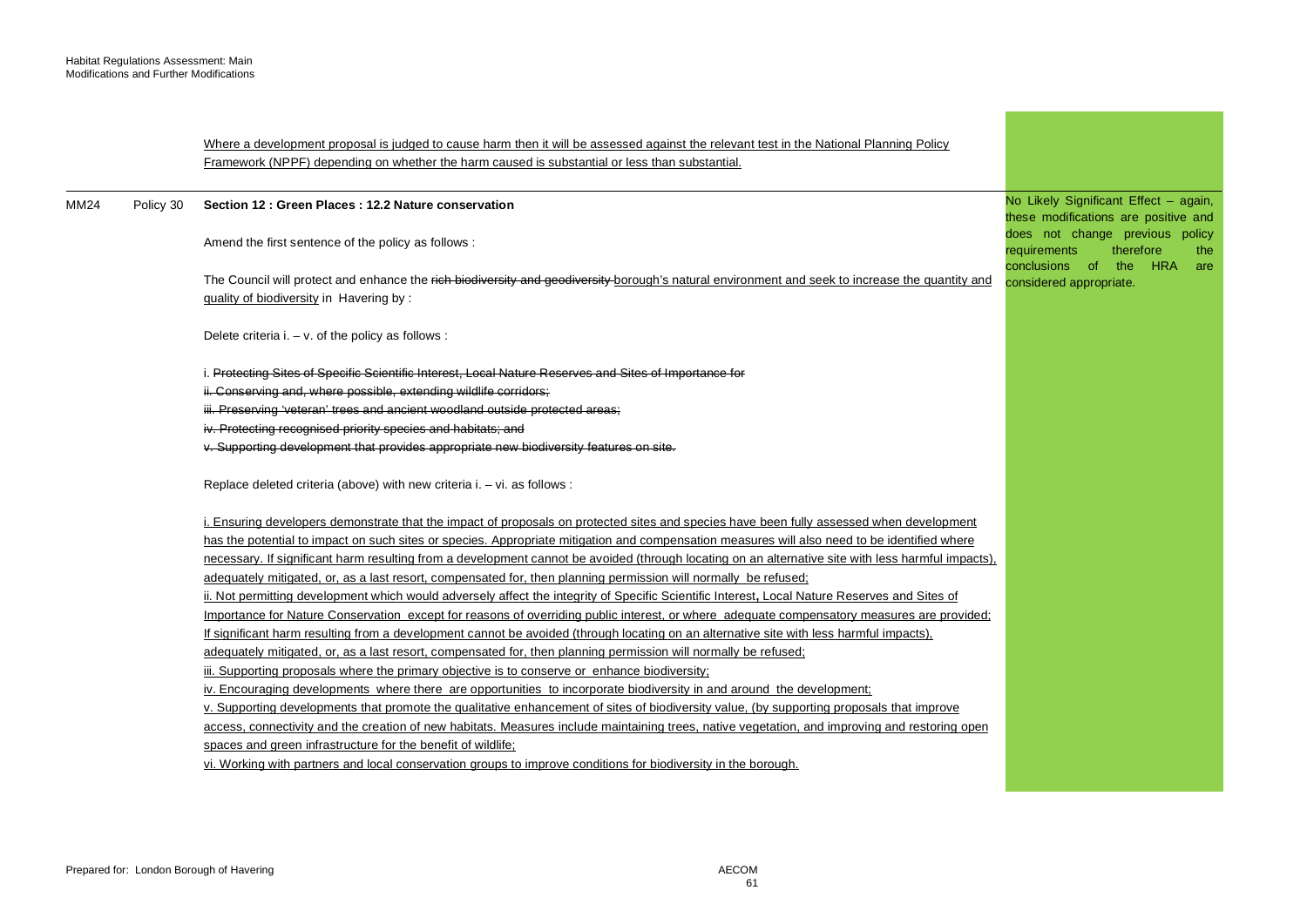| MM25        | Policy 31 | Section 12 : Green Places : 12.3 Rivers and river corridors<br>lnsert additional text in the second paragraph of the policy as follows :<br>Havering's rivers and river corridors fulfil important biodiversity, recreation, place-making, amenity, freight transport and flood management<br>functions which the Council will seek to optimise.<br>The Council will seek to enhance the river environment by requiring major developments in close proximity to a river to investigate and, where<br>feasible, secure opportunities to restore and enhance rivers and their corridors in line with the Thames River Basin Management Plan (RBMP).                | No Likely Significant Effect - again,<br>these modifications are positive and<br>not change previous policy<br>therefore<br>requirements<br>the<br><b>HRA</b><br>conclusions of<br>the<br>are<br>considered appropriate. |
|-------------|-----------|-------------------------------------------------------------------------------------------------------------------------------------------------------------------------------------------------------------------------------------------------------------------------------------------------------------------------------------------------------------------------------------------------------------------------------------------------------------------------------------------------------------------------------------------------------------------------------------------------------------------------------------------------------------------|--------------------------------------------------------------------------------------------------------------------------------------------------------------------------------------------------------------------------|
| MM26        | Policy 36 | Section 12 : Green Places : 12.8 Low carbon design, decentralised energy and renewable energy<br>Insert a new fifth paragraph in the policy as follows:                                                                                                                                                                                                                                                                                                                                                                                                                                                                                                           | No Likely Significant Effect - this<br>change applies to aspects of the plan<br>that are irrelevant to European sites.                                                                                                   |
|             |           | All stand-alone renewable energy developments should be located and designed to minimise any adverse impacts. Applicants are required to<br>address the following issues in their proposals: impacts on landscape, biodiversity, historic environment, residential amenity, aviation activities,<br>air quality, highway safety, fuel and energy security, including their cumulative and visual impacts.                                                                                                                                                                                                                                                         |                                                                                                                                                                                                                          |
|             |           | In assessing the likely impacts of potential wind energy development when identifying suitable areas, and in determining planning applications<br>for such development, the Council will follow the approach set out in the National Policy Statement for Renewable Energy Infrastructure (along<br>with the relevant sections of the Overarching National Policy Statement for Energy Infrastructure, including that on aviation impacts).                                                                                                                                                                                                                       |                                                                                                                                                                                                                          |
|             |           | Amend criteria iii. and v. and insert additional criteria vi. in the policy as follows :                                                                                                                                                                                                                                                                                                                                                                                                                                                                                                                                                                          |                                                                                                                                                                                                                          |
|             |           | iii. There is no unacceptable adverse impact on residential amenity in terms of noise, shadow flicker, vibration and visual dominance;<br>iv. A noise impact assessment, which considers all relevant National and Local guidance, must be conducted, and identify appropriate noise<br>mitigation measures were required to reduce the impacts on the surrounding occupants; and<br>v. It is in compliance with the NPPF and the Ministerial Written Statement (HCWS42) or subsequent national policy and<br>vi. There is no unacceptable adverse impact on highway safety on the existing infrastructure or the proposed M25 Junction 28 Improvement<br>Scheme. |                                                                                                                                                                                                                          |
| <b>MM27</b> | Policy 38 | Section 13 : Minerals : 13.1 Mineral extraction                                                                                                                                                                                                                                                                                                                                                                                                                                                                                                                                                                                                                   | No Likely Significant Effect - this<br>change applies to aspects of the plan<br>that are irrelevant to European sites.                                                                                                   |
|             |           | Amend the first sentence of the text in the policy as follows:                                                                                                                                                                                                                                                                                                                                                                                                                                                                                                                                                                                                    |                                                                                                                                                                                                                          |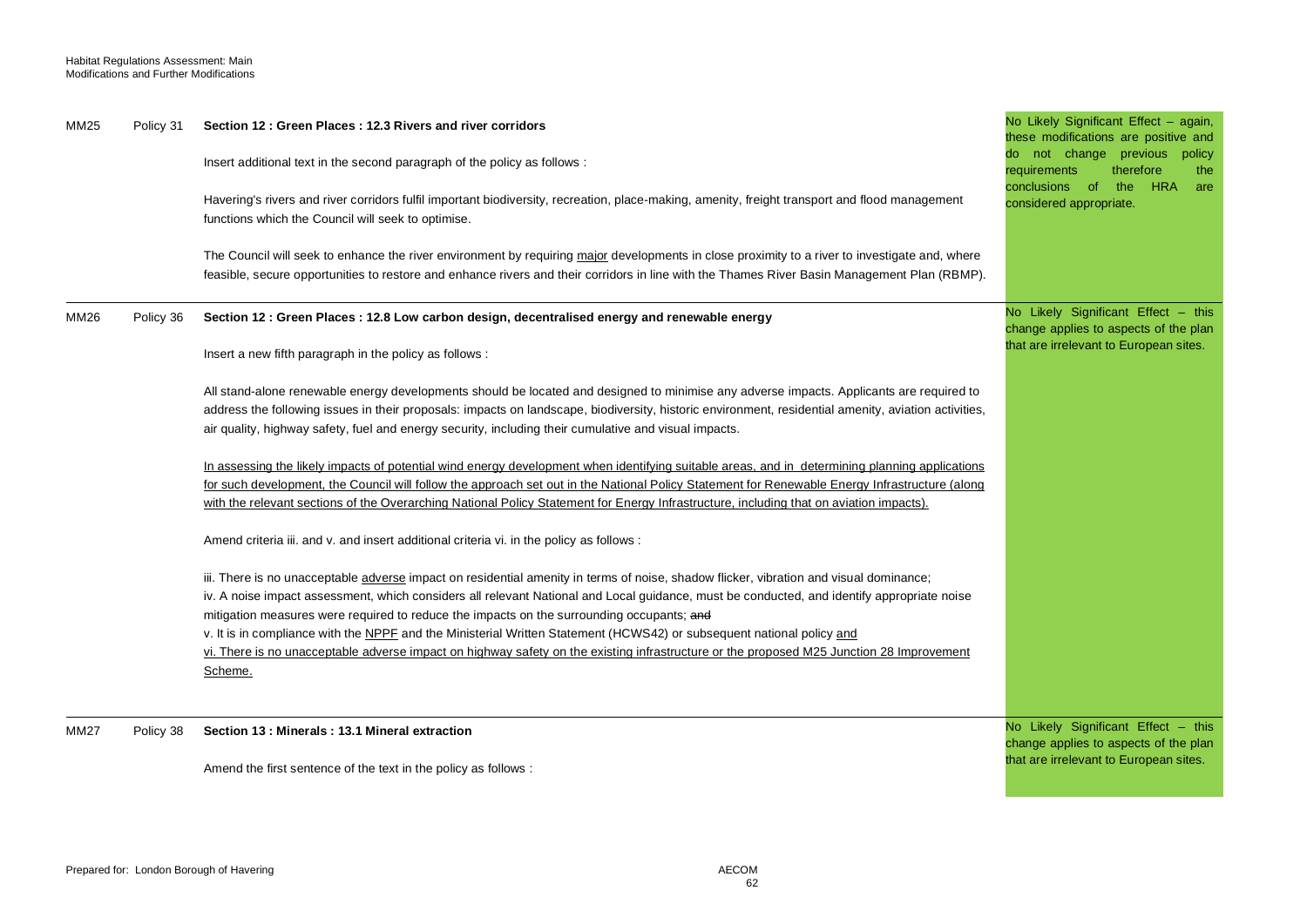|                    | The Council will seek to maintain at least a seven year aggregate land bank, as per the Havering apportionment of at least 1.75 million tons<br>apportionment-within the London Plan. In this regard, mineral extraction within Mineral Safeguarding Areas will be supported when proposals in<br>isolation and cumulatively would not unacceptably impact on : |                                                                                                                       |
|--------------------|-----------------------------------------------------------------------------------------------------------------------------------------------------------------------------------------------------------------------------------------------------------------------------------------------------------------------------------------------------------------|-----------------------------------------------------------------------------------------------------------------------|
|                    | i. Public health and safety;                                                                                                                                                                                                                                                                                                                                    |                                                                                                                       |
|                    | ii. The amenity and quality of life of nearby communities;                                                                                                                                                                                                                                                                                                      |                                                                                                                       |
|                    | iii. The natural, built and historic environments:                                                                                                                                                                                                                                                                                                              |                                                                                                                       |
|                    | iv. The efficient and effective operation of the road network, including safety and capacity.                                                                                                                                                                                                                                                                   |                                                                                                                       |
|                    | Insert additional text at the start of the second paragraph of the policy as follows :                                                                                                                                                                                                                                                                          |                                                                                                                       |
|                    | When necessary, A-appropriate mitigation measures, to ensure that criteria i.- iv is complied with will be secured as part of any proposed                                                                                                                                                                                                                      |                                                                                                                       |
|                    | development by planning condition and/or legal agreement.                                                                                                                                                                                                                                                                                                       |                                                                                                                       |
|                    | Add new text to the end of the third paragraph of the policy as follows :                                                                                                                                                                                                                                                                                       |                                                                                                                       |
|                    | A Transport Statement or Transport Assessment (as appropriate) will be required with all applications to determine the potential impacts the                                                                                                                                                                                                                    |                                                                                                                       |
|                    | proposal may have on the road network and ensure reasonable contributions from the developers are received to maintain the roads. Full                                                                                                                                                                                                                          |                                                                                                                       |
|                    | consideration should be given to the use of the River Thames for the transportation of any materials as part of any submitted transport                                                                                                                                                                                                                         |                                                                                                                       |
|                    | statement.                                                                                                                                                                                                                                                                                                                                                      |                                                                                                                       |
| MM28<br>Section 14 | Section 14 : Delivery and Implementation                                                                                                                                                                                                                                                                                                                        | No Likely Significant Effect - this<br>change applies to aspects of the plan<br>that are irrelevant to European sites |
|                    | Amend paragraph 14.0.17 of the explanatory text as follows :                                                                                                                                                                                                                                                                                                    |                                                                                                                       |
|                    | Delivering new homes and communities through Havering's Housing Zones                                                                                                                                                                                                                                                                                           |                                                                                                                       |
|                    | 14.0.17 Major sites in the The Romford Strategic Development Area and the Rainham and Beam Park Strategic Development Area are anticipated<br>to deliver over 5,300 6,000 and 3,000 homes, respectively, over the Plan period.                                                                                                                                  |                                                                                                                       |
|                    | Amend paragraphs 14.0.28 onwards of the explanatory text as follows :                                                                                                                                                                                                                                                                                           |                                                                                                                       |
|                    | <b>Monitoring the Local Plan</b>                                                                                                                                                                                                                                                                                                                                |                                                                                                                       |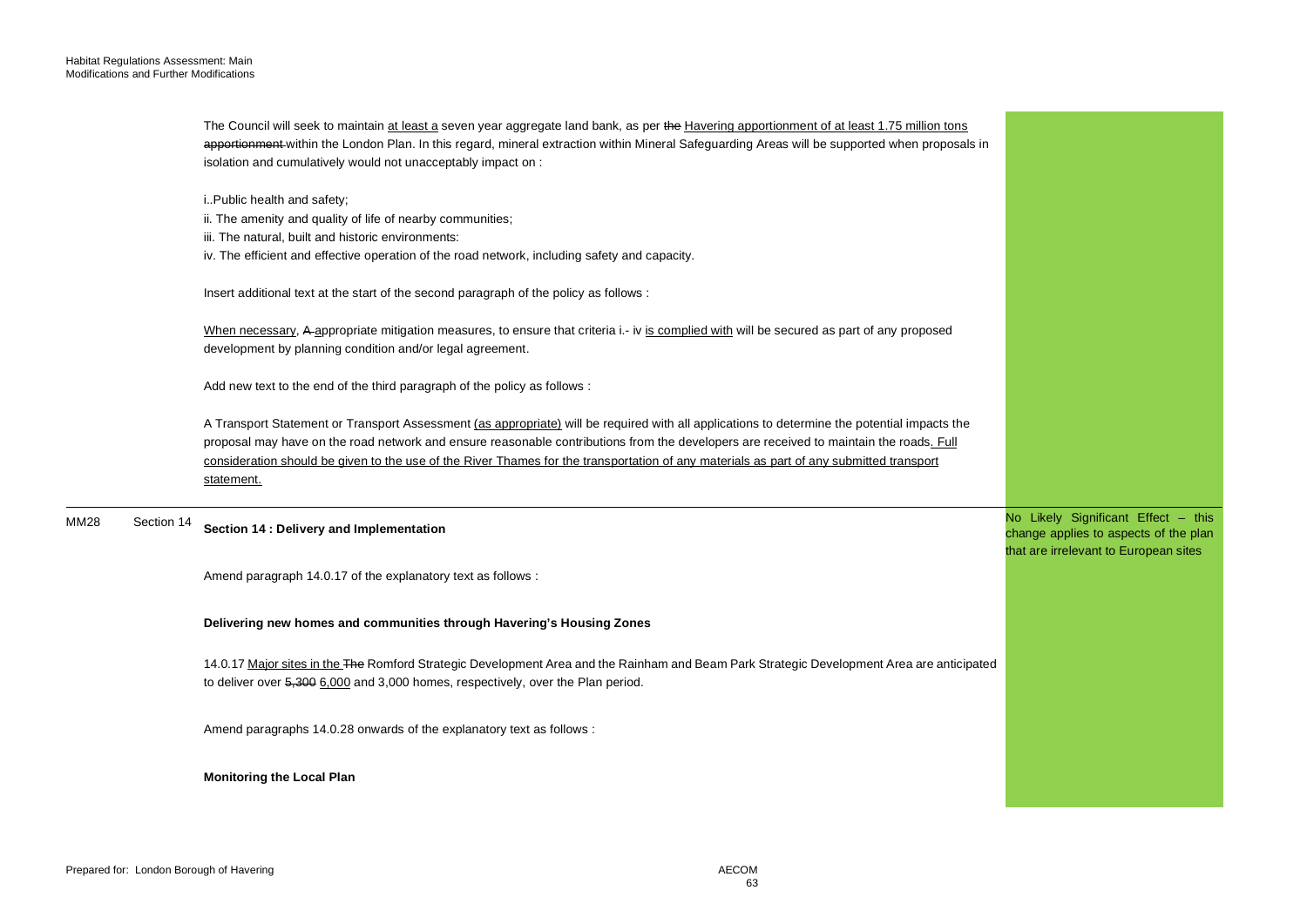Insert additional text at the end of paragraph 14.0.28 of the explanatory text as follows :

 14.0.28 The Local Plan took account of the best possible evidence and research information available when it was prepared. Whilst this gives a sound basis for the Plan's overall direction and policies, it is acknowledged that over the Plan Period circumstances may change. In this have been prepared concurrently with revisions to the National Planning Policy Framework (2019) by the Government and the Mayor of London preparing a draft new London Plan. Changes in national and Mayoral planning policy will need to be assessed to ensure that Havering's planning circumstance, the Council may wish to adjust the Plan's direction or policies. In particular, it is recognised that the latter stages of the Local Plan policies remain up to date and appropriate for Havering. In the light of these factors, the Council will bring forward an update of the Local Plan immediately after its adoption.

Amend paragraph 14.0.29 of the explanatory text as follows :

14.0.29 Notwithstanding the commitment to an update of the Local Plan, and pending the adoption of a new strategy, the Council will<del>, therefore,</del> monitor the effectiveness of <del>its</del> <u>the</u> Local Plan in delivering its objectives. <u>It will do this</u> by regularly assessing its performance against a series of identified key monitoring indicators. The Council will publish the results of these assessments via its Authority Monitoring Report on an annual specifically been selected to address every policy as far as possible. The indicators are supported by relevant targets, where appropriate, and the basis. The monitoring indicators listed in Table 9-10 of Annex 8 will be used to monitor the delivery of each local plan policy. The indicators have extent to which the Local Plan secures these targets will be an important consideration in determining the Council's approach in its update.

Insert two new paragraphs in the explanatory text as follows :

 by a significant amount when considered individually. The Council recognises that given the focus on providing new homes, the indicators and accommodation needs of Gypsies and Travellers and Travelling Showpeople by undertaking regular reviews of its Gypsy and Traveller 14.0.30 The Council will review policies where it is clear that targets are not met on a consistent basis over time and / or where they fail to be met targets for Places to live are especially important. Policy 3 and the Housing Position Statement: Technical Update (October 2019) outline the Council's approach to maintaining a five year supply of housing land and meeting its housing targets. The Council will also keep under review the Accommodation Assessment.

 14.0.31 In addition, the Government's Housing Delivery Test in the National Planning Policy Framework (2019) sets a minimum threshold for housing delivery over a three year period. If delivery falls below this threshold, the Council will need to produce a Housing Action Plan in line with national guidance. The Housing Action Plan will identify reasons for under-delivery, examine ways to reduce the risk of further under-delivery and set out measures the authority will take to improve delivery.

Renumber and insert additional text at the end of the final paragraph of the explanatory text as follows :

14.0.<del>3132</del> The Council, at this stage, does not wish to be prescriptive about this. In all cases it will consider carefully the need for the item and such factors as the most appropriate means of securing its preparation and delivery and its available resources. In the course of preparing the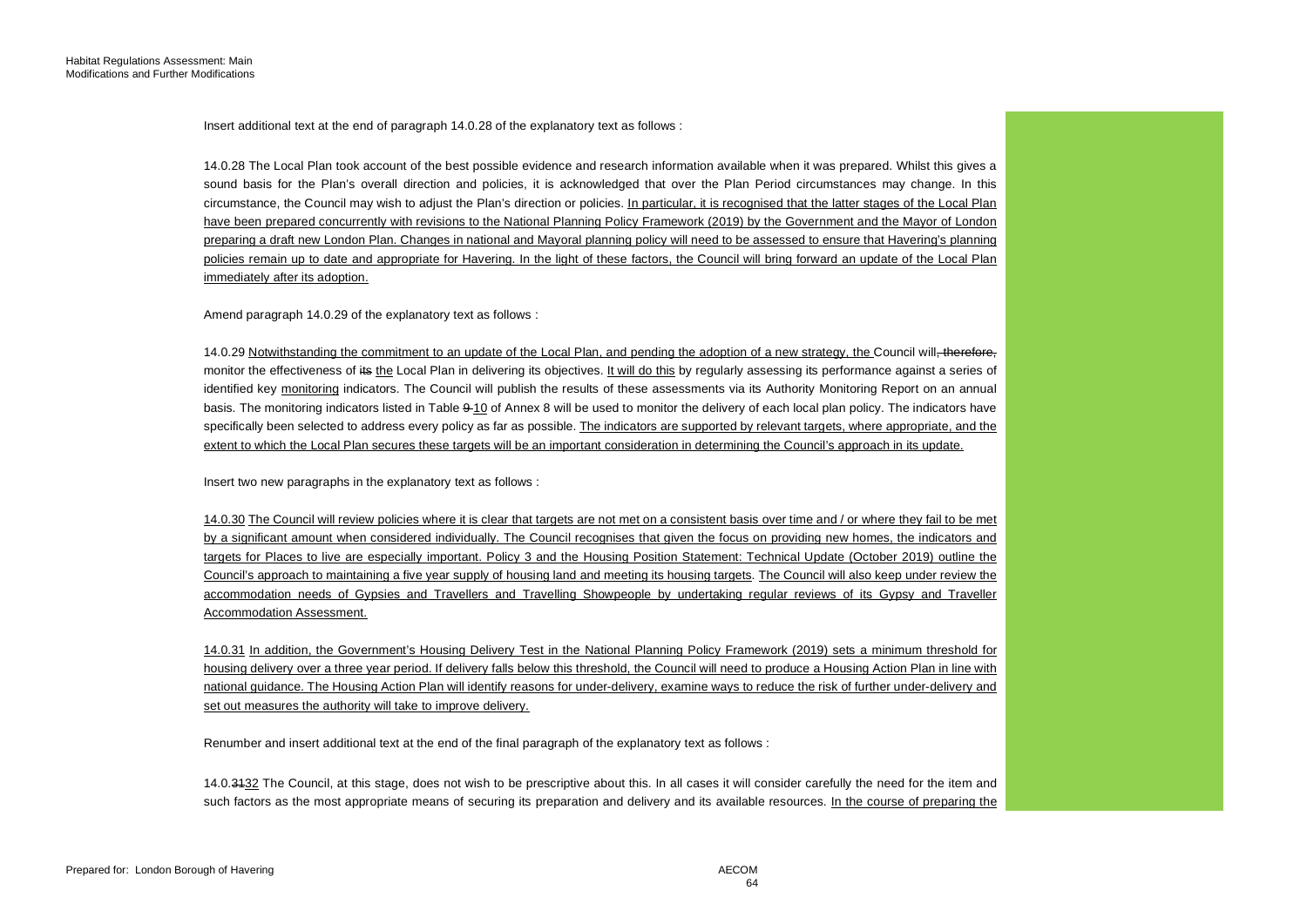Local Plan, the Council has initiated the preparation of a Masterplan for Romford (due to be published in 2020) and it expects to bring forward a Havering and the commitment of the Council to working with its partners to ensure that the borough is provided with up to date and appropriate planning and regeneration strategies to guide development and to enable the Council to deliver its place-making role. similar strategy for Rainham and Beam Park. These items reflect the importance of these areas to the overall spatial strategy for development in

FMM29 A.8 Monitoring Various changes to monitoring appendix. No Likely Significant Effect - this change applies solely to monitoring and therefore presents no mechanism for an effect on European sites